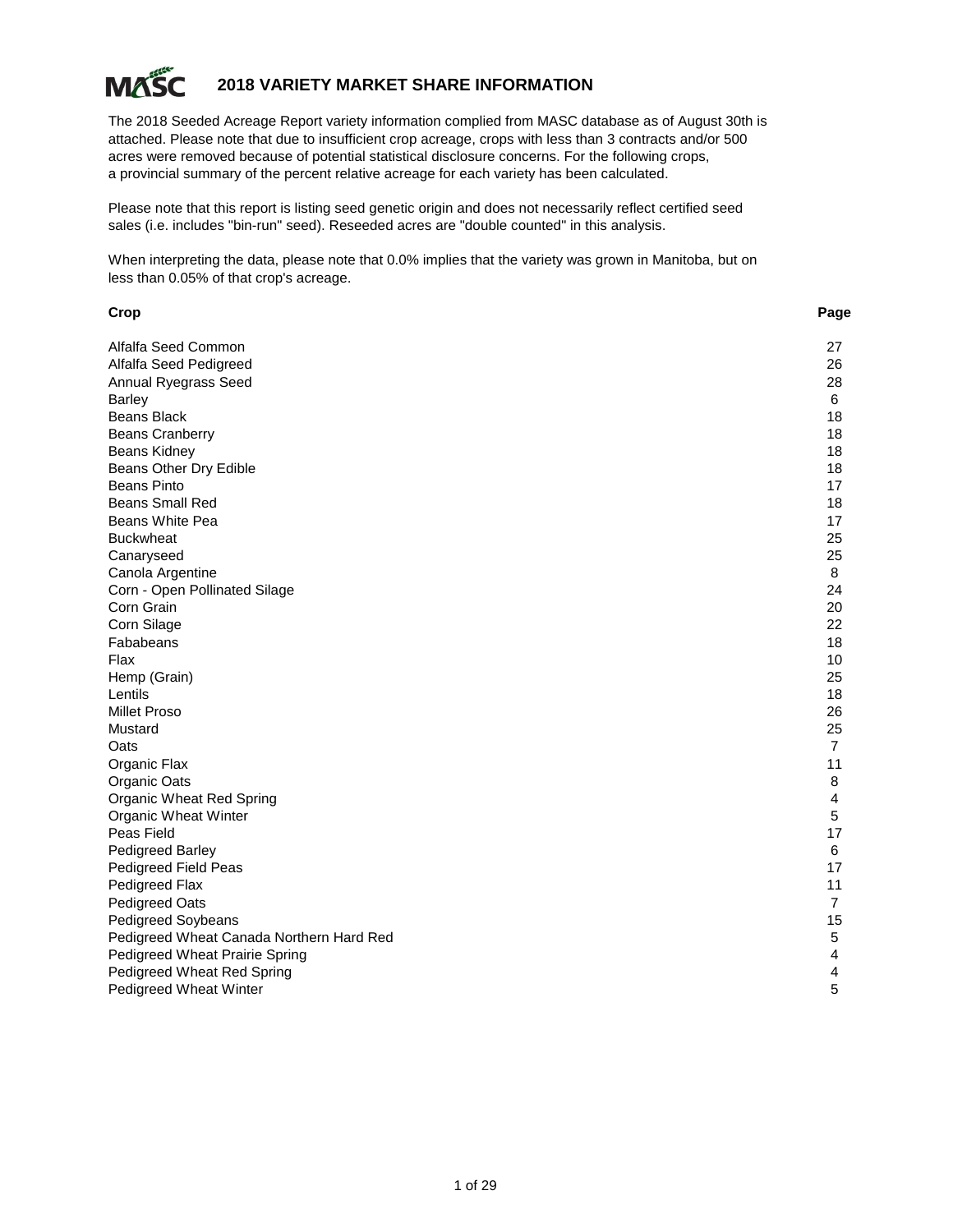# Perennial Ryegrass Seed 28 Processing Potatoes - Irrigated 19 Processing Potatoes - Dryland 19 Rapeseed 10 Rye Fall 8 Soybeans 11 Sunflowers (Oil) 25<br>
Sunflowers (Non Oil) 25 Sunflowers (Non Oil) 25<br>
Table Potatoes 25 Table Potatoes 19<br>
Tall Fescue Seed 29 Tall Fescue Seed 29<br>
Timothy Seed Pedigreed 26 Timothy Seed Pedigreed 26 Triticale 8 Wheat Canada Northern Hard Red 55<br>
Wheat Durum 5<br>
4 Wheat Durum 4<br>Wheat Other Spring 5 Wheat Other Spring Wheat Prairie Spring 4<br>
Wheat Red Spring 3 Wheat Red Spring 3<br>Wheat Winter 5 Wheat Winter

#### **Crop Page**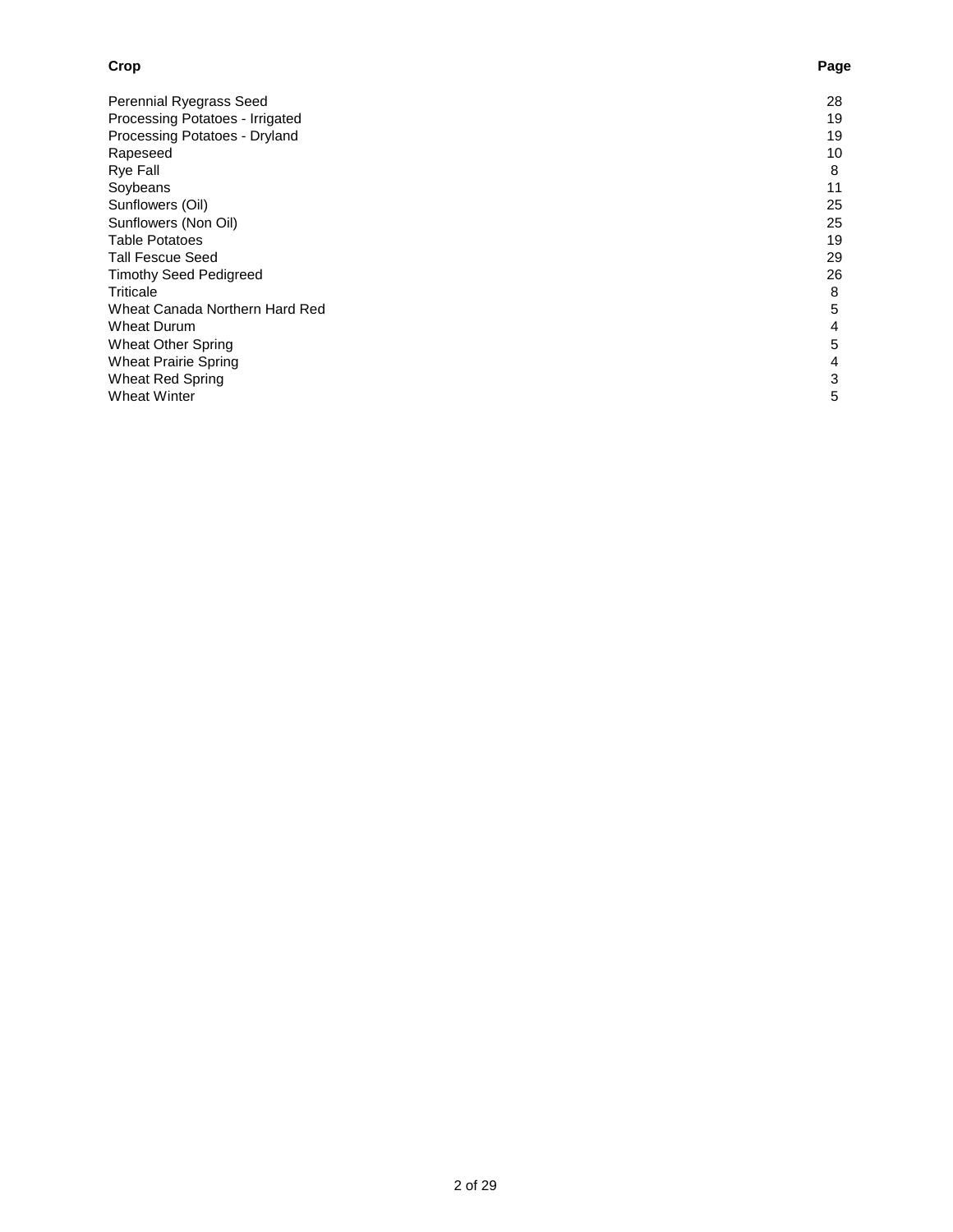## **WHEAT RED SPRING - 2018 MANITOBA VARIETY ACREAGE REPORT**

| AAC BRANDON (BW 932)                                 | 65.1%        | <b>Based on</b> |
|------------------------------------------------------|--------------|-----------------|
| AAC ELIE(BW931)                                      | 8.6%         | 2,515,440       |
| CARDALE (BW429)                                      | 7.2%         | Acres           |
| AAC VIEWFIELD <fp genetics=""> BW965  EXP</fp>       | 3.6%         | <b>Reported</b> |
| CARBERRY (BW874)                                     | 2.1%         |                 |
| <b>GLENN</b>                                         | 1.9%         |                 |
| <b>CDC LANDMARK</b>                                  | 1.5%         |                 |
| CDC PLENTIFUL (PT580)                                | 1.5%         |                 |
| AC DOMAIN (BW 148)                                   | 1.3%         |                 |
| AAC REDWATER (PT457)                                 | 1.3%         |                 |
| AAC W1876  BW957                                     | 0.7%         |                 |
| 5605HR CL (BW918)                                    | 0.7%         |                 |
| AAC CAMERON VB < CANTERRA>                           | 0.7%         |                 |
| CDC STANLEY (BW880)                                  | 0.5%         |                 |
| AAC REDBERRY                                         | 0.4%         |                 |
| AAC CONNERY   PT245                                  | 0.4%         |                 |
| MUCHMORE (BW875)                                     | 0.4%         |                 |
| <b>CDC TITANIUM <proven seed=""></proven></b>        | 0.3%         |                 |
| CDC VR MORRIS (BW423)                                | 0.3%         |                 |
| AC STETTLER <secan>  BW867 </secan>                  | 0.2%         |                 |
| CDC GO (BW781)                                       | 0.2%         |                 |
| 5604HR CL (BW 878)                                   | 0.2%         |                 |
| WR859 CL (BW859)                                     | 0.1%         |                 |
| CDC UTMOST (BW 883)                                  | 0.1%         |                 |
| AC BARRIE (BW 661)                                   | 0.1%         |                 |
| AAC TISDALE (PT250)                                  | 0.1%         |                 |
| AC SPLENDOR (BW 191)                                 | 0.1%         |                 |
| CDC IMAGINE (BW758)(IMI)                             | 0.1%         |                 |
| SY SOVITE <syngenta>  BW1011  08S2133-18 </syngenta> | 0.1%         |                 |
| HARVEST (BW259)                                      | 0.1%         |                 |
| GOODEVE (BW 841)                                     | 0.1%         |                 |
| AC INTREPID (BW 693)                                 | 0.1%         |                 |
| <b>KANE (BW342)</b>                                  | 0.0%         |                 |
| <b>ROBLIN</b>                                        | 0.0%         |                 |
| SY SLATE <syngenta>  BW496 </syngenta>               | 0.0%         |                 |
| CDC HUGHES <cpsc>   PT588 </cpsc>                    | 0.0%         |                 |
| WASKADA (BW 357)                                     | 0.0%         |                 |
| CDC BRADWELL <secan>  BW472 </secan>                 | 0.0%         |                 |
| 5602HR (BW297)                                       | 0.0%         |                 |
| CDC TEAL (BW 616)                                    | 0.0%         |                 |
| INFINITY (BW 799)                                    | $0.0\%$      |                 |
| SHAW VB (BW394)                                      | 0.0%         |                 |
| <b>COLUMBUS</b>                                      | 0.0%         |                 |
| SY 433 <syngenta> (BW433)</syngenta>                 | 0.0%         |                 |
| AAC BAILEY (BW901)                                   | 0.0%         |                 |
| SY OBSIDIAN <syengenta></syengenta>                  | 0.0%<br>0.0% |                 |
| AAC ALIDA (BW980)<br><b>FIELDSTAR VB</b>             |              |                 |
|                                                      | 0.0%         |                 |
| SOMERSET (BW307)<br>SUPERB (BW252)                   | 0.0%<br>0.0% |                 |
| AAC PREVAIL <alliance>  BW462 </alliance>            | 0.0%         |                 |
| NO VAR                                               | 0.0%         |                 |
| AC CADILLAC (BW 689)                                 | 0.0%         |                 |
|                                                      |              |                 |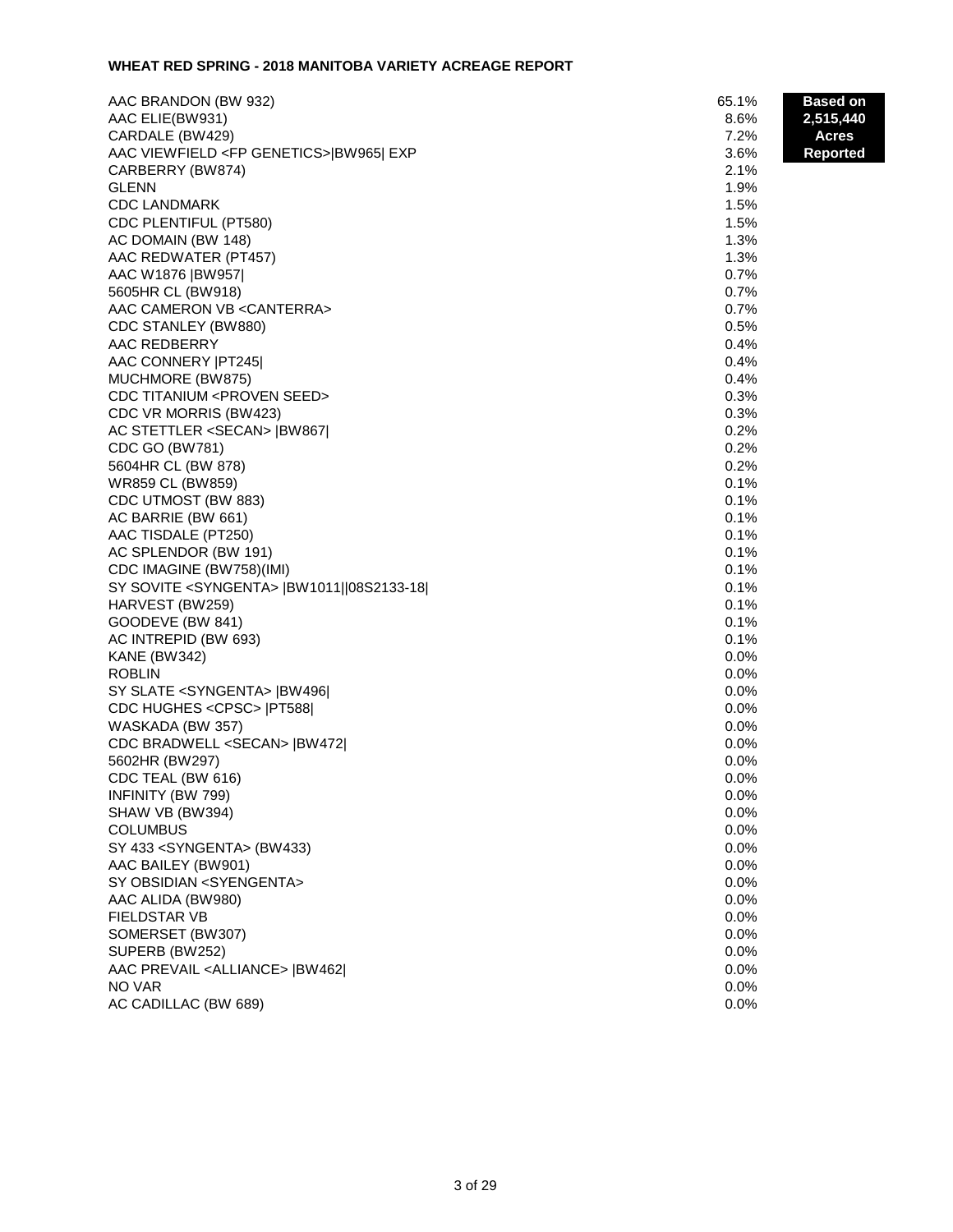### **WHEAT RED SPRING (PEDIGREED) - 2018 MANITOBA VARIETY ACREAGE REPORT**

| AAC BRANDON (BW 932)                                 | 51.8%   | <b>Based on</b> |
|------------------------------------------------------|---------|-----------------|
| AAC VIEWFIELD <fp genetics="">IBW965I EXP</fp>       | 14.9%   | 62,947          |
| AAC ELIE(BW931)                                      | 7.1%    | <b>Acres</b>    |
| <b>CDC LANDMARK</b>                                  | 6.4%    | <b>Reported</b> |
| AAC TISDALE (PT250)                                  | 5.4%    |                 |
| CARDALE (BW429)                                      | 3.7%    |                 |
| AAC REDBERRY                                         | $3.0\%$ |                 |
| AAC CAMERON VB < CANTERRA>                           | 1.6%    |                 |
| CDC PLENTIFUL (PT580)                                | 1.4%    |                 |
| AAC REDWATER (PT457)                                 | 1.3%    |                 |
| CDC HUGHES <cpsc>  PT588 </cpsc>                     | 0.8%    |                 |
| CDC TITANIUM <proven seed=""></proven>               | 0.4%    |                 |
| SY SOVITE <syngenta>  BW1011  08S2133-18 </syngenta> | 0.4%    |                 |
| SY OBSIDIAN <syengenta></syengenta>                  | 0.4%    |                 |
| AAC ALIDA (BW980)                                    | 0.4%    |                 |
| AC DOMAIN (BW 148)                                   | 0.4%    |                 |
| SY SLATE <syngenta>  BW496 </syngenta>               | 0.2%    |                 |
| 5605HR CL (BW918)                                    | 0.1%    |                 |
| CARBERRY (BW874)                                     | 0.1%    |                 |
| 5500HR (BW 245)                                      | $0.0\%$ |                 |

## **ORGANIC RED SPRING WHEAT - 2018 MANITOBA VARIETY ACREAGE REPORT**

| AAC BRANDON (BW 932)                           | 54.4%   | <b>Based on</b> |
|------------------------------------------------|---------|-----------------|
| <b>GLENN</b>                                   | 16.3%   | 6,553           |
| CARDALE (BW429)                                | $9.9\%$ | <b>Acres</b>    |
| AAC VIEWFIELD <fp genetics="">IBW965I EXP</fp> | 5.2%    | <b>Reported</b> |
| <b>CDC LANDMARK</b>                            | 4.2%    |                 |
| AAC CAMERON VB < CANTERRA>                     | $3.0\%$ |                 |
| CDC TEAL (BW 616)                              | 2.1%    |                 |
| AC CADILLAC (BW 689)                           | 1.5%    |                 |
| KATEPWA                                        | 1.4%    |                 |
| MUCHMORE (BW875)                               | $1.3\%$ |                 |
| AC DOMAIN (BW 148)                             | 0.5%    |                 |
| CARBERRY (BW874)                               | 0.4%    |                 |

## **WHEAT PRAIRIE SPRING WHEAT - 2018 MANITOBA VARIETY ACREAGE REPORT**

| SY ROWYN                             | 57.2%   | <b>Based on</b> |
|--------------------------------------|---------|-----------------|
| AAC PENHOLD <secan>  HY1319 </secan> | 42.2%   | 48.945          |
| AC FOREMOST (HY 392)                 | 0.2%    | <b>Acres</b>    |
| AC TABER (HY380)                     | 0.2%    | Reported        |
| AAC GOODWIN (BW968,B0767,AG075)      | $0.1\%$ |                 |

# **PEDIGREED PRAIRIE SPRING - 2018 MANITOBA VARIETY ACREAGE REPORT**

| SY ROWYN<br>AAC GOODWIN (BW968,B0767,AG075)<br>AAC PENHOLD <secan>  HY1319 <br/><b>WHEAT DURUM - 2018 MANITOBA VARIETY ACREAGE REPORT</b></secan> | 78.9%<br>13.4%<br>$7.7\%$ | <b>Based on</b><br>1,954<br>Acres<br><b>Reported</b> |
|---------------------------------------------------------------------------------------------------------------------------------------------------|---------------------------|------------------------------------------------------|
| CDC PRECISION <u of="" s=""> IDT577<br/>AAC RAYMORE</u>                                                                                           | 52.5%<br>16.5%            | <b>Based on</b><br>2,569                             |
| <b>CDC FORTITUDE</b>                                                                                                                              | 10.9%                     | <b>Acres</b>                                         |
| STRONGFIELD (DT712)                                                                                                                               | 10.7%                     | <b>Reported</b>                                      |

TRANSCEND (DT801) 9.3%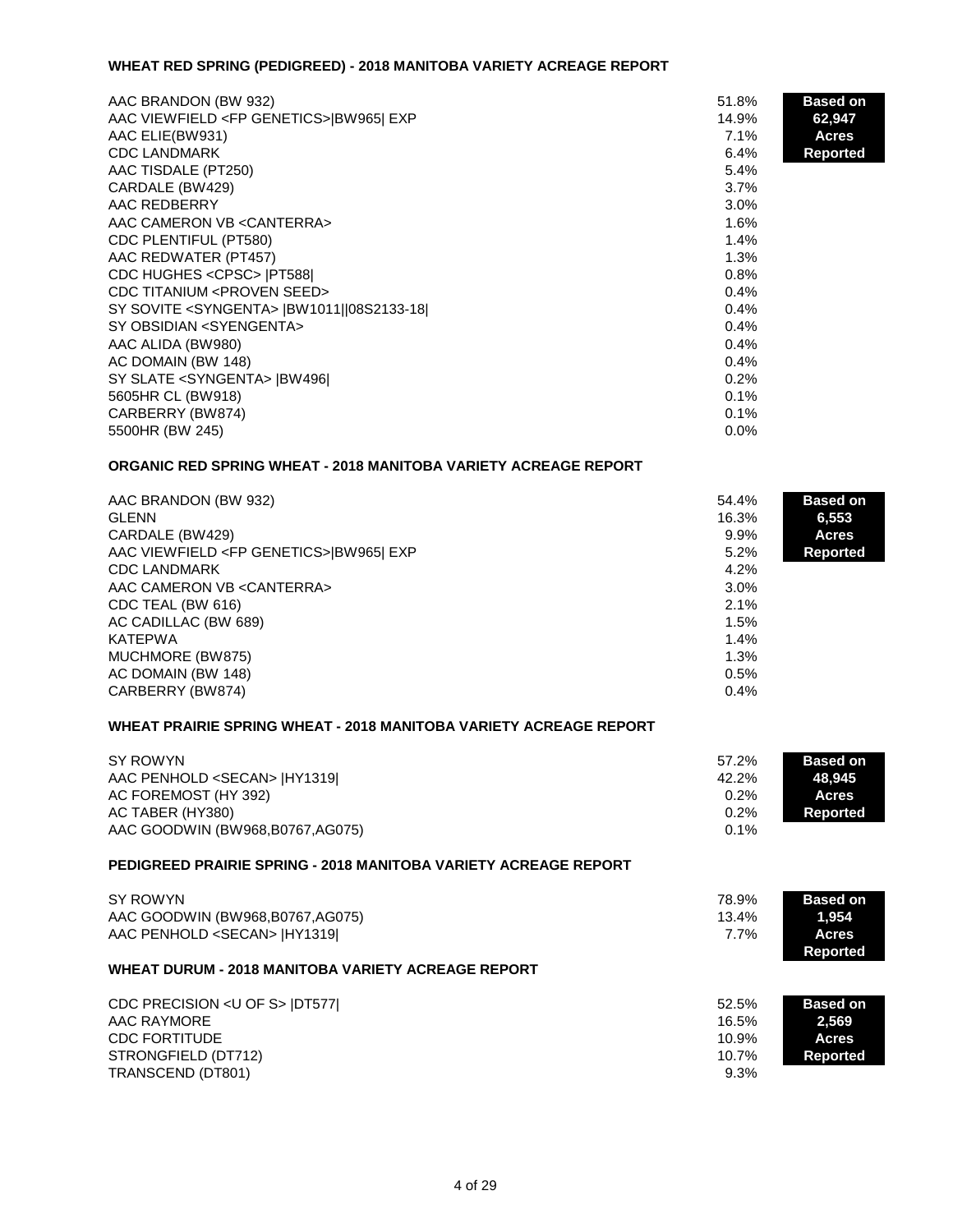#### **WHEAT CANADA NORTHERN HARD RED - 2018 MANITOBA VARIETY ACREAGE REPORT**

| <b>FALLER</b>   | 80.5%   | <b>Based on</b> |
|-----------------|---------|-----------------|
| <b>PROSPER</b>  | 18.8%   | 160,183         |
| <b>ELGIN ND</b> | $0.7\%$ | Acres           |
|                 |         | <b>Reported</b> |

#### **WHEAT CANADA NORTHERN HR (PEDIGREED) - 2018 MANITOBA VARIETY ACREAGE REPORT**

| <b>FALLER</b>  | 64.4% | <b>Based on</b> |
|----------------|-------|-----------------|
| <b>PROSPER</b> | 35.6% | 3,346           |
|                |       | Acres           |
|                |       | <b>Reported</b> |

# **WHEAT OTHER SPRING - 2018 MANITOBA VARIETY ACREAGE REPORT**

| PASTEUR (GP)<br>NO VAR<br>SY087 <syngenta> GP087 <br/><b>BOLLES</b><br/>SY VALDA<br/>OVERSEEDED WINTER WHEAT/FALL RYE</syngenta> | 27.7%<br>20.8%<br>18.7%<br>10.9%<br>7.8%<br>6.7% | <b>Based on</b><br>6,509<br><b>Acres</b><br><b>Reported</b> |
|----------------------------------------------------------------------------------------------------------------------------------|--------------------------------------------------|-------------------------------------------------------------|
| SADASH (SWS349)(SW)                                                                                                              | 4.4%                                             |                                                             |
| WB-MAYVILLE <westbred><br/><b>SELKIRK</b></westbred>                                                                             | 2.0%<br>1.0%                                     |                                                             |

#### **WHEAT WINTER - 2018 MANITOBA VARIETY ACREAGE REPORT**

| EMERSON (W454)                      | 49.1%   | <b>Based on</b> |
|-------------------------------------|---------|-----------------|
| AAC GATEWAY                         | 33.3%   | 66,039          |
| <b>CDC FALCON</b>                   | 8.3%    | <b>Acres</b>    |
| AAC ELEVATE <secan>  BW495 </secan> | 2.3%    | <b>Reported</b> |
| CDC BUTEO (S96-33)                  | $2.1\%$ |                 |
| <b>MOATS</b>                        | 1.9%    |                 |
| MCCLINTOCK (UM 5089)                | 1.6%    |                 |
| <b>FLOURISH</b>                     | $0.7\%$ |                 |
| NO VAR                              | 0.3%    |                 |
| <b>PEREGRINE</b>                    | 0.3%    |                 |

#### **PEDIGREED WINTER WHEAT - 2018 MANITOBA VARIETY ACREAGE REPORT**

| EMERSON (W454)                      | 50.3%    | <b>Based on</b> |
|-------------------------------------|----------|-----------------|
| AAC GATEWAY                         | 23.2%    | .1.446          |
| AAC WILDFIRE <secan>  W512 </secan> | $10.2\%$ | <b>Acres</b>    |
| AAC GOLDRUSH                        | $9.0\%$  | Reported        |
| AAC ELEVATE <secan>  BW495 </secan> | 7.4%     |                 |

# **ORGANIC WINTER WHEAT - 2018 MANITOBA VARIETY ACREAGE REPORT**

| EMERSON (W454)     | 81.5% | <b>Based on</b> |
|--------------------|-------|-----------------|
| CDC BUTEO (S96-33) | 9.3%  | 1,272           |
| AAC GATEWAY        | 9.3%  | Acres           |
|                    |       | Reported        |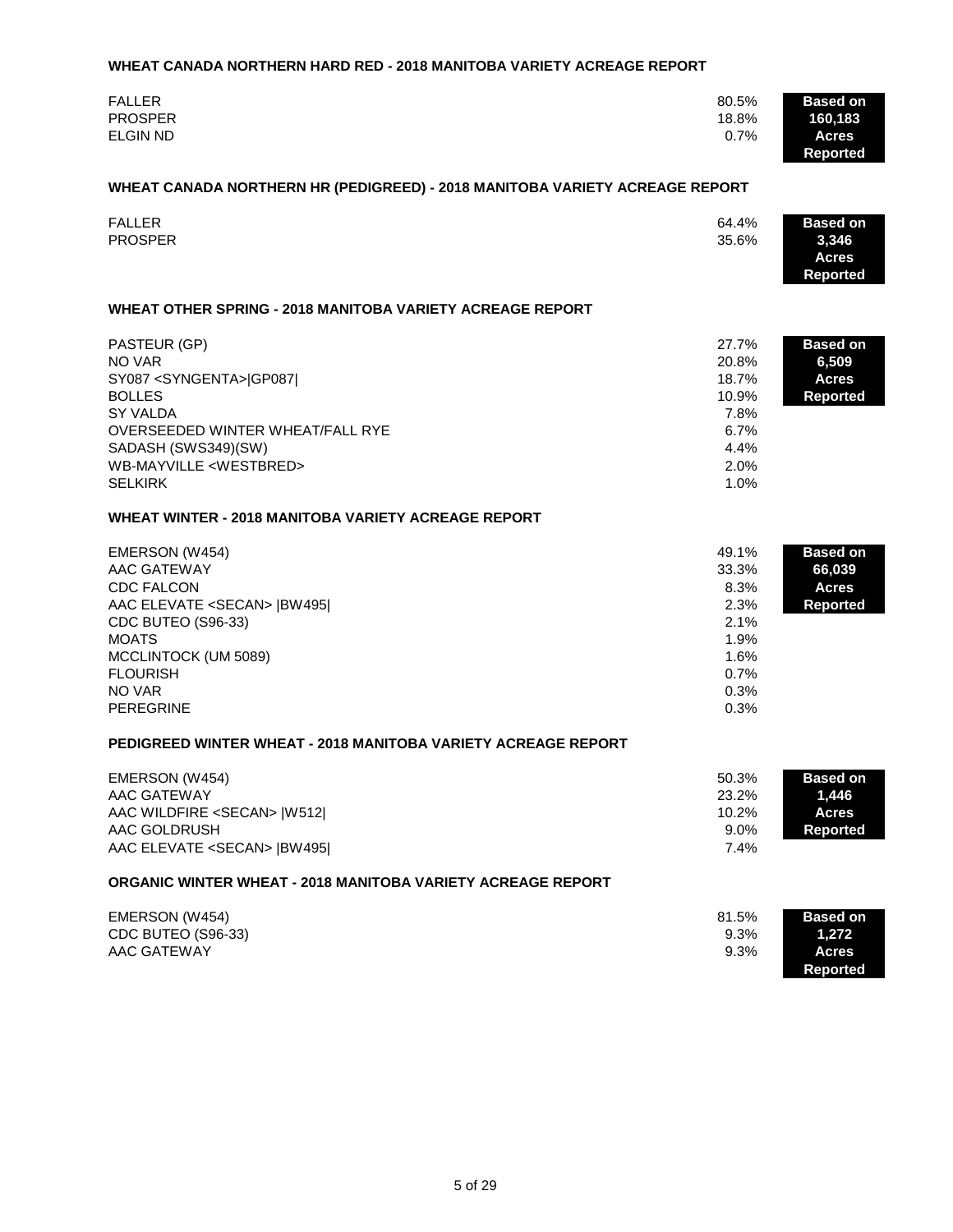#### **BARLEY - 2018 MANITOBA VARIETY ACREAGE REPORT**

| CDC AUSTENSON (TR06389)                     | 22.5%         | <b>Based on</b> |
|---------------------------------------------|---------------|-----------------|
| CONLON                                      | 20.1%<br>9.5% | 257,482         |
| AC METCALFE (TR 232)                        | 8.9%          | <b>Acres</b>    |
| CDC COPELAND (TR 150)<br>AAC SYNERGY        | 8.5%          | <b>Reported</b> |
| CELEBRATION (6B01-2218)                     | 5.3%          |                 |
| NEWDALE (TR258)                             | 5.3%          |                 |
| <b>CANMORE</b>                              | 3.7%          |                 |
| TRADITION (BT 954)                          | 2.7%          |                 |
| CHAMPION (TR04719)                          | 2.5%          |                 |
| NO VAR                                      | 1.4%          |                 |
| BENTLEY (TRO5669)                           | 1.4%          |                 |
| AAC CONNECT                                 | 1.2%          |                 |
| <b>CDC MAVERICK</b>                         | 1.0%          |                 |
| CDC COWBOY                                  | 0.9%          |                 |
| LEGACY (BT950)                              | 0.8%          |                 |
| STELLAR-ND                                  | 0.6%          |                 |
| CLAYMORE <proven>  TR12733 </proven>        | 0.5%          |                 |
| <b>DESPERADO</b>                            | 0.5%          |                 |
| <b>CDC KINDERSLEY</b>                       | 0.3%          |                 |
| <b>ROBUST</b>                               | 0.3%          |                 |
| AC RANGER (EX467-5)                         | 0.3%          |                 |
| CDC MCGWIRE (HB335)                         | 0.2%          |                 |
| <b>ASCENSION</b>                            | 0.2%          |                 |
| LACEY (BT965)                               | 0.2%          |                 |
| <b>CDC MEREDITH</b>                         | 0.2%          |                 |
| <b>CDC CLEAR</b>                            | 0.2%          |                 |
| <b>CONQUEST</b>                             | 0.2%          |                 |
| <b>DUKE</b>                                 | 0.2%          |                 |
| CDC YORKTON (BT459)                         | 0.1%          |                 |
| CDC BOW <secan>  TR11127  SM080361 </secan> | 0.1%          |                 |
| <b>BEDFORD</b>                              | 0.1%          |                 |
| CDC COALITION (TR03373)                     | 0.1%          |                 |
| AC ROSSER (BT 377)                          | 0.0%          |                 |
| <b>VIRDEN</b>                               | 0.0%          |                 |
| AC BOUNTIFUL (TR243)                        | 0.0%          |                 |
| <b>BRAHMA</b>                               | 0.0%          |                 |
| <b>BUSBY</b>                                | 0.0%          |                 |
| AC LACOMBE (BT 634)                         | 0.0%          |                 |
| <b>BONANZA</b>                              | 0.0%          |                 |
| CALDER (TR262)                              | 0.0%          |                 |

# **BARLEY (PEDIGREED) - 2018 MANITOBA VARIETY ACREAGE REPORT**

| CDC AUSTENSON (TR06389) | 29.2% | <b>Based on</b> |
|-------------------------|-------|-----------------|
| <b>CONLON</b>           | 18.3% | 6,990           |
| CELEBRATION (6B01-2218) | 12.1% | Acres           |
| AAC CONNECT             | 10.6% | <b>Reported</b> |
| CDC COPELAND (TR 150)   | 7.1%  |                 |
| <b>CDC MAVERICK</b>     | 6.0%  |                 |
| AC METCALFE (TR 232)    | 4.6%  |                 |
| AAC SYNERGY             | 3.6%  |                 |
| TRADITION (BT 954)      | 3.4%  |                 |
| <b>CANMORE</b>          | 2.6%  |                 |
| NEWDALE (TR258)         | 1.8%  |                 |
| LACEY (BT965)           | 0.6%  |                 |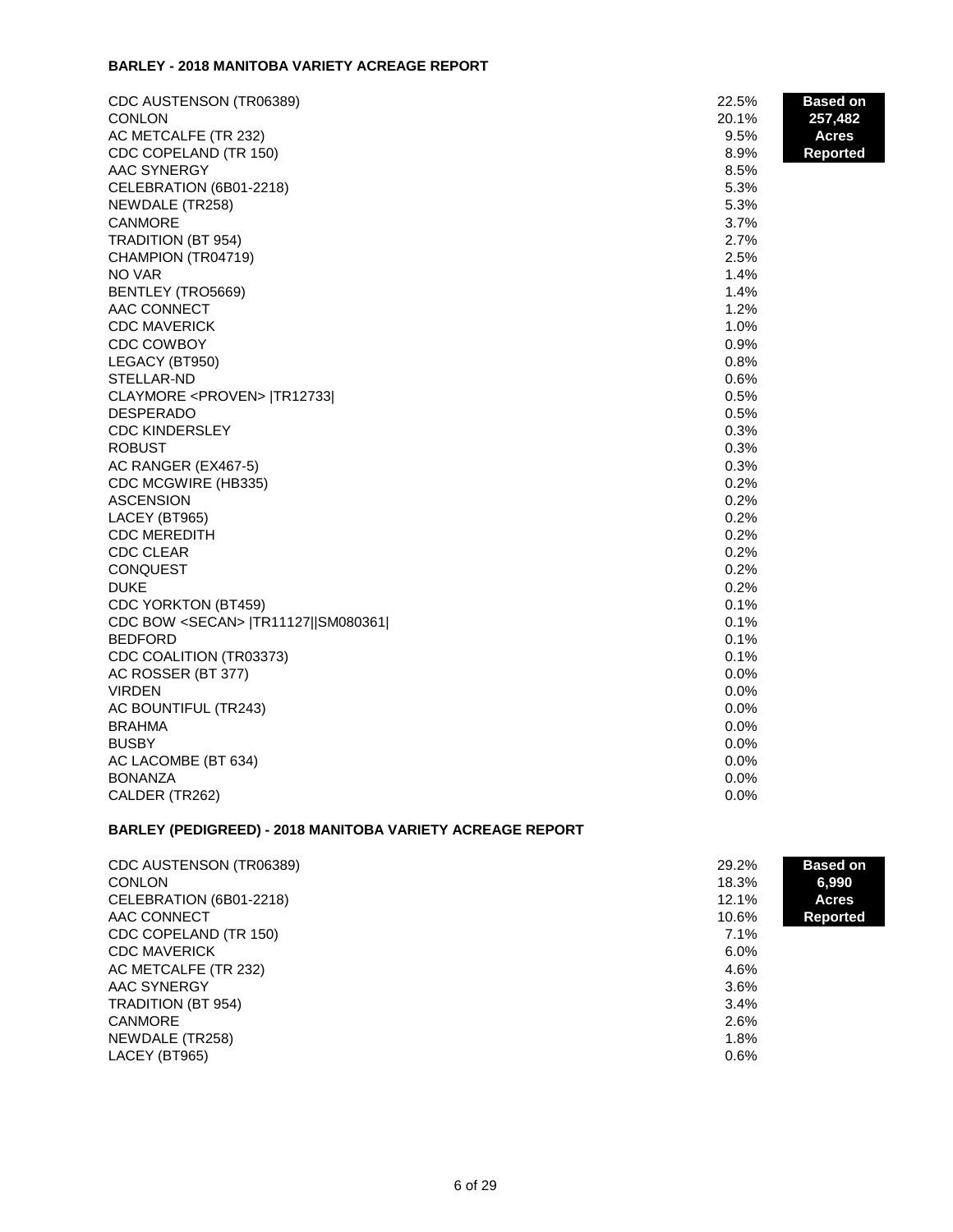# **OATS - 2018 MANITOBA VARIETY ACREAGE REPORT**

| <b>CS CAMDEN</b><br>38.8%<br><b>Based on</b><br><b>SUMMIT (OT 2046)</b><br>35.9%<br>429,294<br><b>SOURIS</b><br>9.4%<br><b>Acres</b><br>NO VAR<br>2.5%<br><b>Reported</b><br><b>PINNACLE</b><br>1.9%<br>1.1%<br>FURLONG (OT2009)<br>1.0%<br>LEGGETT (OT2021)<br>AC MORGAN<br>1.0%<br>0.9%<br>BIG BROWN (OT3037)<br>0.7%<br>TRIPLE CROWN (OT 541)<br>0.7%<br>RONALD (OT296)<br>CDC DANCER (OT373)<br>0.6%<br>AAC JUSTICE (WHITE MILLING)<br>0.6%<br>0.6%<br><b>CDC HAYMAKER</b><br>0.5%<br>CDC SO-I (OT3017)<br><b>CDC MORRISON</b><br>0.4%<br>0.4%<br>STRIDE (OT2069)<br>0.4%<br><b>CDC BALER</b><br>0.3%<br><b>RIEL</b><br>GEHL(HULLESS)<br>0.3%<br>TRIACTOR (OT582)<br>0.2%<br>0.2%<br>AC ASSINIBOIA (OT 275)<br><b>DUMONT</b><br>0.2%<br>0.2%<br>JORDAN (OT2027)<br>HAYWIRE (BRAND NAME BRETT YOUNG) (FORAGE OAT)<br>0.2%<br>0.1%<br>ROBERT<br>0.1%<br>CDC NASSER <northstar genetics="">[OT3039]<br/>0.1%<br/>DERBY<br/>ORE3542M <secan>  OT6009 <br/>0.1%<br/>0.1%<br/><b>DOUGLAS</b><br/>0.1%<br/><b>ROBUST</b><br/>CDC RUFFIAN (OT3054)<br/>0.1%<br/>0.1%<br/>ORE3541M <secan>  OT6008 <br/>AC MEDALLION (OT 274)<br/>0.1%<br/><b>CDC NORSEMAN <secan></secan></b><br/>0.1%<br/><b>CANMORE</b><br/>0.0%<br/><b>DRUMMOND</b><br/><math>0.0\%</math><br/>AC GWEN (HULLESS OT297)<br/>0.0%<br/><b>BUFF (HULLESS)</b><br/>0.0%<br/>0.0%<br/><b>FORAGE</b><br/>AAC ORAVENA<br/>0.0%<br/><b>HARMON</b><br/>0.0%<br/>AC BATON (N010-1)<br/>0.0%</secan></secan></northstar> |       |      |  |
|-----------------------------------------------------------------------------------------------------------------------------------------------------------------------------------------------------------------------------------------------------------------------------------------------------------------------------------------------------------------------------------------------------------------------------------------------------------------------------------------------------------------------------------------------------------------------------------------------------------------------------------------------------------------------------------------------------------------------------------------------------------------------------------------------------------------------------------------------------------------------------------------------------------------------------------------------------------------------------------------------------------------------------------------------------------------------------------------------------------------------------------------------------------------------------------------------------------------------------------------------------------------------------------------------------------------------------------------------------------------------------------------------------------------------------------------------------------------------------|-------|------|--|
|                                                                                                                                                                                                                                                                                                                                                                                                                                                                                                                                                                                                                                                                                                                                                                                                                                                                                                                                                                                                                                                                                                                                                                                                                                                                                                                                                                                                                                                                             |       |      |  |
|                                                                                                                                                                                                                                                                                                                                                                                                                                                                                                                                                                                                                                                                                                                                                                                                                                                                                                                                                                                                                                                                                                                                                                                                                                                                                                                                                                                                                                                                             |       |      |  |
|                                                                                                                                                                                                                                                                                                                                                                                                                                                                                                                                                                                                                                                                                                                                                                                                                                                                                                                                                                                                                                                                                                                                                                                                                                                                                                                                                                                                                                                                             |       |      |  |
|                                                                                                                                                                                                                                                                                                                                                                                                                                                                                                                                                                                                                                                                                                                                                                                                                                                                                                                                                                                                                                                                                                                                                                                                                                                                                                                                                                                                                                                                             |       |      |  |
|                                                                                                                                                                                                                                                                                                                                                                                                                                                                                                                                                                                                                                                                                                                                                                                                                                                                                                                                                                                                                                                                                                                                                                                                                                                                                                                                                                                                                                                                             |       |      |  |
|                                                                                                                                                                                                                                                                                                                                                                                                                                                                                                                                                                                                                                                                                                                                                                                                                                                                                                                                                                                                                                                                                                                                                                                                                                                                                                                                                                                                                                                                             |       |      |  |
|                                                                                                                                                                                                                                                                                                                                                                                                                                                                                                                                                                                                                                                                                                                                                                                                                                                                                                                                                                                                                                                                                                                                                                                                                                                                                                                                                                                                                                                                             |       |      |  |
|                                                                                                                                                                                                                                                                                                                                                                                                                                                                                                                                                                                                                                                                                                                                                                                                                                                                                                                                                                                                                                                                                                                                                                                                                                                                                                                                                                                                                                                                             |       |      |  |
|                                                                                                                                                                                                                                                                                                                                                                                                                                                                                                                                                                                                                                                                                                                                                                                                                                                                                                                                                                                                                                                                                                                                                                                                                                                                                                                                                                                                                                                                             |       |      |  |
|                                                                                                                                                                                                                                                                                                                                                                                                                                                                                                                                                                                                                                                                                                                                                                                                                                                                                                                                                                                                                                                                                                                                                                                                                                                                                                                                                                                                                                                                             |       |      |  |
|                                                                                                                                                                                                                                                                                                                                                                                                                                                                                                                                                                                                                                                                                                                                                                                                                                                                                                                                                                                                                                                                                                                                                                                                                                                                                                                                                                                                                                                                             |       |      |  |
|                                                                                                                                                                                                                                                                                                                                                                                                                                                                                                                                                                                                                                                                                                                                                                                                                                                                                                                                                                                                                                                                                                                                                                                                                                                                                                                                                                                                                                                                             |       |      |  |
|                                                                                                                                                                                                                                                                                                                                                                                                                                                                                                                                                                                                                                                                                                                                                                                                                                                                                                                                                                                                                                                                                                                                                                                                                                                                                                                                                                                                                                                                             |       |      |  |
|                                                                                                                                                                                                                                                                                                                                                                                                                                                                                                                                                                                                                                                                                                                                                                                                                                                                                                                                                                                                                                                                                                                                                                                                                                                                                                                                                                                                                                                                             |       |      |  |
|                                                                                                                                                                                                                                                                                                                                                                                                                                                                                                                                                                                                                                                                                                                                                                                                                                                                                                                                                                                                                                                                                                                                                                                                                                                                                                                                                                                                                                                                             |       |      |  |
|                                                                                                                                                                                                                                                                                                                                                                                                                                                                                                                                                                                                                                                                                                                                                                                                                                                                                                                                                                                                                                                                                                                                                                                                                                                                                                                                                                                                                                                                             |       |      |  |
|                                                                                                                                                                                                                                                                                                                                                                                                                                                                                                                                                                                                                                                                                                                                                                                                                                                                                                                                                                                                                                                                                                                                                                                                                                                                                                                                                                                                                                                                             |       |      |  |
|                                                                                                                                                                                                                                                                                                                                                                                                                                                                                                                                                                                                                                                                                                                                                                                                                                                                                                                                                                                                                                                                                                                                                                                                                                                                                                                                                                                                                                                                             |       |      |  |
|                                                                                                                                                                                                                                                                                                                                                                                                                                                                                                                                                                                                                                                                                                                                                                                                                                                                                                                                                                                                                                                                                                                                                                                                                                                                                                                                                                                                                                                                             |       |      |  |
|                                                                                                                                                                                                                                                                                                                                                                                                                                                                                                                                                                                                                                                                                                                                                                                                                                                                                                                                                                                                                                                                                                                                                                                                                                                                                                                                                                                                                                                                             |       |      |  |
|                                                                                                                                                                                                                                                                                                                                                                                                                                                                                                                                                                                                                                                                                                                                                                                                                                                                                                                                                                                                                                                                                                                                                                                                                                                                                                                                                                                                                                                                             |       |      |  |
|                                                                                                                                                                                                                                                                                                                                                                                                                                                                                                                                                                                                                                                                                                                                                                                                                                                                                                                                                                                                                                                                                                                                                                                                                                                                                                                                                                                                                                                                             |       |      |  |
|                                                                                                                                                                                                                                                                                                                                                                                                                                                                                                                                                                                                                                                                                                                                                                                                                                                                                                                                                                                                                                                                                                                                                                                                                                                                                                                                                                                                                                                                             |       |      |  |
|                                                                                                                                                                                                                                                                                                                                                                                                                                                                                                                                                                                                                                                                                                                                                                                                                                                                                                                                                                                                                                                                                                                                                                                                                                                                                                                                                                                                                                                                             |       |      |  |
|                                                                                                                                                                                                                                                                                                                                                                                                                                                                                                                                                                                                                                                                                                                                                                                                                                                                                                                                                                                                                                                                                                                                                                                                                                                                                                                                                                                                                                                                             |       |      |  |
|                                                                                                                                                                                                                                                                                                                                                                                                                                                                                                                                                                                                                                                                                                                                                                                                                                                                                                                                                                                                                                                                                                                                                                                                                                                                                                                                                                                                                                                                             |       |      |  |
|                                                                                                                                                                                                                                                                                                                                                                                                                                                                                                                                                                                                                                                                                                                                                                                                                                                                                                                                                                                                                                                                                                                                                                                                                                                                                                                                                                                                                                                                             |       |      |  |
|                                                                                                                                                                                                                                                                                                                                                                                                                                                                                                                                                                                                                                                                                                                                                                                                                                                                                                                                                                                                                                                                                                                                                                                                                                                                                                                                                                                                                                                                             |       |      |  |
|                                                                                                                                                                                                                                                                                                                                                                                                                                                                                                                                                                                                                                                                                                                                                                                                                                                                                                                                                                                                                                                                                                                                                                                                                                                                                                                                                                                                                                                                             |       |      |  |
|                                                                                                                                                                                                                                                                                                                                                                                                                                                                                                                                                                                                                                                                                                                                                                                                                                                                                                                                                                                                                                                                                                                                                                                                                                                                                                                                                                                                                                                                             |       |      |  |
|                                                                                                                                                                                                                                                                                                                                                                                                                                                                                                                                                                                                                                                                                                                                                                                                                                                                                                                                                                                                                                                                                                                                                                                                                                                                                                                                                                                                                                                                             |       |      |  |
|                                                                                                                                                                                                                                                                                                                                                                                                                                                                                                                                                                                                                                                                                                                                                                                                                                                                                                                                                                                                                                                                                                                                                                                                                                                                                                                                                                                                                                                                             |       |      |  |
|                                                                                                                                                                                                                                                                                                                                                                                                                                                                                                                                                                                                                                                                                                                                                                                                                                                                                                                                                                                                                                                                                                                                                                                                                                                                                                                                                                                                                                                                             |       |      |  |
|                                                                                                                                                                                                                                                                                                                                                                                                                                                                                                                                                                                                                                                                                                                                                                                                                                                                                                                                                                                                                                                                                                                                                                                                                                                                                                                                                                                                                                                                             |       |      |  |
|                                                                                                                                                                                                                                                                                                                                                                                                                                                                                                                                                                                                                                                                                                                                                                                                                                                                                                                                                                                                                                                                                                                                                                                                                                                                                                                                                                                                                                                                             |       |      |  |
|                                                                                                                                                                                                                                                                                                                                                                                                                                                                                                                                                                                                                                                                                                                                                                                                                                                                                                                                                                                                                                                                                                                                                                                                                                                                                                                                                                                                                                                                             |       |      |  |
|                                                                                                                                                                                                                                                                                                                                                                                                                                                                                                                                                                                                                                                                                                                                                                                                                                                                                                                                                                                                                                                                                                                                                                                                                                                                                                                                                                                                                                                                             |       |      |  |
|                                                                                                                                                                                                                                                                                                                                                                                                                                                                                                                                                                                                                                                                                                                                                                                                                                                                                                                                                                                                                                                                                                                                                                                                                                                                                                                                                                                                                                                                             |       |      |  |
|                                                                                                                                                                                                                                                                                                                                                                                                                                                                                                                                                                                                                                                                                                                                                                                                                                                                                                                                                                                                                                                                                                                                                                                                                                                                                                                                                                                                                                                                             |       |      |  |
|                                                                                                                                                                                                                                                                                                                                                                                                                                                                                                                                                                                                                                                                                                                                                                                                                                                                                                                                                                                                                                                                                                                                                                                                                                                                                                                                                                                                                                                                             |       |      |  |
|                                                                                                                                                                                                                                                                                                                                                                                                                                                                                                                                                                                                                                                                                                                                                                                                                                                                                                                                                                                                                                                                                                                                                                                                                                                                                                                                                                                                                                                                             |       |      |  |
|                                                                                                                                                                                                                                                                                                                                                                                                                                                                                                                                                                                                                                                                                                                                                                                                                                                                                                                                                                                                                                                                                                                                                                                                                                                                                                                                                                                                                                                                             |       |      |  |
|                                                                                                                                                                                                                                                                                                                                                                                                                                                                                                                                                                                                                                                                                                                                                                                                                                                                                                                                                                                                                                                                                                                                                                                                                                                                                                                                                                                                                                                                             |       |      |  |
|                                                                                                                                                                                                                                                                                                                                                                                                                                                                                                                                                                                                                                                                                                                                                                                                                                                                                                                                                                                                                                                                                                                                                                                                                                                                                                                                                                                                                                                                             | JERRY | 0.0% |  |

# **PEDIGREED OATS - 2018 MANITOBA VARIETY ACREAGE REPORT**

| <b>Based on</b> |
|-----------------|
| 13,738          |
| <b>Acres</b>    |
| <b>Reported</b> |
|                 |
|                 |
|                 |
|                 |
|                 |
|                 |
|                 |
|                 |
|                 |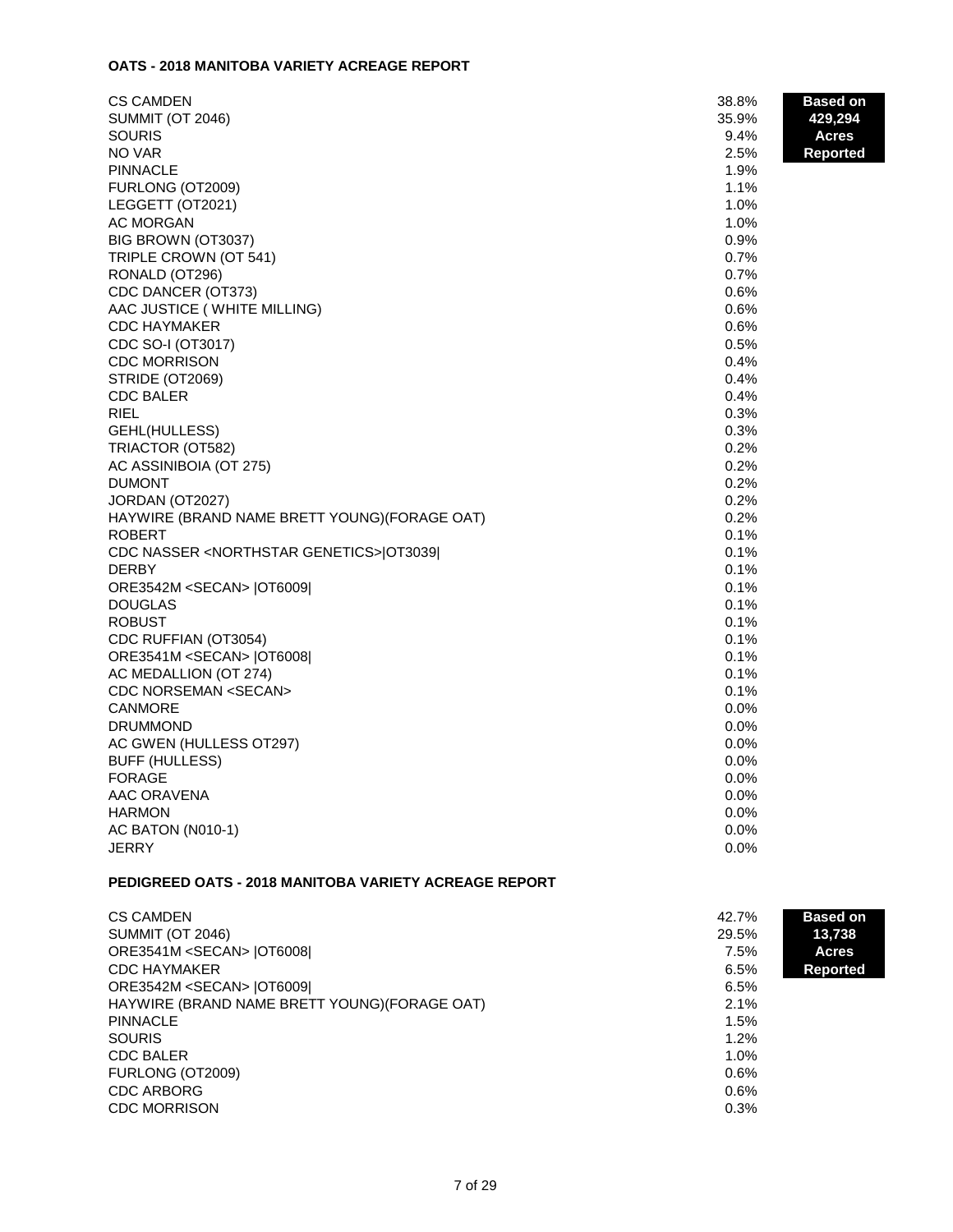#### **ORGANIC OATS - 2018 MANITOBA VARIETY ACREAGE REPORT**

| <b>SOURIS</b>                                         | 25.7%   | <b>Based on</b> |
|-------------------------------------------------------|---------|-----------------|
| <b>SUMMIT (OT 2046)</b>                               | 22.1%   | 3,099           |
| CDC DANCER (OT373)                                    | 20.6%   | <b>Acres</b>    |
| <b>CS CAMDEN</b>                                      | $8.7\%$ | <b>Reported</b> |
| FURLONG (OT2009)                                      | 7.1%    |                 |
| STRIDE (OT2069)                                       | $6.9\%$ |                 |
| GEHL(HULLESS)                                         | $4.7\%$ |                 |
| <b>PINNACLE</b>                                       | 2.4%    |                 |
| NAVARO (HULLESS)                                      | 1.8%    |                 |
| RYE - FALL RYE - 2018 MANITOBA VARIETY ACREAGE REPORT |         |                 |

| HAZLET RT193                            | 42.3%   | <b>Based on</b> |
|-----------------------------------------|---------|-----------------|
| KWS BONO <fp genetics=""> (HYBRID)</fp> | 26.1%   | 41,925          |
| <b>PRIMA</b>                            | 7.7%    | <b>Acres</b>    |
| <b>GUTTINO (HYBRID)</b>                 | $7.2\%$ | <b>Reported</b> |
| NO VAR                                  | 6.1%    |                 |
| <b>BRASETTO <fp genetics=""></fp></b>   | 4.1%    |                 |
| <b>DANKO</b>                            | 3.8%    |                 |
| AC REMINGTON                            | 1.6%    |                 |
| <b>RUSSIAN DWARF</b>                    | 0.6%    |                 |
| <b>DAKOLD</b>                           | 0.3%    |                 |

### **TRITICALE - 2018 MANITOBA VARIETY ACREAGE REPORT**

| NO VAR          | <b>Based on</b><br>51.1% |  |
|-----------------|--------------------------|--|
| <b>BREVIS</b>   | 26.0%<br>1,200           |  |
| <b>ELEVATOR</b> | 22.9%<br><b>Acres</b>    |  |
|                 | <b>Reported</b>          |  |

## **ARGENTINE CANOLA - 2018 MANITOBA VARIETY ACREAGE REPORT**

| L233P <bayer> [5CN0130] (LT)</bayer>            | 38.1%<br>17.2% | <b>Based on</b> |
|-------------------------------------------------|----------------|-----------------|
| L252 <invigor> (LT)</invigor>                   |                | 3,251,203       |
| $L140P$ <invigor> (LT)</invigor>                | 5.9%<br>5.4%   | <b>Acres</b>    |
| L230 <bayer> 5CN0125 (LT)</bayer>               | 4.2%           | Reported        |
| L255PC <invigor> [6CN0122] (LT) {PSR}</invigor> |                |                 |
| 75-65 RR <dekalb> (RT)</dekalb>                 | 2.4%           |                 |
| 1022 RR <nexera> (RT)</nexera>                  | 2.3%           |                 |
| 46H75 <pioneer> (ST)</pioneer>                  | 2.2%           |                 |
| 74-44 BL <dekalb> (RT)</dekalb>                 | 1.7%           |                 |
| 6074 RR <brett young=""> (RT)</brett>           | 1.6%           |                 |
| 45H33 <pioneer> (RT)</pioneer>                  | 1.5%           |                 |
| PV 540 G <proven> (RT)</proven>                 | 1.2%           |                 |
| 45M35 <pioneer>  13N924R  (RT)</pioneer>        | 1.1%           |                 |
| 1024 RR < DOW NEXERA> G54288584H, 5428584 (RT)  | 1.0%           |                 |
| L241C <invigor> (LT)</invigor>                  | 0.9%           |                 |
| L157H <invigor health=""> (LT)</invigor>        | 0.8%           |                 |
| PV 200 CL <proven> (ST)</proven>                | 0.8%           |                 |
| 2024 CL < DOW, NEXERA >   CL3701975H [ (ST)     | 0.8%           |                 |
| 1012 RR <nexera> (RT)</nexera>                  | 0.8%           |                 |
| 2026 CL <nexera> (ST)</nexera>                  | 0.6%           |                 |
| 2022CL <nexera> (ST)</nexera>                   | 0.6%           |                 |
| V22-1 <victory> (RT)</victory>                  | 0.5%           |                 |
| 75-45 RR <dekalb> (RT)</dekalb>                 | 0.5%           |                 |
| 1026 RR <nexera> (RT)</nexera>                  | 0.5%           |                 |
| 45H76 <pioneer> (ST)</pioneer>                  | 0.5%           |                 |
| 45M38 <pioneer> (RT)</pioneer>                  | 0.4%           |                 |
| 45CM36 <pioneer> (RT)</pioneer>                 | 0.4%           |                 |
| 45CS40 <pioneer> (RT)</pioneer>                 | 0.4%           |                 |
| 45H75 CL <pioneer> (ST)</pioneer>               | 0.4%           |                 |
| 4157 RR <brettyoung> (RT)</brettyoung>          | 0.3%           |                 |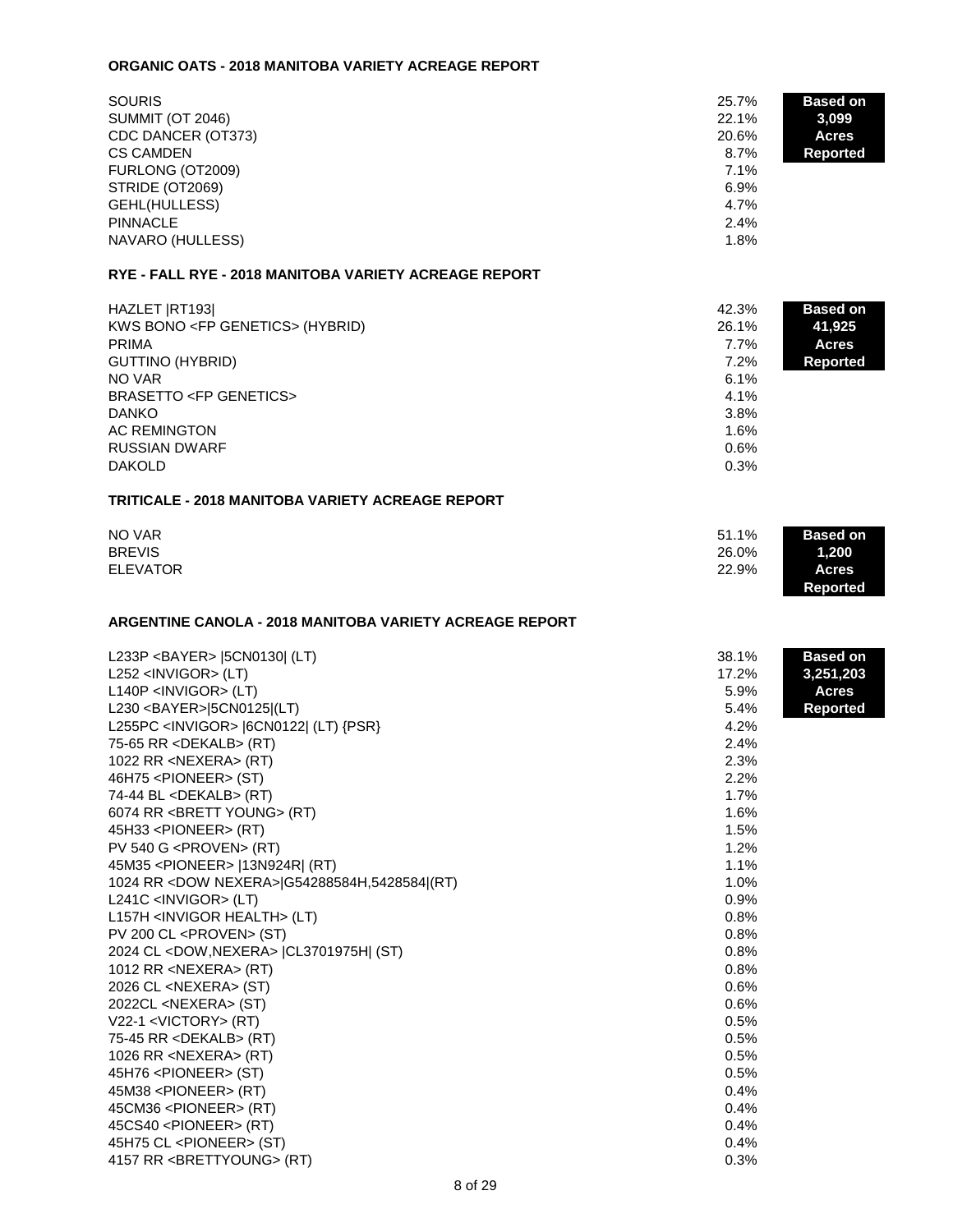| <b>ARGENTINE CANOLA - continued</b>                            |         |
|----------------------------------------------------------------|---------|
| CS2300 < CANTERRA>   DL1512RR  (RT)                            | 0.3%    |
| CS2100 < CANTERRA SEEDS > (RT)                                 | 0.3%    |
| 1020 RR <nexera> (RT)</nexera>                                 | 0.3%    |
| D3154S <dupont> (RT)</dupont>                                  | 0.3%    |
| NO VAR                                                         | 0.2%    |
| 6080 RR <brett young=""><dl seeds="">(RT)</dl></brett>         | 0.2%    |
| 2020 CL <nexera> (ST)</nexera>                                 | 0.2%    |
| PV 560 GM <pioneer> 13N925R (RT)</pioneer>                     | 0.2%    |
| $C5507 <$ CIBUS> (SU)                                          | 0.2%    |
| 46M34 <pioneer>  12N0572R  (RT)</pioneer>                      | 0.2%    |
| CS2000 < CANTERRA > (RT)                                       | 0.1%    |
| 46H76 <pioneer> (CL)</pioneer>                                 | $0.1\%$ |
| 5545CL <brettyoung>[14DL30122] (ST)</brettyoung>               | 0.1%    |
| 4187RR <brettyoung) (rt)<="" td=""><td>0.1%</td></brettyoung)> | 0.1%    |
| $L130$ <invigor> (LT)</invigor>                                | 0.1%    |
| 45H31 <pioneer> (RT)</pioneer>                                 | 0.1%    |
| 6090 < BRETT YOUNG > (RT) {PSR}                                | 0.1%    |
| 5440 <invigor>  PHS04-690  (LT)</invigor>                      | 0.1%    |
| 6076 CR <brett young=""> <dl seeds=""> (RT)</dl></brett>       | 0.1%    |
| PV 533 G <proven> (RT)</proven>                                | 0.1%    |
| 1970 < CANTERRA > (RT)                                         | 0.1%    |
| 1140 <invigor health=""> (LT)</invigor>                        | $0.1\%$ |
| 6060 RR <brett young=""> (RT)</brett>                          | 0.1%    |
| 45A51 <pioneer>   NS2335   (RT)</pioneer>                      | 0.1%    |
| D3156M <pioneer>  14GG0892R  (RT)</pioneer>                    | 0.1%    |
| CS2500 CL < CANTERRA>   DL1504CL   (ST)                        | 0.1%    |
| 43E03RR <pioneer>(RT)</pioneer>                                | 0.1%    |
| PV 581 GC <pioneer>  13N1424R (RT)</pioneer>                   | 0.1%    |
| D3155C <dupont> (RT)</dupont>                                  | 0.1%    |
| 45S56 <pioneer> (RT)</pioneer>                                 | 0.1%    |
| SY4166 <syngenta> (RT)</syngenta>                              | 0.1%    |
| 73-65 RR <dekalb>  9957S  (RT)</dekalb>                        | 0.1%    |
| 1134 CA <monsanto>  X709, PR3534 </monsanto>                   | $0.0\%$ |
| 1918 < CANTERRA > (RT)                                         | $0.0\%$ |
| 45H37 <pioneer> (RT)</pioneer>                                 | 0.0%    |
| PV 530 G <proven> (RT)</proven>                                | $0.0\%$ |
| 73-75 RR <dekalb> (RT)</dekalb>                                | $0.0\%$ |
| 6050 RR <brett young=""> (RT)</brett>                          | $0.0\%$ |
| 45H29 <pioneer> (RT)</pioneer>                                 | 0.0%    |
| VT 500 G <proven> [9556] (RT)</proven>                         | 0.0%    |
| CS2200 CL < CANTERRA SEEDS> (ST)                               | $0.0\%$ |
| 45A76 <pioneer> (ST)</pioneer>                                 | $0.0\%$ |
| 75-42 CR <dekalb> (RT)</dekalb>                                | 0.0%    |
| 72-65 RR <dekalb> (RT)</dekalb>                                | 0.0%    |
| 5030 <invigor>  RHY01-403  (LT)</invigor>                      | $0.0\%$ |
| SW WIZZARD <lantmannen></lantmannen>                           | 0.0%    |
| 46A76 <pioneer>  NS2804  (ST)</pioneer>                        | $0.0\%$ |
| 73-15 RR <dekalb> (RT)</dekalb>                                | 0.0%    |
| 45H26 <pioneer>  03N230R  (RT)</pioneer>                       | 0.0%    |
| 1010 RR <victory> (RT)</victory>                               | 0.0%    |
| V12-2 <victory> (RT)</victory>                                 | 0.0%    |
| 45S52 <pioneer> (RT)</pioneer>                                 | $0.0\%$ |
| 9551 <proven>   SW G5246RR  (RT)</proven>                      | 0.0%    |
| 2012 CL <nexera> (ST)</nexera>                                 | 0.0%    |
| PV 531 G <proven> (RT)</proven>                                | $0.0\%$ |
|                                                                |         |
| $L160S$ <invigor> (LT)</invigor>                               | $0.0\%$ |
| VR 9560 CL <proven> (ST)</proven>                              | 0.0%    |
| 1492 < AGRIPROGRESS >   PF 7528/95                             | 0.0%    |
| $L150$ <invigor> (LT)</invigor>                                | $0.0\%$ |
| 1144 <invigor health=""> (LT)</invigor>                        | $0.0\%$ |
| 73-35 RR <dekalb> (RT)</dekalb>                                | 0.0%    |
| D3153 <dupont> (RT)</dupont>                                   | 0.0%    |
| 454RR <hyola>  ZCT7076  (RT)</hyola>                           | 0.0%    |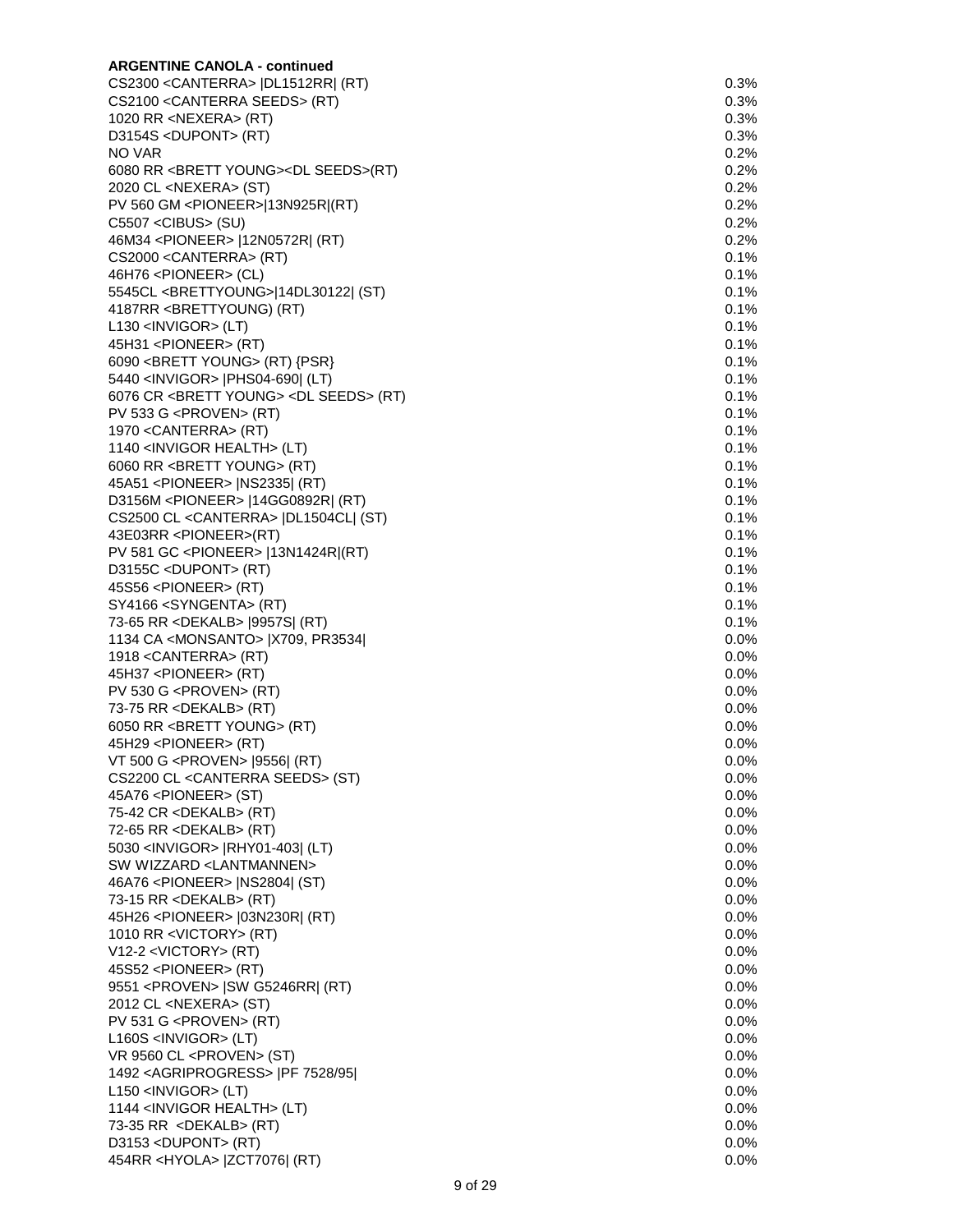| <b>ARGENTINE CANOLA - continued</b>               |         |
|---------------------------------------------------|---------|
| 6064 RR <brett young=""> (RT)</brett>             | 0.0%    |
| 5535 CL <brett young=""> (ST)</brett>             | 0.0%    |
| 6044 RR < BRETT YOUNG > (RT)                      | 0.0%    |
| $V12-3 < VICTORY > (RT)$                          | 0.0%    |
| 2153 <invigor> (LT)</invigor>                     | 0.0%    |
| NX4-202 CL <nexera>  DN051607  (ST)</nexera>      | $0.0\%$ |
| 75-57 <dekalb> (RT)</dekalb>                      | $0.0\%$ |
| 6020 RR <brett young=""> (RT)</brett>             | $0.0\%$ |
| 74-54 RR <dekalb> (RT)</dekalb>                   | 0.0%    |
| 223 RR <monsanto>  ZSN700RR  (RT)</monsanto>      | 0.0%    |
| 30-55 <dekalb>  PR5650  (RT)</dekalb>             | 0.0%    |
| 45CM39 <pioneer> (RT)</pioneer>                   | 0.0%    |
| 72-35 RR <dekalb> (RT)</dekalb>                   | 0.0%    |
| 6040 RR <brett young=""> (RT)</brett>             | 0.0%    |
| 2573 <invigor>  PHS98-640  (LT)</invigor>         | 0.0%    |
| 45A55 <pioneer>  NS3154  (RT)</pioneer>           | 0.0%    |
| 292CL <monsanto>  AV9292  (ST)</monsanto>         | 0.0%    |
| 1990 < CANTERRA > (RT)                            | 0.0%    |
| 6086 CR <brettyoung> DL1513 RR  (RT)</brettyoung> | 0.0%    |
| L156H <invigor health=""> (LT)</invigor>          | 0.0%    |
| 1960 < CANTERRA > (RT)                            | 0.0%    |
| 45H25 <pioneer> (RT)</pioneer>                    | 0.0%    |
| 5020 <invigor>  RHY01/597  (LT)</invigor>         | $0.0\%$ |
| 3235 < MONSANTO >   PR4406  (RT)                  | $0.0\%$ |
| 5525 CL <brett young=""> (ST)</brett>             | 0.0%    |
| L261 <invigor> (LT)</invigor>                     | 0.0%    |
| PV 590 GCS <proven> (RT)</proven>                 | 0.0%    |
| 5003 <invigor>  RHY01/895  (LT)</invigor>         | 0.0%    |
| V2045 <victory> (RT)</victory>                    | 0.0%    |
| CS2400 < CANTERRA>   DL1623RR  (RT)               | $0.0\%$ |
| 1896RR < CANTERRA > (RT)                          | 0.0%    |
| 2163 <invigor> (LT)</invigor>                     | 0.0%    |
| 1818 RR < CANTERRA > (RT)                         | 0.0%    |
| 9553 <proven> (RT)</proven>                       | 0.0%    |
| 1604 <agriprogress> (ST)</agriprogress>           | 0.0%    |
| VT 520 G <viterra> (RT)</viterra>                 | 0.0%    |
| $L120$ <invigor> (LT)</invigor>                   | $0.0\%$ |
| 45H73 <pioneer>  04N205I  (ST)</pioneer>          | 0.0%    |
| NX4-205 CL <nexera> [31613] (ST)</nexera>         | 0.0%    |
| 45S53 <pioneer> (RT)</pioneer>                    | 0.0%    |
| L154 <invigor> (LT)</invigor>                     | 0.0%    |
| 46A65 <pioneer>   NS1565 </pioneer>               | 0.0%    |
| 73-45 RR <dekalb> (RT)</dekalb>                   | 0.0%    |
| 72-55 RR <dekalb> (RT)</dekalb>                   | 0.0%    |
| 45H21 <pioneer> (RT)</pioneer>                    | 0.0%    |
| V14-1 < CARGILL >   14H1222                       | 0.0%    |
| 46S53 <pioneer> (RT)</pioneer>                    | 0.0%    |
| 34-65 <monsanto> (RT)</monsanto>                  | 0.0%    |
|                                                   |         |
|                                                   |         |

# **RAPESEED - 2018 MANITOBA VARIETY ACREAGE REPORT**

| HYHEAR 3 <bunge>  H118086RR  (RT)</bunge> | 49.3% | <b>Based on</b> |
|-------------------------------------------|-------|-----------------|
| HYHEAR 1 <bunge>  GT73  (RT)</bunge>      | 48.9% | 7.120           |
| NO VAR                                    | 1.8%  | <b>Acres</b>    |
|                                           |       | Reported        |

#### **FLAX - 2018 MANITOBA VARIETY ACREAGE REPORT**

CDC GLAS (FP2300) 23.1% **Based on Automatic CDC Based on Automatic Property CDC Based on Automatic Property CDC**<br>
21.4% **Based on Automatic Property CDC** Based on Automatic Property CDC Based on Automatic Property CDC Base CDC BETHUNE (FP1026) CDC SORREL (FP2141) 19.8% AAC BRAVO (FP2270) 6.2% **Report Following Service 2012 12:24 AC BRAVO** (FP2270) 6.2%  $CDC$  NEELA (FP 2314)

| 6 | <b>Based on</b> |
|---|-----------------|
| 6 | 32,356          |
| 6 | <b>Acres</b>    |
| 6 | <b>Reported</b> |
|   |                 |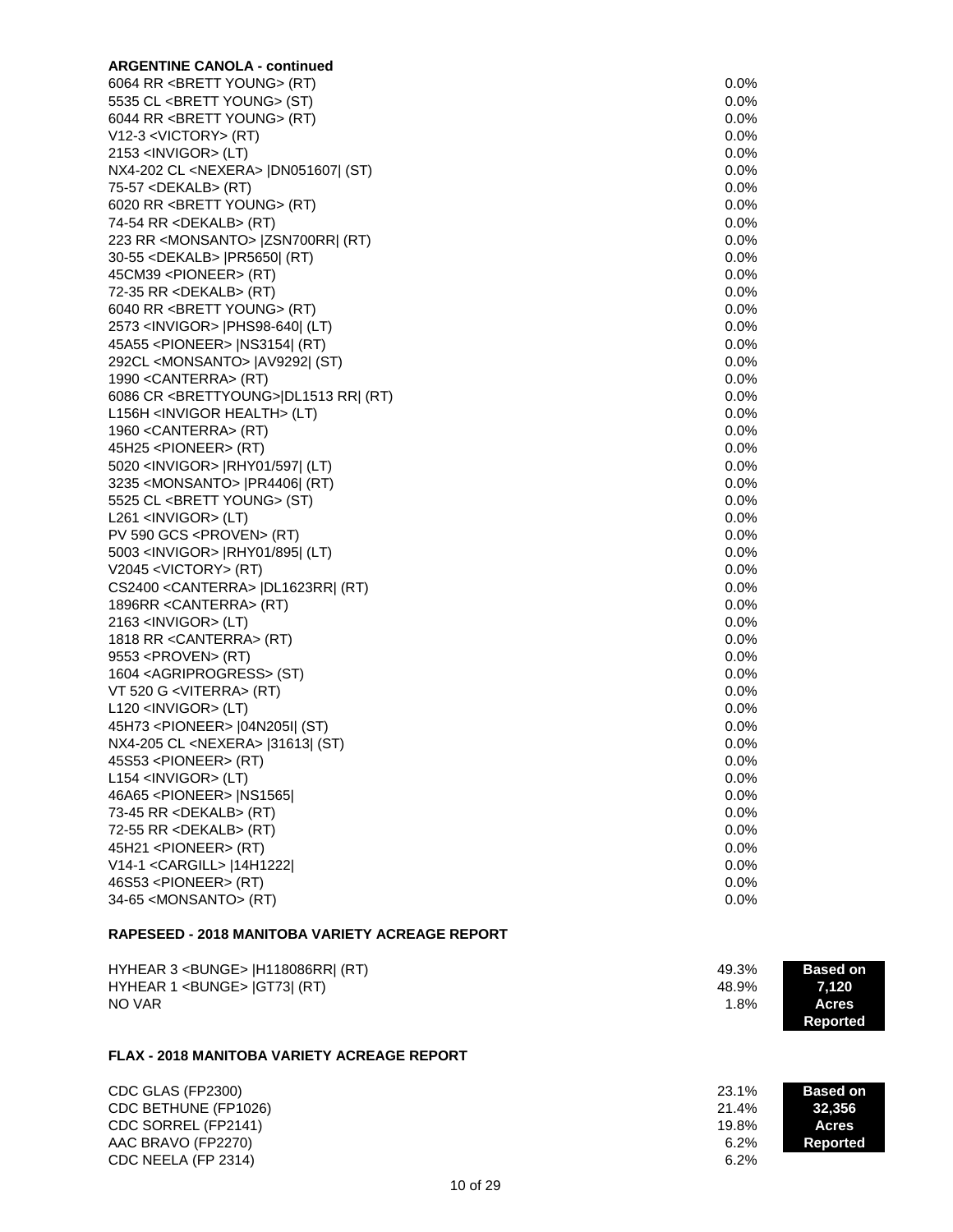| <b>FLAX</b> - continued       |      |
|-------------------------------|------|
| <b>HANLEY</b>                 | 5.1% |
| LIGHTNING (FP 1069)           | 4.6% |
| WESTLIN 72                    | 3.5% |
| NULIN VT 50 (YELLOW SEEDED)   | 1.5% |
| <b>PRAIRIE SAPPHIRE</b>       | 1.5% |
| CDC NORMANDY (FP 966)         | 1.0% |
| WESTLIN 70                    | 1.0% |
| <b>GOLDEN (YELLOW SEEDED)</b> | 1.0% |
| AC EMERSON (FP 935)           | 0.9% |
| <b>WESTLIN 71</b>             | 0.8% |
| NO VAR                        | 0.7% |
| TOPAZ (FP2457)                | 0.7% |
| <b>CDC PLAVA</b>              | 0.4% |
| WESTLIN 60                    | 0.3% |
| OMEGA (YELLOW SEEDED)         | 0.3% |
| CDC MELYN (FP2429)            | 0.1% |

# **PEDIGREED FLAX - 2018 MANITOBA VARIETY ACREAGE REPORT**

| CDC BETHUNE (FP1026)<br>CDC GLAS (FP2300) | 28.2%<br>20.9% | <b>Based on</b><br>3,316 |
|-------------------------------------------|----------------|--------------------------|
| CDC SORREL (FP2141)                       | 18.5%          | <b>Acres</b>             |
| CDC NEELA (FP 2314)                       | 17.9%          | <b>Reported</b>          |
| AAC BRAVO (FP2270)                        | 4.5%           |                          |
| <b>CDC PLAVA</b>                          | 3.8%           |                          |
| AC NUGGET (FP2002)                        | 3.2%           |                          |
| NULIN VT 50 (YELLOW SEEDED)               | 1.8%           |                          |
| FP2422 < SECAN                            | 1.3%           |                          |

#### **ORGANIC FLAX - 2018 MANITOBA VARIETY ACREAGE REPORT**

| CDC SORREL (FP2141)<br>CDC BETHUNE (FP1026)            | 39.4%<br>26.5%        | <b>Based on</b><br>2,272        |
|--------------------------------------------------------|-----------------------|---------------------------------|
| WESTLIN 72<br>CDC GLAS (FP2300)<br>LIGHTNING (FP 1069) | 21.8%<br>5.9%<br>2.7% | <b>Acres</b><br><b>Reported</b> |
| CDC NEELA (FP 2314)<br>OMEGA (YELLOW SEEDED)           | 2.3%<br>1.4%          |                                 |

## **BEANS SOYBEANS - 2018 MANITOBA VARIETY ACREAGE REPORT**

| S007-Y4 RR2Y <syngenta> (RT)</syngenta>                 | 13.0%   | <b>Based on</b> |
|---------------------------------------------------------|---------|-----------------|
| DKB005-52 <dekalb> (RT)</dekalb>                        | $5.7\%$ | 1,778,556       |
| S0009-M2 <syngenta> (RT)</syngenta>                     | 5.1%    | Acres           |
| AKRAS R2 <brett young=""> (RT)</brett>                  | 4.7%    | <b>Reported</b> |
| NSC WATSON RR2Y <nsgenetics> (RT)</nsgenetics>          | 4.3%    |                 |
| 24-10RY <dekalb> (RT)</dekalb>                          | 4.0%    |                 |
| 23-60RY <dekalb> (RT)</dekalb>                          | 3.7%    |                 |
| P006T46R <pioneer> (RT)</pioneer>                       | 3.4%    |                 |
| NO VAR                                                  | 3.3%    |                 |
| S006-W5 <syngenta> AR12010501  X2R00753 (RT)</syngenta> | 3.1%    |                 |
| P007A90R <pioneer> (RT)</pioneer>                       | 2.8%    |                 |
| TH 87003R2X <thunder>  MKZ514A9-CODNN (RR2X)</thunder>  | 2.5%    |                 |
| ISIS RR <elite>  CFS208RR  (RT)</elite>                 | 2.2%    |                 |
| PS 0027 RR <pride seed="">(RT)</pride>                  | 2.2%    |                 |
| LS MISTRAL <legend seeds=""> (RT)</legend>              | 2.0%    |                 |
| 25-10RY <dekalb> (RT)</dekalb>                          | 1.7%    |                 |
| LS 003R24N <legend> (RT)</legend>                       | 1.7%    |                 |
| 22-60RY <dekalb> (RT)</dekalb>                          | 1.6%    |                 |
| P002A63R <pioneer> (RT)</pioneer>                       | 1.5%    |                 |
| MAHONY R2 <secan> (RT)</secan>                          | 1.4%    |                 |
| NSC RICHER RR2Y <nsgenetics> (RT)</nsgenetics>          | 1.3%    |                 |
| NSC GLADSTONE RR2Y <nsgenetics> (RT)</nsgenetics>       | 1.3%    |                 |
|                                                         |         |                 |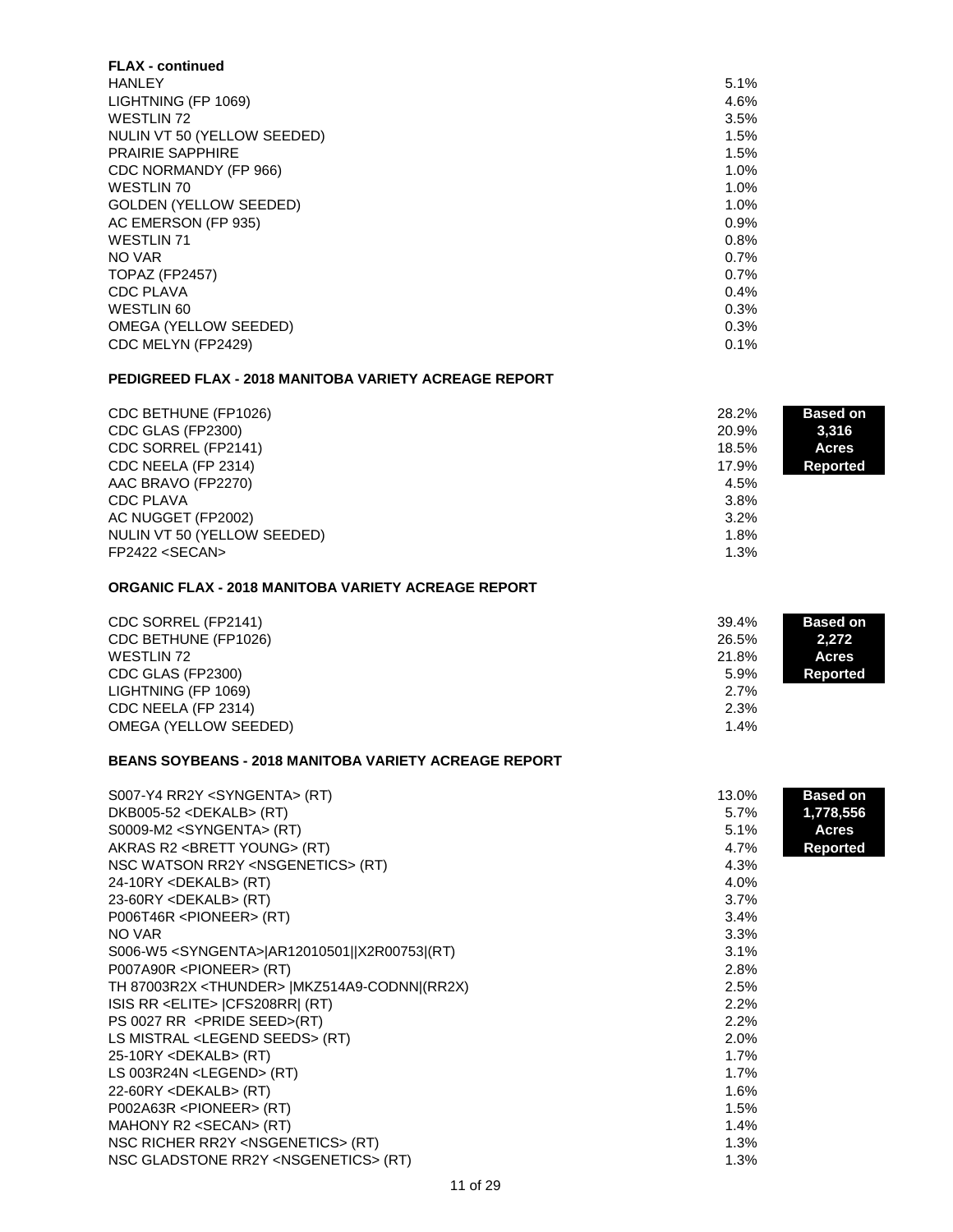| <b>BEANS SOYBEANS - continued</b>                                                             |                 |
|-----------------------------------------------------------------------------------------------|-----------------|
| LS ECLIPSE <legend>  MKZ314A2-COYNN  (RT)</legend>                                            | 1.3%            |
| TH 33003R2Y <thunder> (RT)</thunder>                                                          | $1.1\%$         |
| P006T78R2 <pioneer> (RT)</pioneer>                                                            | 1.1%            |
| 24-12RY <dekalb> (RT)</dekalb>                                                                | 1.1%            |
| LS SOLAIRE <legend> MKZ715A1-COYNN  (RT)</legend>                                             | 1.0%            |
| S003-L3 <syngenta> (RT)</syngenta>                                                            | 0.9%            |
| NSC JORDAN RR2Y <nsgenetics> (RT)</nsgenetics>                                                | 0.9%            |
| TH 32004R2Y <thunder> (RT)</thunder>                                                          | 0.9%            |
| PRO 2525R2 <sevita> (RT)</sevita>                                                             | $0.8\%$         |
| NSC STARBUCK <nsgenetics> (RR2X)</nsgenetics>                                                 | 0.7%            |
| TORRO R2 <prograin> PR1418113R2 (RT)</prograin>                                               | $0.7\%$         |
| NSC WARREN RR <northstar>   CSR0034  (RT)</northstar>                                         | $0.7\%$         |
| PV10S005RR2  FLZ115A3-COYNN  (RT)                                                             | 0.6%            |
| P005A27X <pioneer> (RR2X)</pioneer>                                                           | 0.6%            |
| TH ASTRO R2Y <thunder> 32006R2Y  (RT)</thunder>                                               | 0.6%            |
| LS 002R24N <legend>   MKZ612A2  (RT)</legend>                                                 | 0.6%            |
| S008-N2 <syngenta>  AR121542  X2R00865 (RT)</syngenta>                                        | 0.6%            |
| PS 0074 R2 <pride> (RT)</pride>                                                               | $0.5\%$         |
| NOTUS R2 <brettyoung> (RT)</brettyoung>                                                       | 0.5%            |
| OAC PRUDENCE <secan> OAC 97-23 </secan>                                                       | $0.5\%$<br>0.5% |
| P008T22R2 <pioneer> (RT)</pioneer>                                                            |                 |
| DUGALDO R2X <prograin> (RR2X)</prograin>                                                      | 0.5%            |
| LS 003R22 <legend>(RT)</legend>                                                               | 0.5%            |
| P002A19X <pioneer> (RR2X)<br/>DYLANO R2X <prograin>  CBZ414A2-CODNN (RT)</prograin></pioneer> | 0.4%<br>$0.4\%$ |
| LONO R2 <brettyoung>(RT)</brettyoung>                                                         | $0.4\%$         |
| GRAY R2 <secan>   SC2450R2  (RT)</secan>                                                      | 0.3%            |
| TH 33005R2Y <thunder> (RT)</thunder>                                                          | 0.3%            |
| LS 005R22 <legend>(RT)</legend>                                                               | 0.3%            |
| BARKER R2X <secan> MK0014B6-CODNN  SC16-2425 </secan>                                         | 0.3%            |
| MCLEOD R2 <secan> (RT)</secan>                                                                | 0.3%            |
| DKB003-29 <dekalb> (RR2X)</dekalb>                                                            | 0.3%            |
| TH 87000 R2X <thunder> CBT144C2-CODNN (RT)</thunder>                                          | 0.3%            |
| S0009-D6 <syngenta> (RT)</syngenta>                                                           | 0.3%            |
| NSC LEROY RR2Y <nsgenetics> (RT)</nsgenetics>                                                 | 0.3%            |
| NSC RESTON RR2Y <nsgenetics> (RT)</nsgenetics>                                                | 0.3%            |
| TH 88007 R2X <thunder></thunder>                                                              | 0.2%            |
| 23-11RY <dekalb> (RT)</dekalb>                                                                | 0.2%            |
| P002T04R <pioneer> (RT)</pioneer>                                                             | 0.2%            |
| TH 34006R2Y <thunder> (RT)</thunder>                                                          | $0.2\%$         |
| PS 0035 NR2 <pride> EXP00313R2  (RT)</pride>                                                  | 0.2%            |
| P005T13R <pioneer>(RT)</pioneer>                                                              | $0.2\%$         |
| LS 0036RR <legend>  X0036RR  (RT)</legend>                                                    | 0.2%            |
| TH 3303R2Y <thunder> (RT)</thunder>                                                           | 0.2%            |
| B003-29 <dekalb> (RT)</dekalb>                                                                | 0.2%            |
| NSC GREENRIDGE RR2Y <nsgenetics> X2R00763 </nsgenetics>                                       | $0.2\%$         |
| ASTRO R2 <prograin> (RT)</prograin>                                                           | 0.2%            |
| LS 004XT <legend seeds=""> (RR2X)</legend>                                                    | 0.2%            |
| 0066 XR <pride> (RR2X)</pride>                                                                | 0.1%            |
| 27005RR <thunder> (RT)</thunder>                                                              | 0.1%            |
| MAXUS <prograin> (HIGH PROTEIN)</prograin>                                                    | 0.1%            |
| FOOTE R2 <secan> CW1410185 (RT)</secan>                                                       | 0.1%            |
| AAC EDWARD <secan>   EXP.0T11-01 </secan>                                                     | 0.1%            |
| NSC ARNAUD RR2Y <nsgenetics> (RT)</nsgenetics>                                                | 0.1%            |
| HS 006RYS24 <hyland> (RT)</hyland>                                                            | 0.1%            |
| DKB006-29 <dekalb> (RR2X)</dekalb>                                                            | 0.1%            |
| P0007A43R <pioneer> (RT)</pioneer>                                                            | 0.1%            |
| TH 37004 R2Y <thunder seed=""> (RT)</thunder>                                                 | 0.1%            |
| PS 00095 R2 <pride>   MKZ915A2-COYNN (RT)</pride>                                             | 0.1%            |
| P000A87R <pioneer> (RT)</pioneer>                                                             | 0.1%            |
| $PS 46 RR$ <pride> (RT)</pride>                                                               | 0.1%            |
| PV 12S007 RX2 <proven> (RT)</proven>                                                          | 0.1%            |
| PV11S001RR2 (PROVEN> (RR2)                                                                    | 0.1%            |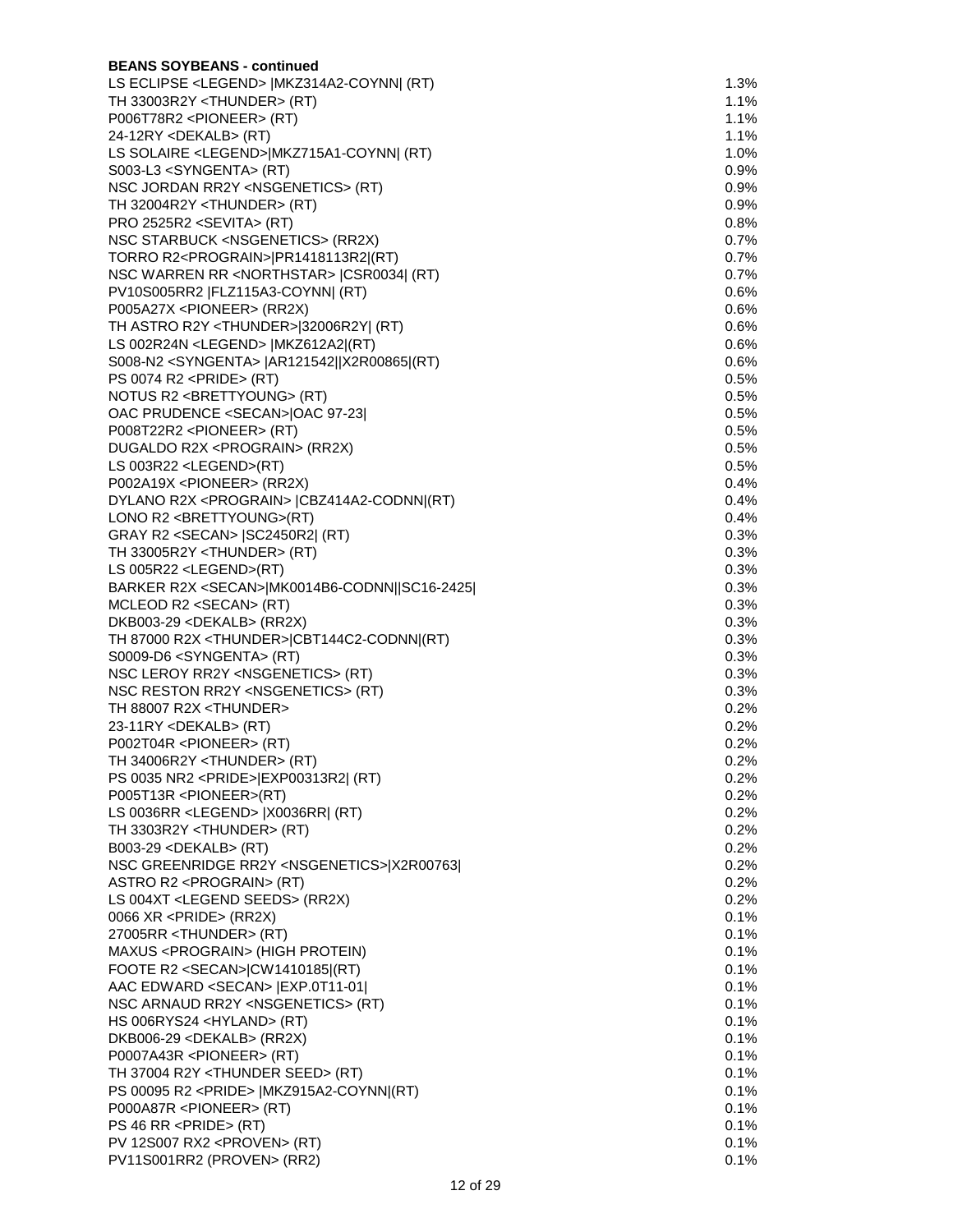| <b>BEANS SOYBEANS - continued</b>                         |         |
|-----------------------------------------------------------|---------|
| 90A06 <pioneer>  PH06002  (RT)</pioneer>                  | 0.1%    |
| TH 33004R2Y <thunder> (RT)</thunder>                      | 0.1%    |
| S001-B1 <syngenta> CW1410087(X2R00152) (RT)</syngenta>    | 0.1%    |
| NSC STARCITY RR2X <nsgenetics> (RR2X)</nsgenetics>        | 0.1%    |
| NSC AUSTIN RR2Y <nsgenetics> (RT)</nsgenetics>            | 0.1%    |
| TH 24004RR <thunder> (RT)</thunder>                       | $0.1\%$ |
| LS 006XT <legend seeds=""> (RR2X)</legend>                | 0.1%    |
| DARIO R2X <prograin>(RT)</prograin>                       | $0.1\%$ |
| KOSMO R2 <prograin>  PR40901043 (RT)</prograin>           | 0.1%    |
| S006-M4X <syngenta> (RR2X)</syngenta>                     | $0.1\%$ |
| BISHOP R2 <secan>   S82747  (RT)</secan>                  | 0.1%    |
| NO VAR (NATTO TYPE)                                       | 0.1%    |
| TH 23005RR <thunder>  3005RR  (RT)</thunder>              | 0.1%    |
| 90A07 <pioneer></pioneer>                                 | 0.1%    |
| 23-10RY <dekalb> (RT)</dekalb>                            | 0.1%    |
| TH 36007R2Y <thunder> (RT)</thunder>                      | 0.1%    |
| LS TRI9R2Y <legend seeds=""> (RT)</legend>                | 0.1%    |
| 24-61RY <dekalb> (RT)</dekalb>                            | 0.1%    |
| 25-04R <dekalb> (RT)</dekalb>                             | $0.0\%$ |
| AC 0800RR <secan>   OT03-09RR   (RT)</secan>              | 0.0%    |
| TH 27003RR <thunder> (RT)</thunder>                       | $0.0\%$ |
| SR006HP <sunopta>  DH863  (NON GMO)</sunopta>             | $0.0\%$ |
| MARDUK R2X <brettyoung> MKZ214A7-CODNN  (RT)</brettyoung> | 0.0%    |
| P0007A65R <pioneer> (RT)</pioneer>                        | $0.0\%$ |
| 900Y61 <pioneer> (RT)</pioneer>                           | $0.0\%$ |
| OPUS <prograin> (HIGH PROTEIN)</prograin>                 | $0.0\%$ |
| TH 88005 R2X <thunder></thunder>                          | 0.0%    |
| XB0006A17X <pioneer> (RR2X)</pioneer>                     | 0.0%    |
| P04T10 <pioneer></pioneer>                                | 0.0%    |
| NOCOMA R2 <brettyoung> (RR2)</brettyoung>                 | 0.0%    |
| NSC 2002 <northstar> (RT)</northstar>                     | $0.0\%$ |
| 24-60RY <dekalb> (RT)</dekalb>                            | $0.0\%$ |
| ACCORD <advantage></advantage>                            | $0.0\%$ |
| LS TRI7XT <legend seeds=""> (RR2X)</legend>               | $0.0\%$ |
| NSC COULEE RR <northstar>  NSC 2014  (RT)</northstar>     | $0.0\%$ |
| TH 33006R2Y <thunder> (RT)</thunder>                      | $0.0\%$ |
| 26006RR <thunder> (RT)</thunder>                          | $0.0\%$ |
| NSC LIBAU RR2Y <nsgenetics> (RT)</nsgenetics>             | $0.0\%$ |
| 900M71 <pioneer> (RT)</pioneer>                           | 0.0%    |
| S00-W3 <syngenta> (RT)</syngenta>                         | 0.0%    |
| DKB0005-44 <dekalb> (RR2X)</dekalb>                       | 0.0%    |
| LS 002R23 <legend> (RT)</legend>                          | $0.0\%$ |
| NSC MOOSOMIN RR2Y <nsgenetics> (RT)</nsgenetics>          | 0.0%    |
| LS 005R24 <legend>  MKZ1112A1  (RT)</legend>              | 0.0%    |
| P9007 <pioneer></pioneer>                                 | 0.0%    |
| 90M01 <pioneer>  PH0502  (RT)</pioneer>                   | $0.0\%$ |
| 27007RR <thunder> (RT)</thunder>                          | $0.0\%$ |
| PR110524Z023 <prograin></prograin>                        | 0.0%    |
| NSC NEWTON RR2X <nsgenetics> (RT)</nsgenetics>            | 0.0%    |
| TH 32005R2Y <thunder> (RT)</thunder>                      | 0.0%    |
| LS 007R22 <legend>(RT)</legend>                           | 0.0%    |
| P9004 <pioneer></pioneer>                                 | $0.0\%$ |
| DKB0009-89 <dekalb> (RR2X)</dekalb>                       | 0.0%    |
| DKB008-81 <dekalb> (RT)</dekalb>                          | 0.0%    |
| PV12S007RX2 <proven> (RR2X)</proven>                      | $0.0\%$ |
| 5007 <mycogen></mycogen>                                  | $0.0\%$ |
| LS 0028RR <legend> (RT)</legend>                          | 0.0%    |
| LS 005R21 <legend>(RT)</legend>                           | 0.0%    |
| CROPLAN RX00797 <winfield> (RT) (DT)</winfield>           | $0.0\%$ |
| DS0067Z1 <dow> 009G15Z3  (RT)</dow>                       | $0.0\%$ |
| LS 0078RR <legend> (RT)</legend>                          | 0.0%    |
| DKB21-11 <dekalb>  RM2114A8-CODNN  (RT)</dekalb>          | 0.0%    |
| AAC SPRINGFIELD <springfield mills=""></springfield>      | $0.0\%$ |
|                                                           |         |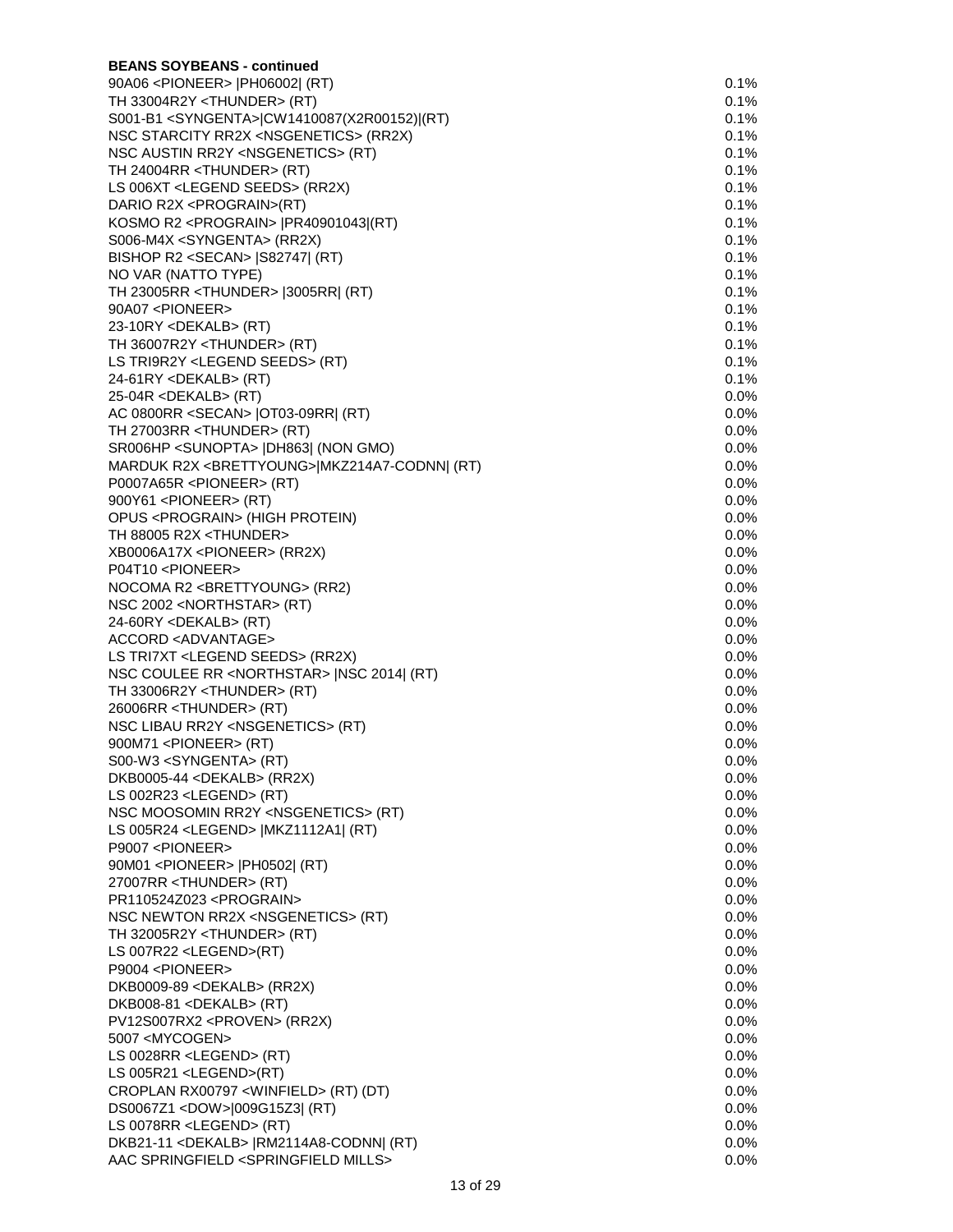| <b>BEANS SOYBEANS - continued</b>                   |         |
|-----------------------------------------------------|---------|
| BARRON R2X   CBZ914B7-CODNN  SC2250R2X  (RR2X)      | 0.0%    |
| APOLLO RR < CANTERRA > [CS 1301] (RT)               | $0.0\%$ |
| 24-51R <dekalb> (RT)</dekalb>                       | 0.0%    |
| S 00-55 <syngenta></syngenta>                       | 0.0%    |
| <b>GENTLEMAN <cerom></cerom></b>                    | 0.0%    |
| ARIUS <prograin>  PR1309401 </prograin>             | 0.0%    |
| NSC2001 <northstar> (RT)</northstar>                | 0.0%    |
| NSC REDVERS RR2X <northstar> (RR2X)</northstar>     | 0.0%    |
| 900Y71 <pioneer> (RT)</pioneer>                     | $0.0\%$ |
| NSC PORTAGE RR <northstar> (RT)</northstar>         | 0.0%    |
| 00703 (RT)                                          | $0.0\%$ |
| LS TRI9R2Y <legend>   AR1215867-2  (RR2)</legend>   | 0.0%    |
| LS 004R21 <legend>(RT)</legend>                     | 0.0%    |
| W20035RR (RT)                                       | 0.0%    |
| P06T28R <pioneer> (RT)</pioneer>                    | 0.0%    |
| TH 30005RR <thunder> (RT)</thunder>                 | $0.0\%$ |
| LS 006R22 <legend> (RT)</legend>                    | 0.0%    |
| P008T70R <pioneer> (RT)</pioneer>                   | $0.0\%$ |
| HYDRA R2   C4M13008R2, CFS13.3.01R2   (RT)          | 0.0%    |
| DAYO R2X < QUARRY SEEDS > (RR2X)                    | $0.0\%$ |
| MANI R2X <brettyoung></brettyoung>                  | $0.0\%$ |
| RX ACRON <maizex> (RR2X)</maizex>                   | $0.0\%$ |
| MATEO R2 <prograin>  PR1223422R2  (RT)</prograin>   | 0.0%    |
| 90M02 <pioneer>  PH06004  (RT)</pioneer>            | $0.0\%$ |
| HS 006R37 <hyland> (RT)</hyland>                    | $0.0\%$ |
| 24-52R <dekalb> (RT)</dekalb>                       | 0.0%    |
|                                                     |         |
| LS 006R21 <legend></legend>                         | 0.0%    |
| S00-N6 <syngenta> (RT)</syngenta>                   | 0.0%    |
| HANA <prograin>  PR1309027 </prograin>              | 0.0%    |
| 90B11 <pioneer> (RT)</pioneer>                      | 0.0%    |
| 5006 RR (RT)                                        | 0.0%    |
| 26-12RY <dekalb> (RT)</dekalb>                      | 0.0%    |
| S0007B-7X <syngenta> (RR2X)</syngenta>              | 0.0%    |
| TH 88008 R2X <thunder></thunder>                    | 0.0%    |
| TH 35003RR <thunder> (RT)</thunder>                 | $0.0\%$ |
| DKB01-11 <dekalb>  MK0314C9-CODNN (RT)</dekalb>     | $0.0\%$ |
| DKB24-41 <dekalb>  BN2413A9-CODNN (RT)</dekalb>     | $0.0\%$ |
| PS 0055 R2 <pride seeds="">(RT)</pride>             | 0.0%    |
| TH 35002R2Y <thunder seeds="">(RT)</thunder>        | 0.0%    |
| 90Y71 <pioneer>(RT)</pioneer>                       | $0.0\%$ |
| 90Y20 <pioneer> (RT)</pioneer>                      | 0.0%    |
| PS 0083 R2 <pride> (RT)</pride>                     | 0.0%    |
| DRAKORR <co-op>   PR33106RR  (RT)</co-op>           | $0.0\%$ |
| LS 0065RR <legend>   X0065RR   (RT)</legend>        | 0.0%    |
| LS 0045RR <legend>   X0045RR  (RT)</legend>         | 0.0%    |
| 31-61 RY <dekalb> (RR)</dekalb>                     | 0.0%    |
| 91Y01 <pioneer> (RT)</pioneer>                      | 0.0%    |
| PS0044 XRN <pride>  EXP00418XRN (RR2X)</pride>      | 0.0%    |
| FISHER R2X <secan>   FLT017A7-CODNN  (RR2X)</secan> | 0.0%    |
| 22-61RY <dekalb> (RT)</dekalb>                      | 0.0%    |
| 26-10RY <dekalb> (RT)</dekalb>                      | 0.0%    |
| DKB007-67 <dekalb> (RR2X)</dekalb>                  | 0.0%    |
| NSC SPERLING RR2Y <northstar> (RR2X)</northstar>    | 0.0%    |
| 91Y61 <pioneer> (RT)</pioneer>                      | $0.0\%$ |
| OO77 XRN <legend seeds=""> (RT)</legend>            | 0.0%    |
| 90Y81 <pioneer> (RT)</pioneer>                      | 0.0%    |
| PRINCE R2X <secan>   FLT017A1-CODNN  (RR2X)</secan> | 0.0%    |
| AAC HALLI [OT13-07]                                 | 0.0%    |
|                                                     |         |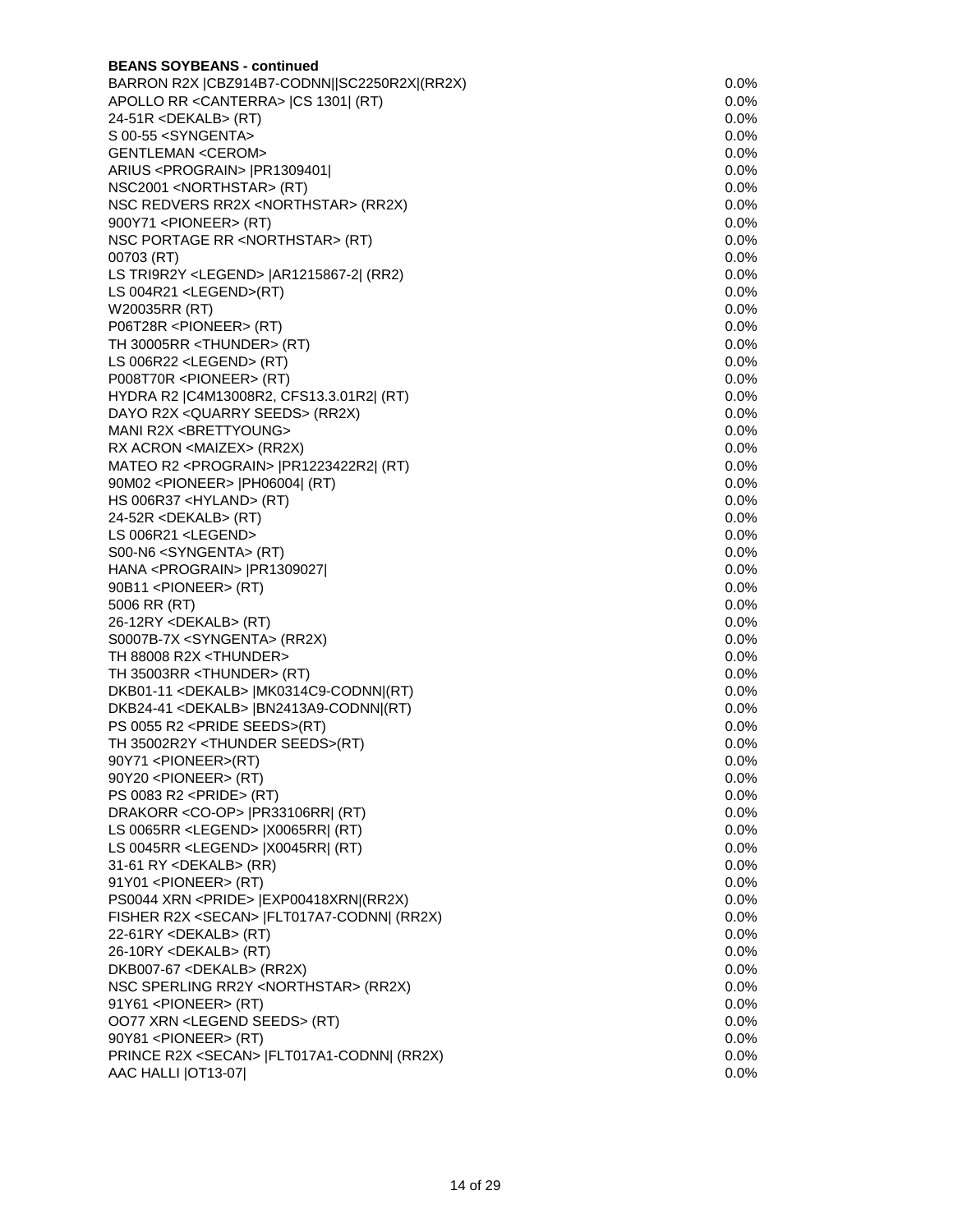# **PEDIGREED SOYBEANS - 2018 MANITOBA VARIETY ACREAGE REPORT**

| S007-Y4 RR2Y <syngenta> (RT)</syngenta>                 | 7.9% | <b>Based on</b> |
|---------------------------------------------------------|------|-----------------|
| S0009-M2 <syngenta> (RT)</syngenta>                     | 7.1% | 113,835         |
| DKB005-52 <dekalb> (RT)</dekalb>                        | 4.8% | <b>Acres</b>    |
| P007A90R <pioneer> (RT)</pioneer>                       | 3.9% | <b>Reported</b> |
| NSC WATSON RR2Y <nsgenetics> (RT)</nsgenetics>          | 3.7% |                 |
| S006-W5 <syngenta> AR12010501  X2R00753 (RT)</syngenta> | 3.5% |                 |
| AKRAS R2 <brett young=""> (RT)</brett>                  | 3.3% |                 |
| NO VAR                                                  | 3.0% |                 |
| P005A27X <pioneer> (RR2X)</pioneer>                     | 2.5% |                 |
| TH 87003R2X <thunder>   MKZ514A9-CODNN (RR2X)</thunder> | 2.4% |                 |
| P006T46R <pioneer> (RT)</pioneer>                       | 2.1% |                 |
| S008-N2 <syngenta>  AR121542  X2R00865 (RT)</syngenta>  | 2.1% |                 |
| MAHONY R2 <secan> (RT)</secan>                          | 1.9% |                 |
| DKB003-29 <dekalb> (RR2X)</dekalb>                      | 1.9% |                 |
| NSC LEROY RR2Y <nsgenetics> (RT)</nsgenetics>           | 1.9% |                 |
| LS MISTRAL <legend seeds=""> (RT)</legend>              | 1.8% |                 |
| P002A63R <pioneer> (RT)</pioneer>                       | 1.6% |                 |
| NSC JORDAN RR2Y <nsgenetics> (RT)</nsgenetics>          | 1.5% |                 |
| 24-10RY <dekalb> (RT)</dekalb>                          | 1.2% |                 |
| PV10S005RR2  FLZ115A3-COYNN  (RT)                       | 1.2% |                 |
| 25-10RY <dekalb> (RT)</dekalb>                          | 1.2% |                 |
| DUGALDO R2X <prograin> (RR2X)</prograin>                | 1.1% |                 |
| TH 32004R2Y <thunder> (RT)</thunder>                    | 1.0% |                 |
| DKB006-29 <dekalb> (RR2X)</dekalb>                      | 1.0% |                 |
| TH 37004 R2Y <thunder seed=""> (RT)</thunder>           | 0.9% |                 |
| S006-M4X <syngenta> (RR2X)</syngenta>                   | 0.9% |                 |
| BARKER R2X <secan> MK0014B6-CODNN  SC16-2425 </secan>   | 0.9% |                 |
| NSC RICHER RR2Y <nsgenetics> (RT)</nsgenetics>          | 0.9% |                 |
| P0007A43R <pioneer> (RT)</pioneer>                      | 0.8% |                 |
| P006T78R2 <pioneer> (RT)</pioneer>                      | 0.8% |                 |
| P00A49X <pioneer> (RR2X)</pioneer>                      | 0.8% |                 |
| NSC SPERLING RR2Y <northstar> (RR2X)</northstar>        | 0.8% |                 |
| DYLANO R2X <prograin>  CBZ414A2-CODNN (RT)</prograin>   | 0.8% |                 |
| S0007B-7X <syngenta> (RR2X)</syngenta>                  | 0.8% |                 |
| LS ECLIPSE <legend>   MKZ314A2-COYNN   (RT)</legend>    | 0.8% |                 |
| NOTUS R2 <brettyoung> (RT)</brettyoung>                 | 0.8% |                 |
| TH 33005R2Y <thunder> (RT)</thunder>                    | 0.8% |                 |
| DKB006-99 <dekalb> (RR2X)</dekalb>                      | 0.7% |                 |
| TH 88007 R2X <thunder></thunder>                        | 0.7% |                 |
| S003-L3 <syngenta> (RT)</syngenta>                      | 0.7% |                 |
| FOOTE R2 <secan> CW1410185 (RT)</secan>                 | 0.7% |                 |
| TH 33003R2Y <thunder> (RT)</thunder>                    | 0.7% |                 |
| PS0044 XRN <pride>  EXP00418XRN (RR2X)</pride>          | 0.7% |                 |
| PRO 2525R2 <sevita> (RT)</sevita>                       | 0.7% |                 |
| TH 87000 R2X <thunder> CBT144C2-CODNN (RT)</thunder>    | 0.7% |                 |
| DKB007-67 <dekalb> (RR2X)</dekalb>                      | 0.7% |                 |
| P002A19X <pioneer> (RR2X)</pioneer>                     | 0.6% |                 |
| PRINCE R2X <secan>   FLT017A1-CODNN  (RR2X)</secan>     | 0.6% |                 |
| LS 003R24N <legend> (RT)</legend>                       | 0.6% |                 |
| PV 12S007 RX2 <proven> (RT)</proven>                    | 0.6% |                 |
| TH ASTRO R2Y <thunder>[32006R2Y] (RT)</thunder>         | 0.6% |                 |
| TORRO R2 <prograin> PR1418113R2 (RT)</prograin>         | 0.5% |                 |
| XB0008C17R <pioneer> (RT)</pioneer>                     | 0.5% |                 |
| NSC STARBUCK <nsgenetics> (RR2X)</nsgenetics>           | 0.5% |                 |
| 23-11RY <dekalb> (RT)</dekalb>                          | 0.5% |                 |
| LS SOLAIRE <legend> MKZ715A1-COYNN  (RT)</legend>       | 0.5% |                 |
| 23-60RY <dekalb> (RT)</dekalb>                          | 0.5% |                 |
| S0009-D6 <syngenta> (RT)</syngenta>                     | 0.5% |                 |
| KOSMO R2 <prograin>  PR40901043 (RT)</prograin>         | 0.5% |                 |
| DS0067Z1 <dow> 009G15Z3  (RT)</dow>                     | 0.5% |                 |
| LS 006XT <legend seeds=""> (RR2X)</legend>              | 0.5% |                 |
| LS 004XT <legend seeds=""> (RR2X)</legend>              | 0.4% |                 |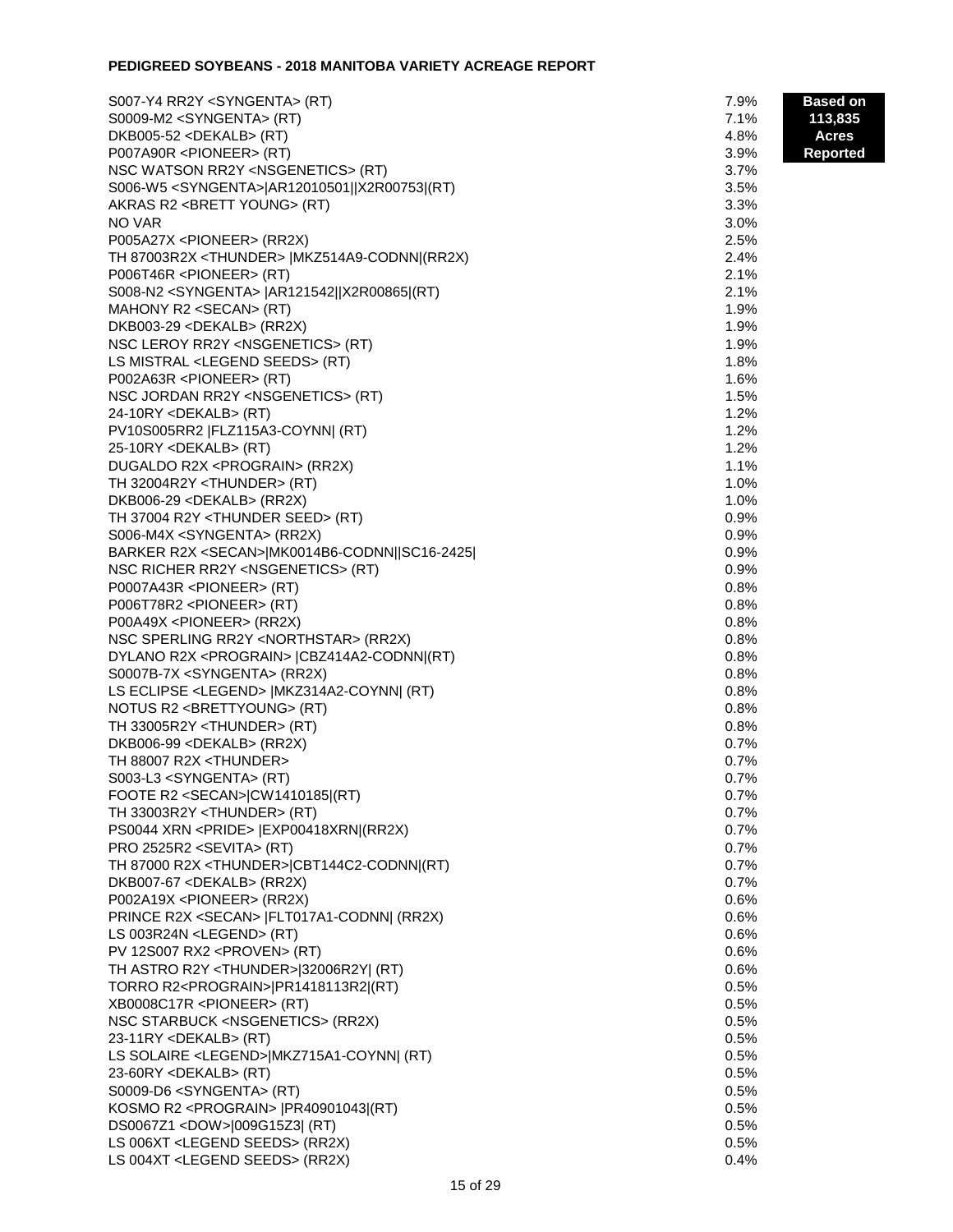| <b>PEDIGREED SOYBEANS - continued</b>                                     |              |
|---------------------------------------------------------------------------|--------------|
| TH 88008 R2X <thunder></thunder>                                          | 0.4%         |
| NSC NEWTON RR2X <nsgenetics> (RT)</nsgenetics>                            | 0.4%         |
| PS 0074 R2 <pride> (RT)</pride>                                           | $0.4\%$      |
| NSC GLADSTONE RR2Y <nsgenetics> (RT)</nsgenetics>                         | 0.4%         |
| $22-60RY <$ DEKALB> (RT)                                                  | 0.4%         |
| CROPLAN RX00797 <winfield> (RT) (DT)</winfield>                           | 0.4%         |
| SUNNA R2X <brettyoung>  C4M18242XT  (RR2)</brettyoung>                    | 0.4%         |
| DKB0009-89 <dekalb> (RR2X)</dekalb>                                       | 0.4%         |
| NSC REDVERS RR2X <northstar> (RR2X)</northstar>                           | 0.3%         |
| NSC RESTON RR2Y <nsgenetics> (RT)</nsgenetics>                            | 0.3%         |
| ASTRO R2 <prograin> (RT)</prograin>                                       | 0.3%         |
| NSC GREENRIDGE RR2Y <nsgenetics> X2R00763 </nsgenetics>                   | 0.3%         |
| MCLEOD R2 <secan> (RT)</secan>                                            | 0.3%         |
| PS 0035 NR2 <pride> EXP00313R2  (RT)</pride>                              | 0.3%         |
| CROPLAN RX00918 <winfield> (RT)</winfield>                                | 0.3%         |
| TH 88005 R2X <thunder></thunder>                                          | 0.3%         |
| DKB00-99 <dekalb> (RT)</dekalb>                                           | 0.3%         |
| MAXUS <prograin> (HIGH PROTEIN)</prograin>                                | 0.3%         |
| LS TRI7XT <legend seeds=""> (RR2X)</legend>                               | 0.3%         |
| DKB008-81 <dekalb> (RT)</dekalb>                                          | 0.3%         |
| FISHER R2X <secan>   FLT017A7-CODNN  (RR2X)</secan>                       | 0.2%         |
| PS 00095 R2 <pride>   MKZ915A2-COYNN (RT)</pride>                         | 0.2%         |
| GRAY R2 <secan> [SC2450R2] (RT)</secan>                                   | 0.2%         |
| PS 0027 RR <pride seed="">(RT)</pride>                                    | 0.2%         |
|                                                                           | 0.2%         |
| LS TRI9R2Y <legend seeds=""> (RT)</legend>                                | 0.2%         |
| TH 34006R2Y <thunder> (RT)<br/>LS 002R23 <legend> (RT)</legend></thunder> | 0.2%         |
|                                                                           | 0.2%         |
| HS 006RYS24 <hyland> (RT)</hyland>                                        |              |
| P008T22R2 <pioneer> (RT)</pioneer>                                        | 0.2%<br>0.2% |
| P0007A65R <pioneer> (RT)<br/>PV11S001RR2 (PROVEN&gt; (RR2)</pioneer>      | 0.2%         |
|                                                                           | 0.2%         |
| LASSA R2X <brettyoung>  C4M18241XT </brettyoung>                          | 0.1%         |
| TH 24004RR <thunder> (RT)</thunder>                                       |              |
| PV12S007RX2 <proven> (RR2X)</proven>                                      | 0.1%         |
| MARDUK R2X <brettyoung> MKZ214A7-CODNN  (RT)</brettyoung>                 | 0.1%         |
| LS 007R22 <legend>(RT)</legend>                                           | 0.1%         |
| PR110524Z023 <prograin></prograin>                                        | 0.1%         |
| BISHOP R2 <secan>   S82747   (RT)</secan>                                 | 0.1%         |
| LONO R2 <brettyoung>(RT)</brettyoung>                                     | 0.1%         |
| DKB21-11 <dekalb>  RM2114A8-CODNN  (RT)</dekalb>                          | $0.1\%$      |
| CROPLAN RX00218 <winfield> (RT)</winfield>                                | $0.1\%$      |
| ALASKA <prograin>  PR1134501 </prograin>                                  | $0.1\%$      |
| MANI R2X <brettyoung></brettyoung>                                        | 0.1%         |
| 0066 XR <pride> (RR2X)</pride>                                            | 0.1%         |
| NOCOMA R2 <brettyoung> (RR2)</brettyoung>                                 | 0.1%         |
| 90M02 <pioneer>  PH06004  (RT)</pioneer>                                  | 0.1%         |
| OAC MORDEN <secan>   EXP.11-05C </secan>                                  | 0.1%         |
| NSC WINKLER RR2X <northstar> (RR2X)</northstar>                           | 0.1%         |
| 900Y71 <pioneer> (RT)</pioneer>                                           | 0.1%         |
| DAYO R2X < QUARRY SEEDS> (RR2X)                                           | 0.1%         |
| DOMINGO R2X <prograin> CBZ214A7-CODNN  (RR2X)</prograin>                  | $0.0\%$      |
| AAC HALLI   OT13-07                                                       | $0.0\%$      |
| OAC PRUDENCE <secan> OAC 97-23 </secan>                                   | $0.0\%$      |
| DARIO R2X <prograin>(RT)</prograin>                                       | $0.0\%$      |
| BOURKE R2X <secan>  FLZ416B9-CODNN  (RR2X)</secan>                        | $0.0\%$      |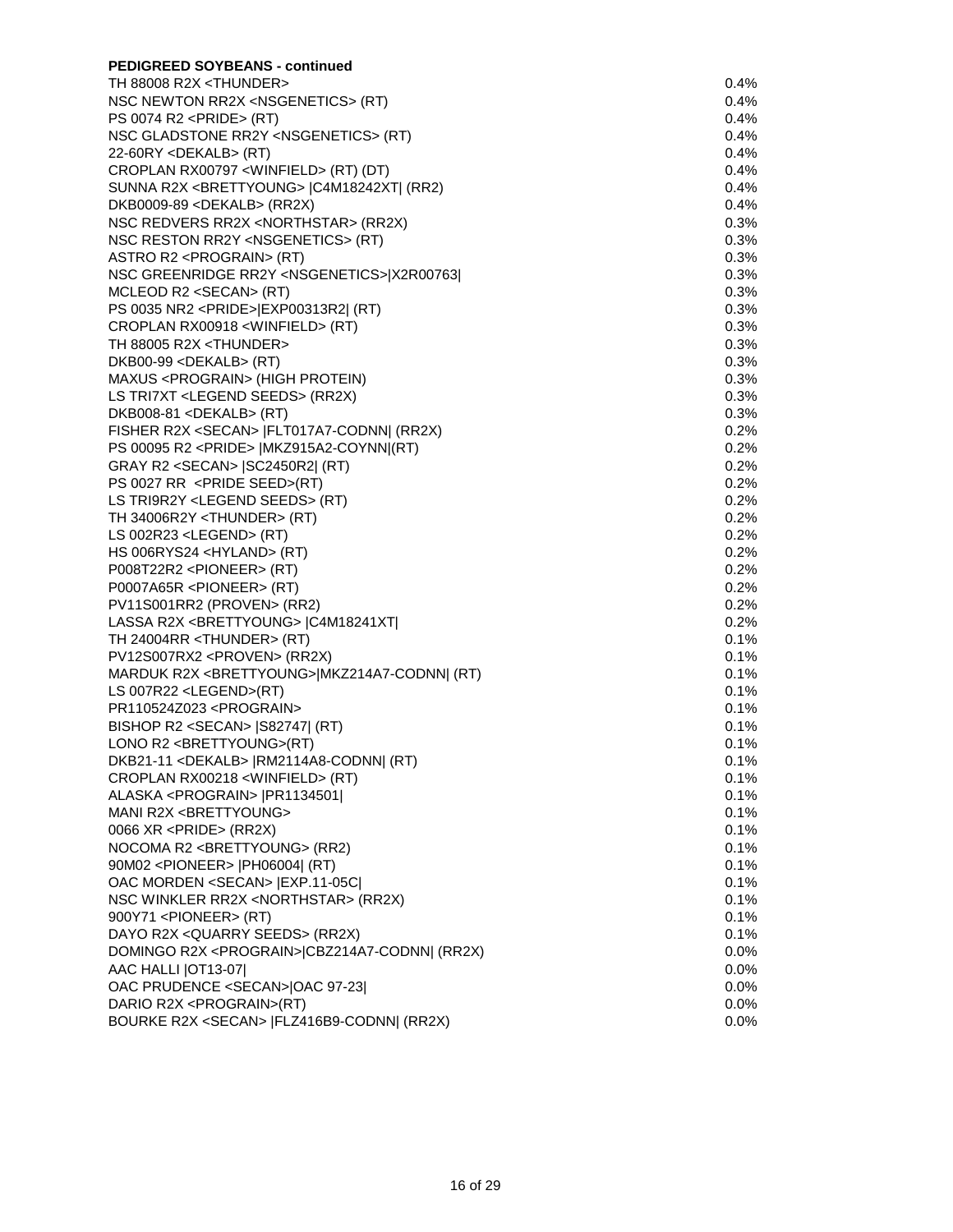#### **PEAS FIELD - 2018 MANITOBA VARIETY ACREAGE REPORT**

| <b>CDC AMARILLO</b>        | 25.0% | <b>Based on</b> |
|----------------------------|-------|-----------------|
| CDC MEADOW (653-8)         | 18.5% | 78,440          |
| ABARTH                     | 13.5% | <b>Acres</b>    |
| AAC CARVER (EXP MP1920)    | 12.3% | <b>Reported</b> |
| AAC LACOMBE                | 6.8%  |                 |
| AGASSIZ (MP1824)           | 4.6%  |                 |
| 4010 (MAGDA)               | 4.3%  |                 |
| <b>CDC SAFFRON</b>         | 2.9%  |                 |
| NO VAR                     | 2.3%  |                 |
| <b>CDC RAEZER</b>          | 1.9%  |                 |
| <b>CDC STRIKER</b>         | 1.8%  |                 |
| <b>LIVIOLETTA</b>          | 1.7%  |                 |
| <b>CDC GREENWATER</b>      | 0.8%  |                 |
| <b>CDC INCA</b>            | 0.8%  |                 |
| AAC ARDILL                 | 0.6%  |                 |
| CDC ACER (MAPLE)           | 0.5%  |                 |
| EIFFEL (4-9076)            | 0.4%  |                 |
| <b>CDC SPECTRUM</b>        | 0.4%  |                 |
| COOPER (CEB 1081)          | 0.4%  |                 |
| <b>CDC LIMERICK</b>        | 0.4%  |                 |
| NO VAR (MARROWFAT)         | 0.2%  |                 |
| <b>CDC JASPER [3548-2]</b> | 0.1%  |                 |
| YELLOWHEAD                 | 0.1%  |                 |

# **PEDIGREED FIELD PEAS - 2018 MANITOBA VARIETY ACREAGE REPORT**

| <b>CDC AMARILLO</b><br><b>CDC SPECTRUM</b><br>AAC CARVER (EXP MP1920)<br>CDC MEADOW (653-8)<br>AAC LACOMBE<br>AAC ARDILL<br><b>CDC INCA</b> | 35.9%<br>18.7%<br>17.8%<br>10.7%<br>9.3%<br>4.8%<br>2.2% | <b>Based on</b><br>5,587<br><b>Acres</b><br>Reported |
|---------------------------------------------------------------------------------------------------------------------------------------------|----------------------------------------------------------|------------------------------------------------------|
| <b>CDC JASPER (3548-2)</b>                                                                                                                  | 0.7%                                                     |                                                      |

# **BEANS WHITE PEA - 2018 MANITOBA VARIETY ACREAGE REPORT**

| T9905                                          | 74.7% | <b>Based on</b> |
|------------------------------------------------|-------|-----------------|
| <b>INDI</b>                                    | 15.6% | 20,243          |
| <b>ENVOY</b>                                   | 5.6%  | <b>Acres</b>    |
| T9903                                          | 1.6%  | Reported        |
| BOLT <hensall coop="" district=""></hensall>   | 0.8%  |                 |
| BLIZZARD <seedwest-adm> [08072]</seedwest-adm> | 0.8%  |                 |
| CARGO (GTS 542)                                | 0.7%  |                 |
| PORTAGE (H96204)                               | 0.2%  |                 |
| NO VAR (WHITE BEANS)                           | 0.1%  |                 |

# **BEANS PINTO - 2018 MANITOBA VARIETY ACREAGE REPORT**

| WINDBREAKER (EX08530762)                            | 55.4% | <b>Based on</b> |
|-----------------------------------------------------|-------|-----------------|
| VIBRANT <provita>  11258 </provita>                 | 18.4% | 48,368          |
| MONTERREY (ADM)                                     | 14.5% | Acres           |
| SV6533GR <seminis>  PIN1314, ROUGH RIDER </seminis> | 5.7%  | <b>Reported</b> |
| NO VAR                                              | 3.3%  |                 |
| STAYBRIGHT ICOSD 351                                | 1.2%  |                 |
| ISLAND   L03B754                                    | 0.6%  |                 |
| AC PINTOBA (HR 55)                                  | 0.3%  |                 |
| SUNDANCE < COLORADO STATE >   COSD 07               | 0.3%  |                 |
| <b>MAVERICK</b>                                     | 0.2%  |                 |
| SV6139GR <seminis></seminis>                        | 0.1%  |                 |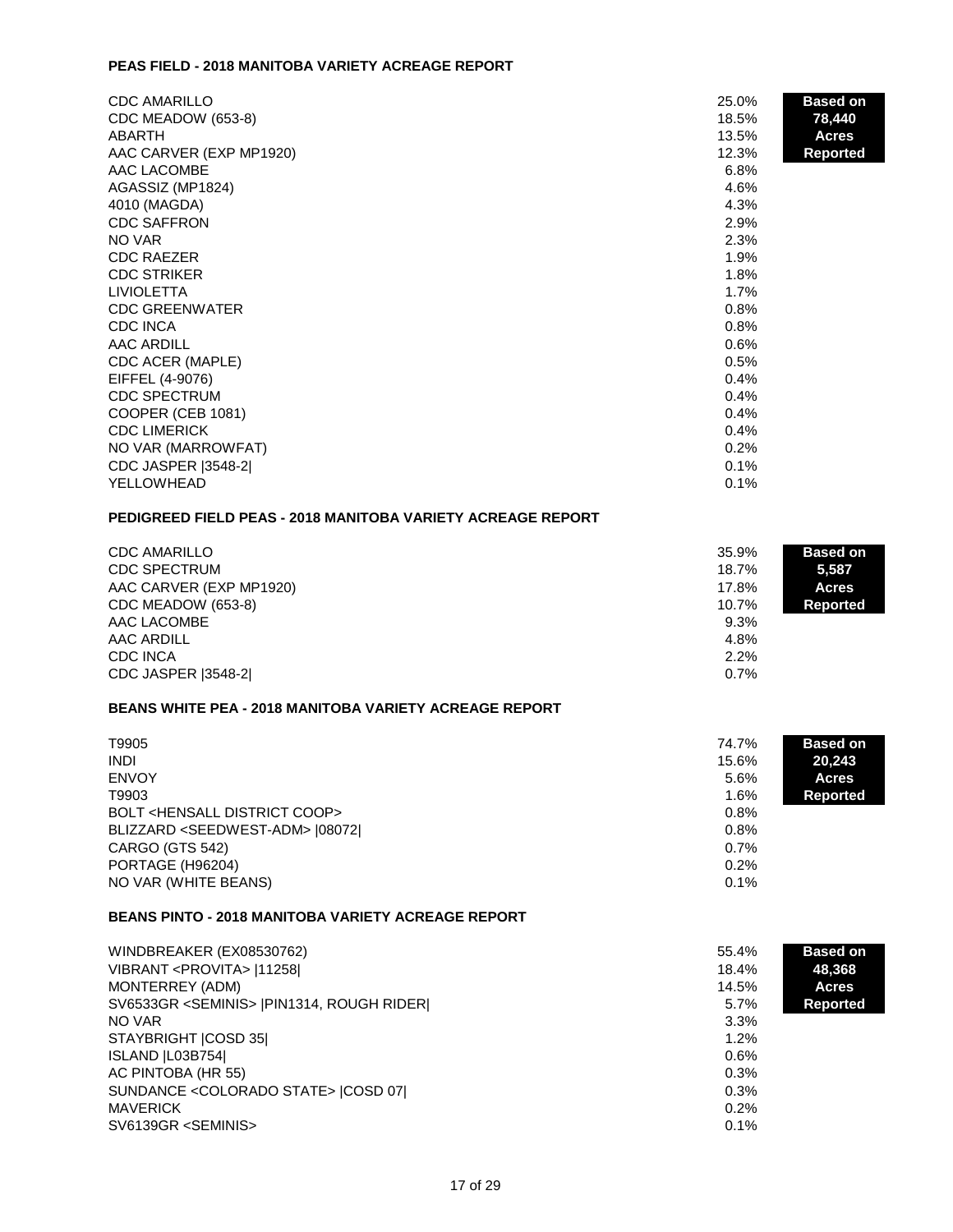# **BEANS BLACK - 2018 MANITOBA VARIETY ACREAGE REPORT**

| <b>ECLIPSE</b><br>CDC BLACKSTRAP < U OF S><br><b>ZENITH</b><br>CDC JET (315-18)<br><b>CDC SUPERJET</b><br>ZORRO (B04554)<br><b>AC HARBLACK</b><br><b>BEANS KIDNEY - 2018 MANITOBA VARIETY ACREAGE REPORT</b><br>PINK PANTHER (EX08590462) | 84.4%<br>7.3%<br>3.6%<br>2.7%<br>1.4%<br>0.4%<br>0.2%<br>34.4% | <b>Based on</b><br>27,610<br><b>Acres</b><br>Reported<br><b>Based on</b> |
|-------------------------------------------------------------------------------------------------------------------------------------------------------------------------------------------------------------------------------------------|----------------------------------------------------------------|--------------------------------------------------------------------------|
| <b>DYNASTY</b><br><b>RED HAWK</b><br><b>MONTCALM</b><br><b>CABERNET</b><br>NO VAR (RED KIDNEY BEANS)<br>NO VAR                                                                                                                            | 29.5%<br>13.6%<br>8.6%<br>7.1%<br>6.4%<br>0.6%                 | 10,501<br><b>Acres</b><br><b>Reported</b>                                |
| <b>BEANS CRANBERRY - 2018 MANITOBA VARIETY ACREAGE REPORT</b>                                                                                                                                                                             |                                                                |                                                                          |
| <b>ETNA</b><br>CHIANTI (08 SEMINIS)<br><b>CRIMSON</b><br><b>BELLAGIO</b><br>NO VAR (CRANBERRY BEANS)                                                                                                                                      | 42.9%<br>41.1%<br>10.2%<br>3.5%<br>2.3%                        | <b>Based on</b><br>8,422<br><b>Acres</b><br><b>Reported</b>              |
| <b>BEANS SMALL RED - 2018 MANITOBA VARIETY ACREAGE REPORT</b>                                                                                                                                                                             |                                                                |                                                                          |
| <b>MERLOT</b><br>NO VAR (RED MEXICAN BEANS)                                                                                                                                                                                               | 64.5%<br>35.5%                                                 | <b>Based on</b><br>1,192<br><b>Acres</b><br><b>Reported</b>              |
| <b>BEANS OTHER DRY EDIBLE - 2018 MANITOBA VARIETY ACREAGE REPORT</b>                                                                                                                                                                      |                                                                |                                                                          |
| <b>BERYL</b><br><b>HIME</b><br>NO VAR (GREAT NORTHERN)<br><b>PINK FLOYD</b><br>NO VAR (COLOURED BEANS)<br>NO VAR (YELLOW)<br>ROSETTA (PINK BEANS)<br>CDC SOL                                                                              | 35.6%<br>27.4%<br>9.1%<br>8.7%<br>8.4%<br>6.1%<br>2.9%<br>1.8% | <b>Based on</b><br>5,116<br><b>Acres</b><br><b>Reported</b>              |
| <b>BEANS FABABEANS - 2018 MANITOBA VARIETY ACREAGE REPORT</b>                                                                                                                                                                             |                                                                |                                                                          |
| <b>TABASCO (NPZ 4-7540)</b><br><b>SNOWBIRD</b><br><b>TABOAR</b><br>CDC SNOWDROP (FB34-2)<br>NO VAR                                                                                                                                        | 49.3%<br>21.7%<br>17.8%<br>8.0%<br>3.2%                        | <b>Based on</b><br>5,826<br><b>Acres</b><br><b>Reported</b>              |
| <b>LENTILS - 2018 MANITOBA VARIETY ACREAGE REPORT</b>                                                                                                                                                                                     |                                                                |                                                                          |
| RED (NO VAR)<br>CDC MAXIM (CL)<br>CDC PERIDOT (CL)<br>CDC IMVINCIBLE (CL)<br><b>GREEN</b>                                                                                                                                                 | 38.3%<br>24.1%<br>18.8%<br>16.5%<br>2.4%                       | <b>Based on</b><br>1,684<br><b>Acres</b><br><b>Reported</b>              |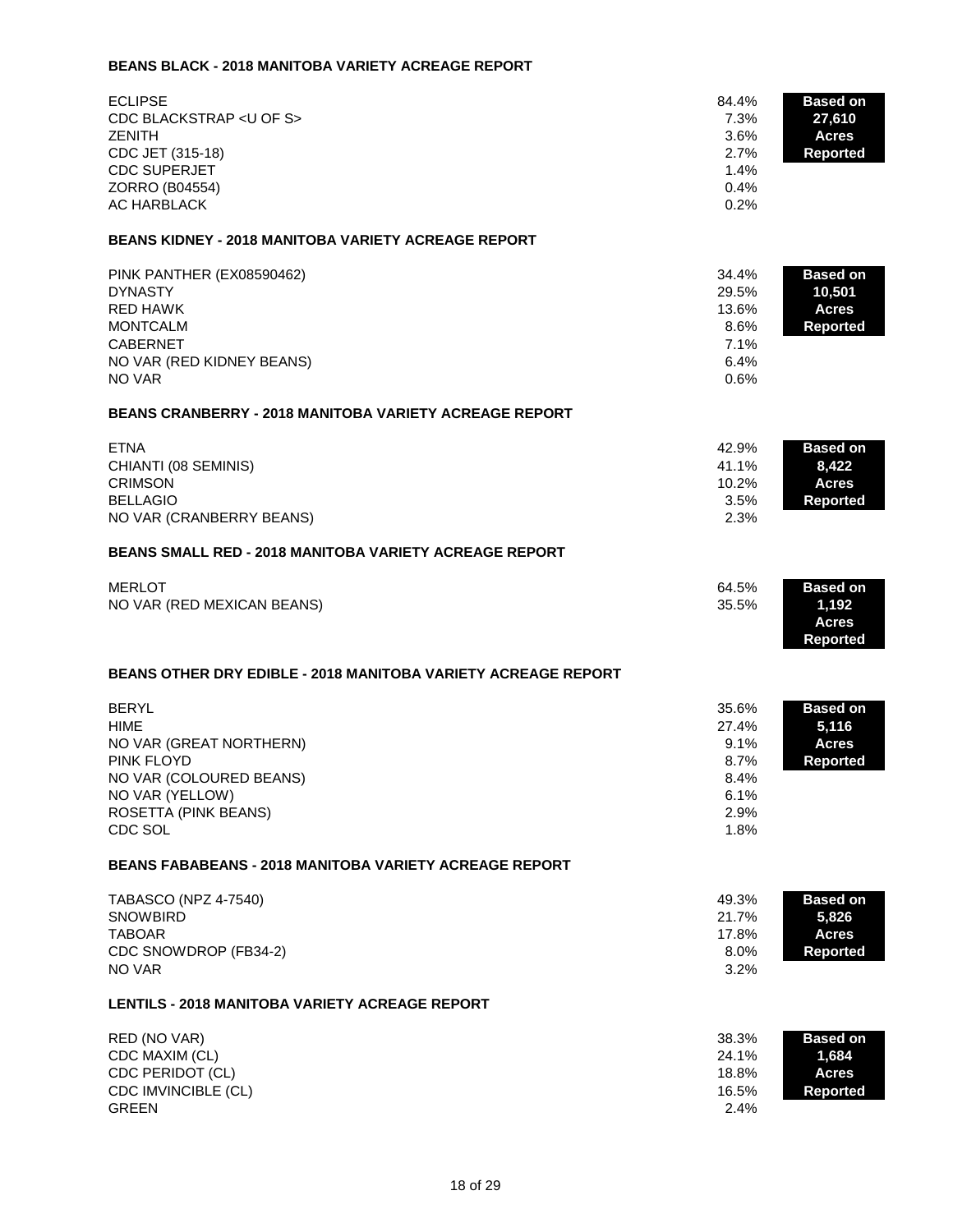#### **PROCESSING POTATOES - IRR - 2018 MANITOBA VARIETY ACREAGE REPORT**

| <b>RUSSET BURBANK (GEMS)</b> | 74.6%   | <b>Based on</b> |
|------------------------------|---------|-----------------|
| RANGER RUSSET (AMISK)        | 11.8%   | 45,639          |
| <b>UMATILLA RUSSET</b>       | $8.2\%$ | <b>Acres</b>    |
| <b>INNOVATOR</b>             | 3.3%    | Reported        |
| AC VIGOR                     | $0.8\%$ |                 |
| DAKOTA PEARL (ND2676-10)     | 0.5%    |                 |
| DAKOTA RUSSET                | $0.4\%$ |                 |
| <b>LADY CLAIRE</b>           | 0.3%    |                 |
| IVORY CRISP (NDO1496-1)      | 0.1%    |                 |
| <b>ALTURAS</b>               | 0.1%    |                 |
| ATLANTIC                     | $0.0\%$ |                 |

## **PROCESSING POTATOES - DRYLAND - 2018 MANITOBA VARIETY ACREAGE REPORT**

| IVORY CRISP (NDO1496-1)      | 34.8%   | <b>Based on</b> |
|------------------------------|---------|-----------------|
| DAKOTA PEARL (ND2676-10)     | 23.4%   | 1,254           |
| RANGER RUSSET (AMISK)        | 17.3%   | <b>Acres</b>    |
| <b>RUSSET BURBANK (GEMS)</b> | 11.5%   | <b>Reported</b> |
| UMATILLA RUSSET              | 7.9%    |                 |
| AC VIGOR                     | 2.6%    |                 |
| <b>LADY CLAIRE</b>           | $1.0\%$ |                 |
| <b>SHEPODY</b>               | 0.7%    |                 |
| DAKOTA RUSSET                | 0.7%    |                 |
| <b>ALTURAS</b>               | 0.2%    |                 |

# **TABLE POTATOES - 2018 MANITOBA VARIETY ACREAGE REPORT**

| <b>SANGRE</b>            | 20.6% | <b>Based on</b> |
|--------------------------|-------|-----------------|
| DARK RED NORLAND         | 14.1% | 7,255           |
| <b>MUSICA</b>            | 9.2%  | <b>Acres</b>    |
| <b>COLOMBA</b>           | 8.9%  | <b>Reported</b> |
| <b>WISCONSIN NORLAND</b> | 7.7%  |                 |
| <b>VIKING</b>            | 6.8%  |                 |
| <b>GOLDRUSH</b>          | 6.5%  |                 |
| AC PEREGRINE RED         | 5.0%  |                 |
| <b>AGATA</b>             | 3.7%  |                 |
| <b>MOZART</b>            | 3.7%  |                 |
| RUSSET NORKOTAH          | 2.1%  |                 |
| <b>SATINA</b>            | 2.1%  |                 |
| <b>NORLAND</b>           | 1.6%  |                 |
| YUKON GOLD               | 1.3%  |                 |
| <b>ELMO</b>              | 1.2%  |                 |
| FENWAY RED               | 1.0%  |                 |
| <b>CAROLINA</b>          | 0.9%  |                 |
| <b>CIKLAMEN</b>          | 0.8%  |                 |
| <b>PENNI</b>             | 0.7%  |                 |
| SMART   HZD 98-2242      | 0.6%  |                 |
| LARATTE                  | 0.3%  |                 |
| <b>RED PONTIAC</b>       | 0.3%  |                 |
| <b>BANANA</b>            | 0.3%  |                 |
| <b>CAPRI</b>             | 0.1%  |                 |
| <b>NOBLESSE</b>          | 0.1%  |                 |
| <b>KENNEBEC</b>          | 0.1%  |                 |
| <b>CRISTINA</b>          | 0.1%  |                 |
| AAC ALTA ROSE            | 0.1%  |                 |
| NORGOLD RUSSET           | 0.1%  |                 |
| <b>CARIBE</b>            | 0.1%  |                 |
| <b>WARBA</b>             | 0.1%  |                 |
| NO VAR                   | 0.0%  |                 |
| <b>AC PTARMIGAN</b>      | 0.0%  |                 |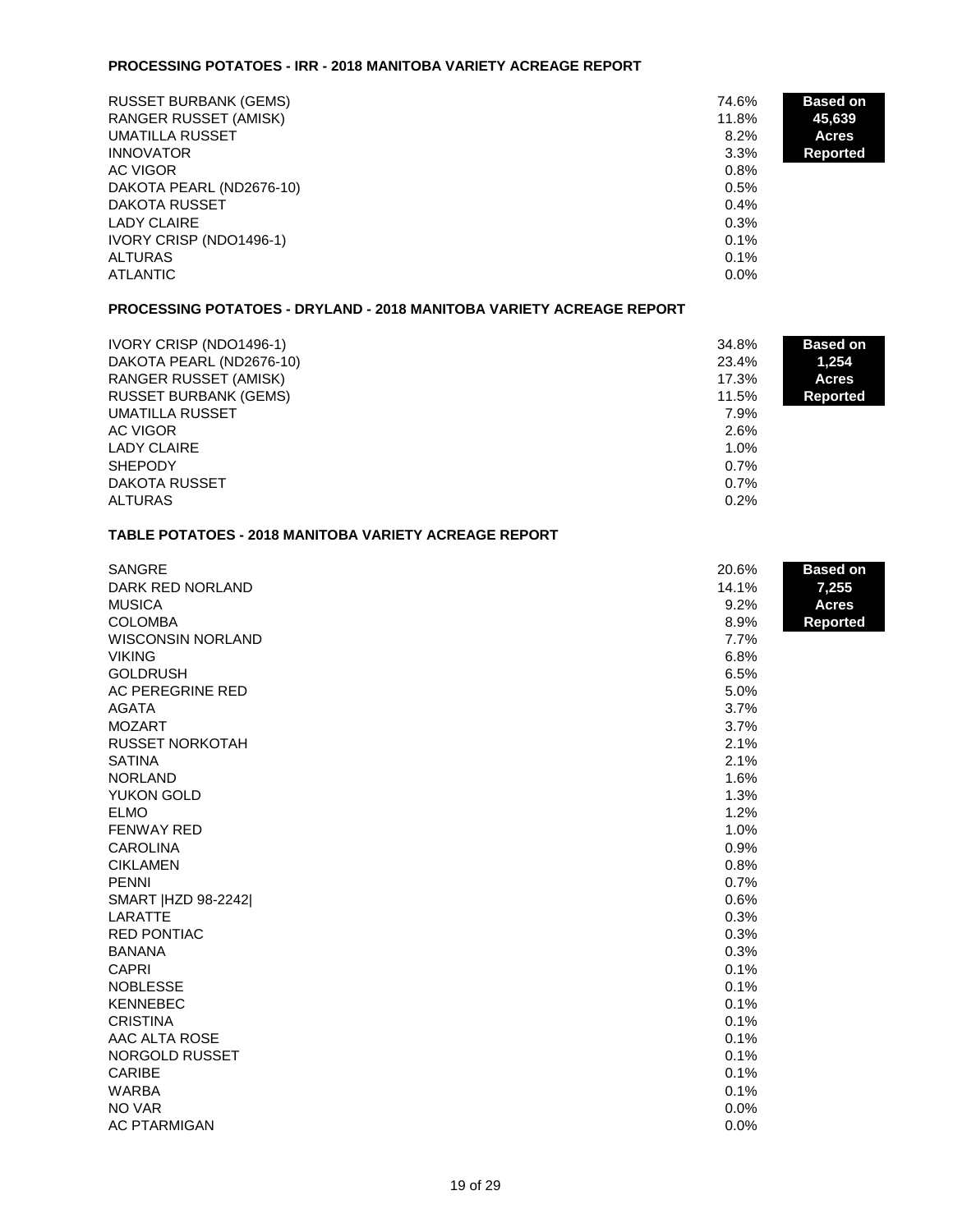# **CORN GRAIN - 2018 MANITOBA VARIETY ACREAGE REPORT**

| P7527AM <pioneer> (LT)(RT)</pioneer>                      | 18.2% | <b>Based on</b> |
|-----------------------------------------------------------|-------|-----------------|
| DKC33-78RIB <dekalb> (RIB)</dekalb>                       | 14.9% | 380,823         |
| P7211HR <pioneer></pioneer>                               | 10.2% | <b>Acres</b>    |
| P7958AM <pioneer></pioneer>                               | 9.1%  | <b>Reported</b> |
| P7632AM <pioneer> (BT)(LT)(RT)</pioneer>                  | 7.5%  |                 |
| TH 7578 VT2P RIB <thunder> (RIB)</thunder>                | 4.0%  |                 |
| P7227R <pioneer> (RR2)</pioneer>                          | 3.7%  |                 |
| DKC26-40 <dekalb> (RIB)</dekalb>                          | 2.7%  |                 |
| 39V09AM <pioneer> (BT)(HX1)(LT)(RT)</pioneer>             | 2.6%  |                 |
| A4939G2 RIB <pride> (RIB)</pride>                         | 2.3%  |                 |
| P7202AM <pioneer>(HX1)(LT)(RT)</pioneer>                  | 2.2%  |                 |
| 39V05 <pioneer> (RT)</pioneer>                            | 1.7%  |                 |
| DKC35-88RIB <dekalb> (RIB) (RT)</dekalb>                  | 1.5%  |                 |
| DKC32-12RIB <dekalb> (RIB)(RT)</dekalb>                   | 1.5%  |                 |
| DKC27-55RIB <dekalb> (BT)(RIB)</dekalb>                   | 1.2%  |                 |
| P8387AM <pioneer>(BT)(HX1)(LT)(RT)</pioneer>              | 1.2%  |                 |
| P7332R <pioneer> (RT)</pioneer>                           | 1.0%  |                 |
| DKC23-17RIB <dekalb>(VT2P)(RIB)</dekalb>                  | 0.8%  |                 |
| P7958YHR <pioneer> (HX1)(LT)(RT)</pioneer>                | 0.7%  |                 |
| DKC26-28RIB <dekalb> (BT)(RIB)(RT)</dekalb>               | 0.7%  |                 |
|                                                           |       |                 |
| MZ 1633DBR <maizex> (RT)</maizex>                         | 0.6%  |                 |
| TH 7673 <thunder> (VT2P) (RIB)</thunder>                  | 0.5%  |                 |
| P7632HR <pioneer> (BT)(RT)</pioneer>                      | 0.5%  |                 |
| TH 7677 VT2P RIB <thunder> (RIB)</thunder>                | 0.5%  |                 |
| NO VAR                                                    | 0.5%  |                 |
| PS 2210VT2P RIB <dlf pickseed="">(GENVT2P)(RIB)</dlf>     | 0.4%  |                 |
| A4199G2 RIB <pride seeds=""> (VT2P)(RIB)</pride>          | 0.4%  |                 |
| P7410HR <pioneer> (HX1)(LT)(RT)</pioneer>                 | 0.4%  |                 |
| LR 9676VT2PRIB <delmar commodity=""> (VT2P)(RIB)</delmar> | 0.4%  |                 |
| P7005AM <pioneer>(BT)(HX1)(LT)(RT)</pioneer>              | 0.4%  |                 |
| DKC30-07 <dekalb> (RT)</dekalb>                           | 0.4%  |                 |
| MZ 1624DBR <maizex></maizex>                              | 0.3%  |                 |
| P8210HR <pioneer> (BT)(LT)(RT)</pioneer>                  | 0.3%  |                 |
| TH 7681 VT2P <thunder> (RIB)</thunder>                    | 0.3%  |                 |
| TH 6875 VT2P <thunder> (RIB)</thunder>                    | 0.3%  |                 |
| CROPLAN 2123 VT2P RIB < WINFIELD> (RIB)                   | 0.3%  |                 |
| QS 1878 GT <quarry seeds=""> (RT)</quarry>                | 0.2%  |                 |
| MZ 1340DBR <maizex> (RIB)</maizex>                        | 0.2%  |                 |
| PV60075 RIB RR <proven>(RIB)(RT)</proven>                 | 0.2%  |                 |
| NS 72-521 VT2P RIB <northstar> (RT)</northstar>           | 0.2%  |                 |
| TH 7574 VT2P RIB <thunder> (RIB)(RT)</thunder>            | 0.2%  |                 |
| DKC27-25 <dekalb> (LT)(RT)</dekalb>                       | 0.2%  |                 |
| LR 9874RR/VT2PRIB <legend seeds=""> (RT)(RIB)</legend>    | 0.2%  |                 |
| 9474 <legend> (RT)</legend>                               | 0.2%  |                 |
| NK 7837 <syngenta></syngenta>                             | 0.2%  |                 |
| 39B90 <pioneer> (RT)</pioneer>                            | 0.2%  |                 |
| P7535HR <pioneer> (BT)(LT)(RT)</pioneer>                  | 0.2%  |                 |
| HZ 1885 <horizon> (AGRISURE)</horizon>                    | 0.2%  |                 |
| P8542AM <pioneer>(BT)(HX1)(LT)(RT)</pioneer>              | 0.2%  |                 |
| LR9573VT2PRIB <delmar commodities="">(VT2P)(RIB)</delmar> | 0.1%  |                 |
| LR 9473 RR <legend> (RT)</legend>                         | 0.1%  |                 |
| DKC30-19RIB <dekalb> (RIB)</dekalb>                       | 0.1%  |                 |
| P7455R <pioneer> (RR2)</pioneer>                          | 0.1%  |                 |
| DKC30-07RIB <dekalb> (RIB)</dekalb>                       | 0.1%  |                 |
| P8210 <pioneer></pioneer>                                 | 0.1%  |                 |
| CROPLAN 1756 VT2P RIB <winfield> (RIB)</winfield>         | 0.1%  |                 |
| 39V07 <pioneer> (BT)(LT)(RT)</pioneer>                    | 0.1%  |                 |
| DL 800 <de dell=""></de>                                  | 0.1%  |                 |
| P8581R <pioneer> (RT)</pioneer>                           | 0.1%  |                 |
| NK 7701 <syngenta></syngenta>                             | 0.1%  |                 |
| TH 4578 RR <thunder> (RT)</thunder>                       | 0.1%  |                 |
| DL 777 <de dell="" seeds=""></de>                         | 0.1%  |                 |
|                                                           |       |                 |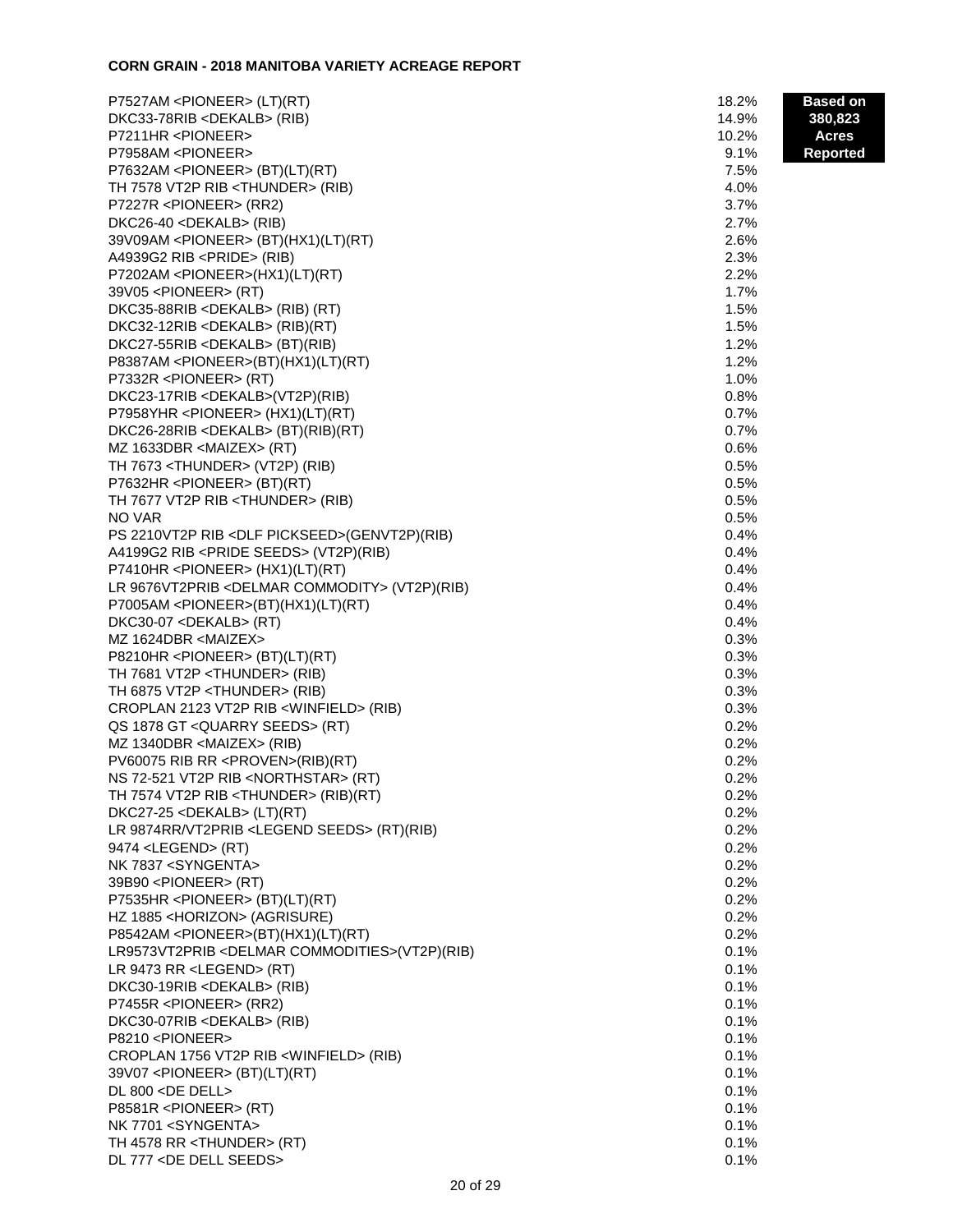| <b>CORN GRAIN - continued</b>                            |         |
|----------------------------------------------------------|---------|
| DKC23-21 RR2 <dekalb> (RT)</dekalb>                      | 0.1%    |
| P7213R <pioneer> (RT)</pioneer>                          | 0.1%    |
| A4415G2 RIB <pride> (RIB)</pride>                        | 0.1%    |
| AS1047RR EDF <pride seed=""> (RT)</pride>                | 0.1%    |
| $DS81R65 <$ DOW $>$ (RR2)                                | 0.1%    |
| DKC27-54 <dekalb></dekalb>                               | 0.1%    |
| LR 9474 VT2PRIB <legend> (RIB) (RT)</legend>             | 0.1%    |
| DS 79C56 <dow> (2,4-D) (RT)</dow>                        | 0.1%    |
| A4631G2 RIB <pride> (RIB)</pride>                        | 0.1%    |
| 39K72 <pioneer></pioneer>                                | 0.1%    |
| PS 2320RR <pickseed> (RT)</pickseed>                     | 0.1%    |
| 4093 <hyland> (BT)(LT)(RT)</hyland>                      | 0.1%    |
| HZ 1550 <horizon seeds=""> (AGRISURE)</horizon>          | 0.1%    |
| PS 2444VT2P RIB <pickseed> (RT) (RIB)</pickseed>         | 0.1%    |
| PS 2263VT2P RIB <pickseed> (VT2P)</pickseed>             | 0.1%    |
| P3995 <pioneer></pioneer>                                | 0.0%    |
| P3997 <pioneer></pioneer>                                | 0.0%    |
| E47A17R <brett young="">(RT)</brett>                     | 0.0%    |
| 39M27 <pioneer> (BT)</pioneer>                           | 0.0%    |
| A5095G2 RIB <pride seeds=""> (VT2P)</pride>              | 0.0%    |
| DL 2202 <de dell=""></de>                                | 0.0%    |
| E47A12 R <brett young=""> (RIB)(RT)</brett>              | 0.0%    |
| QS 1881 GT (QUARRY SEEDS> (RT)                           | 0.0%    |
| HZ 1451 <horizon> (AGRISURE)</horizon>                   | 0.0%    |
| A5092 <pride seeds=""></pride>                           | 0.0%    |
| LR 9875R <legend> (RT)</legend>                          | 0.0%    |
| TH 20131 <thunder></thunder>                             | 0.0%    |
| P8673XR <pioneer> (BT)(HX1)(LT)(RT)</pioneer>            | 0.0%    |
| 39D80 <pioneer> (RT)</pioneer>                           | 0.0%    |
| DS84J77RA <dow>(RT) (LT)</dow>                           | 0.0%    |
| 27-10RY <dekalb> (RT)</dekalb>                           | 0.0%    |
| E44H12 <brettyoung> (VT2P) (RIB)</brettyoung>            | 0.0%    |
| PS 2332 <pickseed></pickseed>                            | 0.0%    |
| DK335RR <dekalb> (RT)</dekalb>                           | 0.0%    |
| DL1197 <de dell=""></de>                                 | 0.0%    |
| P8210R <pioneer> (RT)</pioneer>                          | 0.0%    |
| 4078 < HYLAND > (HX1)(LT)(RT)                            | 0.0%    |
| HZ $1452$ <horizon> (RT)</horizon>                       | 0.0%    |
| PS2222 <pickseed></pickseed>                             | 0.0%    |
| A4176BTRR <pride> (BT)(RT)</pride>                       | 0.0%    |
| DKC26-25 <dekalb> (RT)</dekalb>                          | 0.0%    |
|                                                          | 0.0%    |
| P7535R <pioneer> (RT)</pioneer>                          |         |
| P9188AM <pioneer><br/>DL 928 <de dell=""></de></pioneer> | 0.0%    |
|                                                          | 0.0%    |
| DKC26-75 <dekalb>  CR9275 </dekalb>                      | 0.0%    |
| P7443R <pioneer> (RT)</pioneer>                          | 0.0%    |
| PV61079RIB <proven> (VT2P) (RIB)</proven>                | 0.0%    |
| TMF81H46 <dow> (SSX)</dow>                               | 0.0%    |
| DS83T15 <dow> (RR2)</dow>                                | 0.0%    |
| HZ 675 <horizon seeds=""></horizon>                      | 0.0%    |
| HL B16R <hyland> <math>(BT)(RT)</math></hyland>          | 0.0%    |
| MZ 1610R <maizex> (RT)</maizex>                          | 0.0%    |
| A4881G2 RIB <pride> (RIB)</pride>                        | 0.0%    |
| 4085 < DOW SEEDS > (HX1)(LT)(RT)                         | 0.0%    |
| MS 7420R <maizex> (RT)</maizex>                          | 0.0%    |
| PS 2420RR <pickseed> (RR2)</pickseed>                    | 0.0%    |
| PS 1108 <pride seed=""></pride>                          | 0.0%    |
| NO VAR (POPCORN)                                         | $0.0\%$ |
| 3093 <hyland> (RT)</hyland>                              | 0.0%    |
| A4414RR <pride> (RT)</pride>                             | 0.0%    |
| DKC38-55RIB <dekalb> (RIB) (RT)</dekalb>                 | 0.0%    |
| DS80A27 <dow> (SSX)</dow>                                | 0.0%    |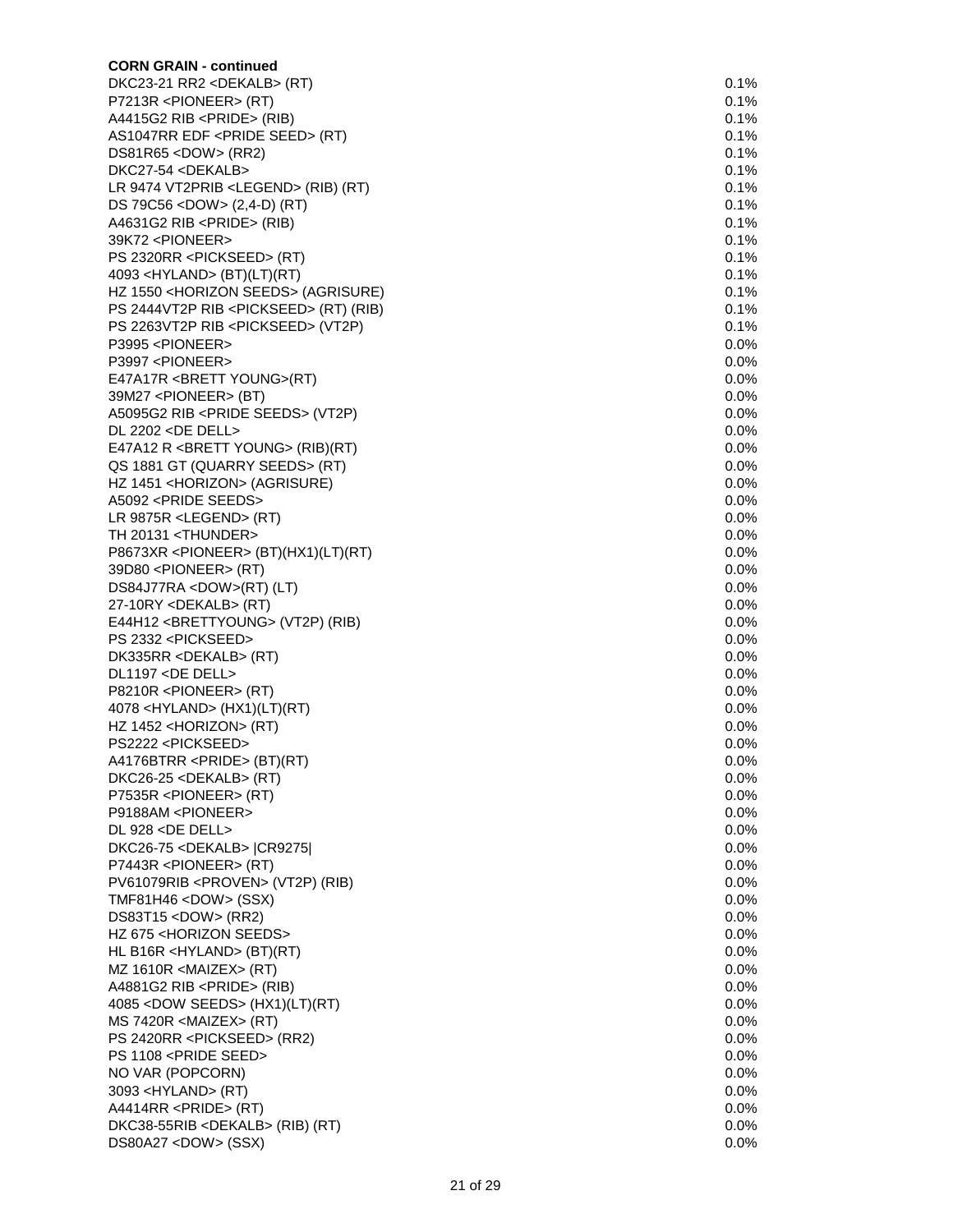| 0.0%    |
|---------|
| $0.0\%$ |
| $0.0\%$ |
| 0.0%    |
|         |

## **CORN SILAGE - 2018 MANITOBA VARIETY ACREAGE REPORT**

| 39B90 <pioneer> (RT)</pioneer>                            | 9.9% | <b>Based on</b> |
|-----------------------------------------------------------|------|-----------------|
| P7958AM <pioneer></pioneer>                               | 5.8% | 115,113         |
| P8581R <pioneer> (RT)</pioneer>                           | 4.8% | <b>Acres</b>    |
| P7227R <pioneer> (RR2)</pioneer>                          | 3.7% | <b>Reported</b> |
| NO VAR                                                    | 3.6% |                 |
| P7211HR <pioneer></pioneer>                               | 3.6% |                 |
| A4705HMRR <pride> (RT)</pride>                            | 3.2% |                 |
| DKC30-07 <dekalb> (RT)</dekalb>                           | 2.7% |                 |
| P7527AM <pioneer> (LT)(RT)</pioneer>                      | 2.6% |                 |
| P8387AM <pioneer>(BT)(HX1)(LT)(RT)</pioneer>              | 2.5% |                 |
| AS1047RR EDF <pride></pride>                              | 2.3% |                 |
| 39V05 <pioneer> (RT)</pioneer>                            | 2.3% |                 |
| P7958YHR <pioneer> (HX1)(LT)(RT)</pioneer>                | 2.0% |                 |
| TH 4126 RR <thunder> (RT)</thunder>                       | 2.0% |                 |
| TMF8106RA <dow></dow>                                     | 1.9% |                 |
| PS 2320RR <pcikseed> (RT)</pcikseed>                      | 1.6% |                 |
| P7632AM <pioneer> (BT)(LT)(RT)</pioneer>                  | 1.5% |                 |
| P9188AM <pioneer></pioneer>                               | 1.5% |                 |
| P8210HR <pioneer> (BT)(LT)(RT)</pioneer>                  | 1.5% |                 |
| TMF91Q25 <mycogen>(LT)</mycogen>                          | 1.4% |                 |
| P7202AM <pioneer> (BT)(HX1)(LT)(RT)</pioneer>             | 1.3% |                 |
| TMF86H77RA <dow></dow>                                    | 1.2% |                 |
| DKC32-12RIB <dekalb> (RIB)(RT)</dekalb>                   | 1.2% |                 |
| TH 7578 VT2P RIB <thunder>(RIB)</thunder>                 | 1.1% |                 |
| DKC38-03RIB <dekalb> (BT)(RT)</dekalb>                    | 1.1% |                 |
| P8542AM <pioneer>(BT)(HX1)(LT)(RT)</pioneer>              | 1.0% |                 |
| 39V09AM <dupont pioneer="">(BT)(HX1)(LT)(RT)</dupont>     | 1.0% |                 |
| TH 4574 RR <thunder> (RT)</thunder>                       | 1.0% |                 |
| LR 9579RR <legend> (RT)</legend>                          | 0.9% |                 |
| TH 4578 RR <thunder> (RT)</thunder>                       | 0.9% |                 |
| DS80A27 <dow> (SSX)</dow>                                 | 0.9% |                 |
| P7005AM <pioneer>(BT)(HX1)(LT)(RT)</pioneer>              | 0.8% |                 |
| DKC33-78 RIB <dekalb> (RIB)</dekalb>                      | 0.8% |                 |
| DKC26-40 <dekalb> (RIB)</dekalb>                          | 0.8% |                 |
| DKC27-55 <dekalb> (LT)(RT)</dekalb>                       | 0.8% |                 |
| 3990 <pioneer></pioneer>                                  | 0.7% |                 |
| A4939G2 <pride> (RIB)</pride>                             | 0.7% |                 |
| DKC26-75 <dekalb></dekalb>                                | 0.7% |                 |
| 4085 < DOW SEEDS > (HXT)(LT)(RT)                          | 0.7% |                 |
| P7213R <pioneer> (RT)</pioneer>                           | 0.6% |                 |
| LR 9676VT2PRIB <delmar commodities=""> (VT2PRIB)</delmar> | 0.6% |                 |
| PS 2501RR <pickseed> (RT)</pickseed>                      | 0.6% |                 |
| DS 79C56 <dow> (2,4-D) (RT)</dow>                         | 0.6% |                 |
| CROPLAN 2845 SS RIB <winfield> (RIB)</winfield>           | 0.6% |                 |
| 39D95 <pioneer> (BT)(LT)(RT)</pioneer>                    | 0.5% |                 |
| HZ 675 <horizon></horizon>                                | 0.5% |                 |
| HL SR35 <dow seeds="">(RT)</dow>                          | 0.5% |                 |
| DKC26-28RIB <dekalb> (BT)(RIB)(RT)</dekalb>               | 0.5% |                 |
| P7332R <pioneer> (RT)</pioneer>                           | 0.5% |                 |
| HZ 1451 <horizon> (AGRISURE)</horizon>                    | 0.5% |                 |
| VENZA R <brett young=""> (RT)</brett>                     | 0.5% |                 |
| LFG 9701R <maizex> (RR2)</maizex>                         | 0.5% |                 |
| FUSION RR <elite> (RT)</elite>                            | 0.5% |                 |
| DK34-57RIB <dekalb> (RIB)(RT)</dekalb>                    | 0.4% |                 |
| P7632HR <pioneer> (BT)(RT)</pioneer>                      | 0.4% |                 |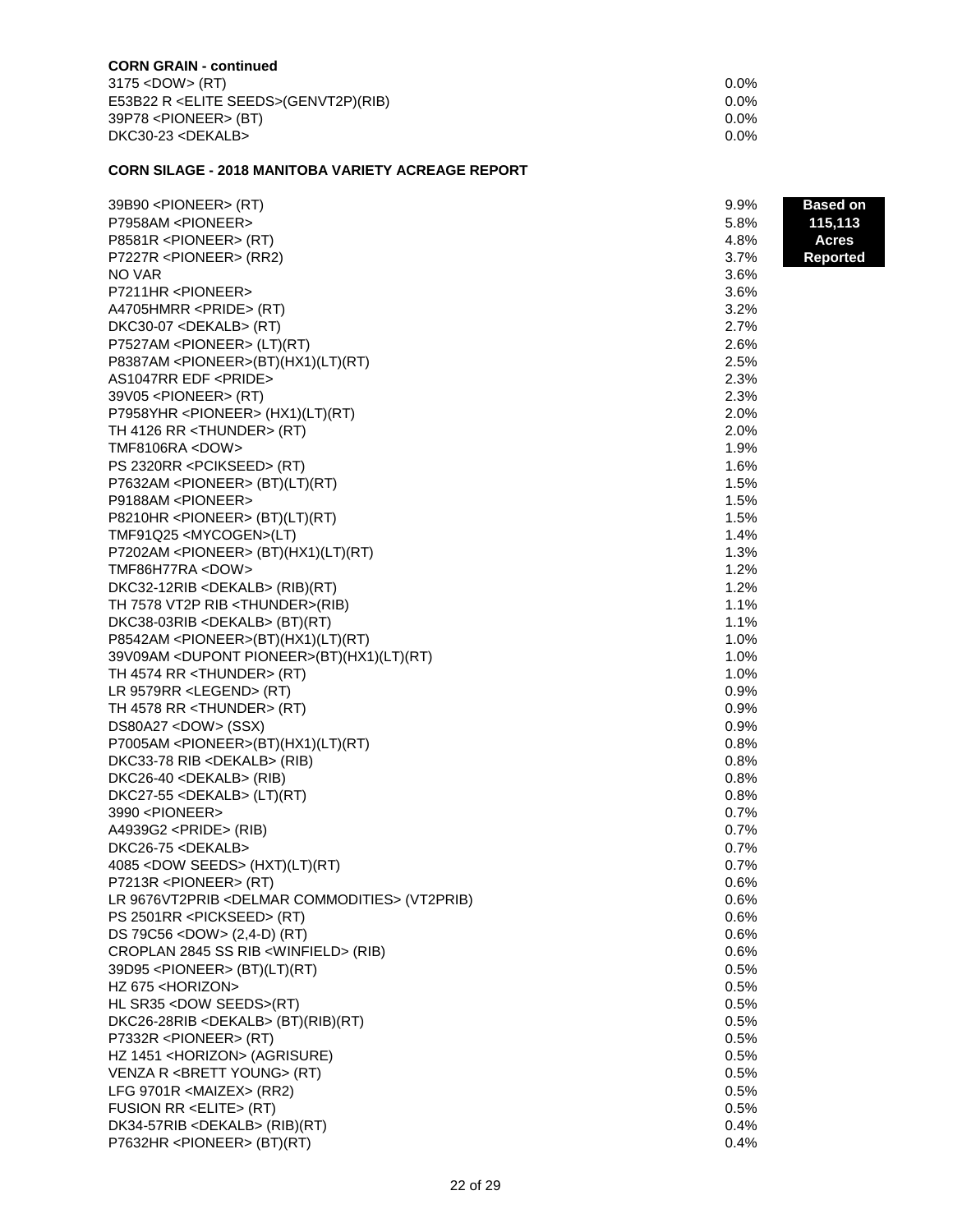| <b>CORN SILAGE - continued</b>                    |         |
|---------------------------------------------------|---------|
| P3995 <pioneer></pioneer>                         | $0.4\%$ |
| 3954 <pioneer></pioneer>                          | $0.4\%$ |
| A4741HM <pride></pride>                           | $0.4\%$ |
| PS 2444VT2P RIB <pickseed> (RT) (RIB)</pickseed>  | 0.4%    |
| HL R219 < DOW > $(RT)$ )                          | $0.4\%$ |
| PV60075 RIB RR <proven> (RIB, RR)</proven>        | 0.4%    |
| PS 2262RR <pickseed> (RT)</pickseed>              | 0.4%    |
| PS EXLEAFY RR <pickseed> (RT)</pickseed>          | 0.3%    |
| A4414RR <pride> (RT)</pride>                      | 0.3%    |
| PS2255 <pickseed></pickseed>                      | 0.3%    |
| LR 9474 VT2PRIB <legend> (RIB) (RT)</legend>      | 0.3%    |
| MS 7420R <maizex> (RT)</maizex>                   | 0.3%    |
| LF $728R$ <maizex> (RT)</maizex>                  | 0.3%    |
| 3093 <hyland> (RT)</hyland>                       | 0.3%    |
| BMR90B94 <dow> (RR) (LT)</dow>                    | 0.3%    |
| TMF81H46 <dow> (SSX)</dow>                        | 0.3%    |
| TH 7673 <thunder> (VT2P) (RIB)</thunder>          | 0.3%    |
| DKC27-54 <dekalb></dekalb>                        | 0.3%    |
| DKC23-17RIB <dekalb> (GENV2P)</dekalb>            | 0.3%    |
| 39B42 <pioneer></pioneer>                         | 0.2%    |
| DKC37-93RIB <dekalb> (RIB)</dekalb>               | 0.2%    |
| HZ 760GT <horizon seeds=""></horizon>             | 0.2%    |
| HZ 750 <horizon></horizon>                        | 0.2%    |
| 3175 < DOW > (RT)                                 | $0.2\%$ |
| E50G27 <elite> (RT)</elite>                       | 0.2%    |
| DS83T15 <dow> (RR2)</dow>                         | 0.2%    |
| A5433G3 RIB <pride> (RR2)</pride>                 | 0.2%    |
| 4093 < HYLAND > (BT)(LT)(RT)                      | 0.2%    |
| PS 2210VT2P RIB <dlf canada="" pickseed=""></dlf> | 0.2%    |
| TH 2146 RR <thunder> (RT)</thunder>               | 0.2%    |
| DS84J77RA <dow> (RT) (LT)</dow>                   | 0.2%    |
| CROPLAN 1756 VT2P RIB <winfield> (RIB)</winfield> | 0.2%    |
| PS 2263VT2P RIB <picksed> (VT2P)</picksed>        | 0.2%    |
| 39M26 <pioneer> (RT)</pioneer>                    | 0.2%    |
| P8700AM <pioneer> (LT) (RR2)</pioneer>            | 0.2%    |
| 39B94 <pioneer> (BT)(LT)(RT)</pioneer>            | 0.2%    |
| 39D97 <pioneer> (BT)(LT)(RT)</pioneer>            | 0.2%    |
| 39B64 <pioneer> (RT)</pioneer>                    | 0.2%    |
| 39F44 <pioneer></pioneer>                         | 0.1%    |
| A4177G3 <pride> (RIB)</pride>                     | 0.1%    |
| LF 755BT/RR <maizex> (BT)(RT)</maizex>            | 0.1%    |
| LR 9473 RR <legend> (RT)</legend>                 | 0.1%    |
| HZ 1686 <horizon> (AGRISURE)</horizon>            | 0.1%    |
| A4415G2 RIB <pride> (RIB)</pride>                 | 0.1%    |
| TH 4188 RR <thunder seed=""> (RT)</thunder>       | 0.1%    |
| TS 7950 <thunder></thunder>                       | 0.1%    |
| P8185 <pioneer> (RT)</pioneer>                    | 0.1%    |
| DKC31-07 <dekalb> (RT)</dekalb>                   | 0.1%    |
| $DS81R65 <$ DOW $>$ (RR2)                         | 0.1%    |
| DK221 <dekalb></dekalb>                           | 0.1%    |
| P8107HR <pioneer> (BT)(LT)(RT)</pioneer>          | 0.1%    |
| PS2304 <pickseed> (RT)</pickseed>                 | 0.1%    |
| 3905 <pioneer></pioneer>                          | 0.1%    |
| 1108 <pride></pride>                              | 0.1%    |
| 3362 <pioneer></pioneer>                          | 0.1%    |
| 39T66 <pioneer></pioneer>                         | 0.1%    |
| TH 7677 VT2P RIB <thunder> (RIB)</thunder>        | 0.1%    |
| P9526AMXT <pioneer> (RR2)</pioneer>               | 0.1%    |
| 9474 <legend> (RT)</legend>                       | 0.1%    |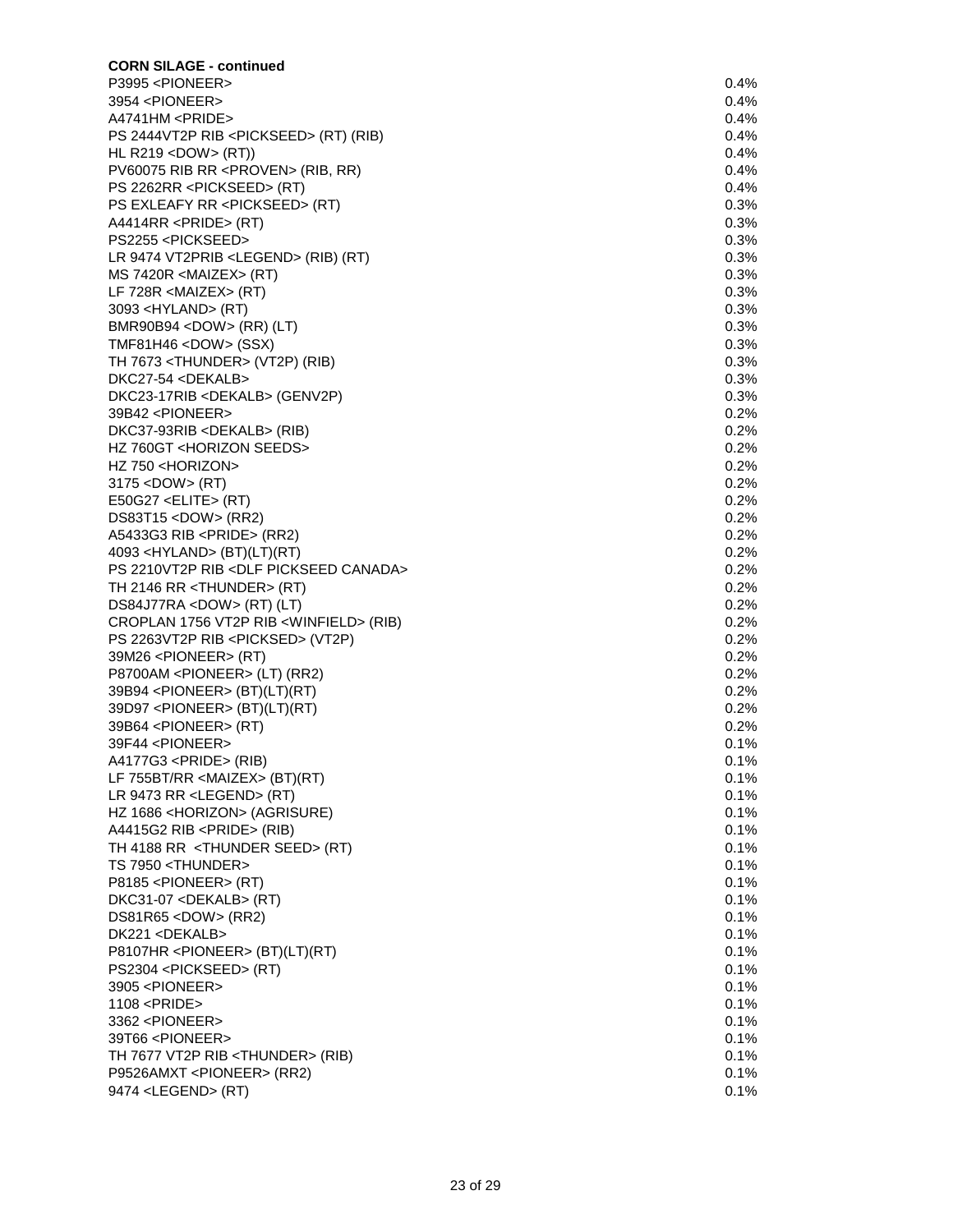| <b>CORN SILAGE - continued</b>                    |         |
|---------------------------------------------------|---------|
| 2622RR (RT)                                       | 0.1%    |
| MZ 1633DBR <maizex> (RT)</maizex>                 | 0.1%    |
| YUKON R (RT)                                      | 0.1%    |
| HL SR22 <hyland> (RT)</hyland>                    | 0.1%    |
| BAXXOS RR <hyland> (RT)</hyland>                  | 0.1%    |
| NK 7701 <syngenta></syngenta>                     | 0.1%    |
| HLS 4302 <hyland> (HX1)(LT)(RT)</hyland>          | 0.1%    |
| DURANGO <elite></elite>                           | 0.1%    |
| DL 1197 <de dell=""></de>                         | 0.1%    |
| EX EARLY BLEND <hyland></hyland>                  | 0.1%    |
| A4199G2 RIB <pride seeds=""> (VT2P)</pride>       | 0.1%    |
| TH 7681 VT2P <thunder> (RIB)</thunder>            | 0.1%    |
| QS 1878 GT < QUARRY SEEDS > (RT)                  | 0.1%    |
| PS 2332 <pcikseed></pcikseed>                     | 0.1%    |
| TH 6875 VT2P <thunder> (RIB)</thunder>            | 0.1%    |
| 2219RR <pickseed> (RT)</pickseed>                 | 0.1%    |
| DKC31-09RIB <dekalb> (RIB)</dekalb>               | 0.1%    |
| PS2601RR <pickseed> (RT)</pickseed>               | $0.0\%$ |
| 16-06 RR <maizex> (RT)</maizex>                   | $0.0\%$ |
| P7455R <pioneer> (RR2)</pioneer>                  | $0.0\%$ |
| LR 9779RB <legend> (BT)(RT)</legend>              | $0.0\%$ |
|                                                   | $0.0\%$ |
| MCT3221 <masterschoice> (RT) (LT)</masterschoice> |         |
| QS 1881 GT < QUARRY SEEDS > (RT)                  | 0.0%    |
| HZ $1452$ <horizon> (RT)</horizon>                | 0.0%    |
| PS 2420RR <pickseed> (RR2)</pickseed>             | $0.0\%$ |
| P8906R <pioneer> (RT)</pioneer>                   | $0.0\%$ |
| HL S034 <hyland></hyland>                         | 0.0%    |
| DKC38-55RIB <dekalb> (RIB)(RT)</dekalb>           | 0.0%    |
| PV61079RIB <proven> (VT2P) (RIB)</proven>         | $0.0\%$ |
| MZ 1624DBR <maizex></maizex>                      | 0.0%    |
| 3940 <pioneer>  X0804H </pioneer>                 | $0.0\%$ |
| 8166RA <dow seeds=""> (RT) (LT)</dow>             | $0.0\%$ |
| P3979 <pioneer></pioneer>                         | $0.0\%$ |
| 39B96 <pioneer> (BT)(LT)</pioneer>                | $0.0\%$ |
| NS 72-521 VT2P RIB <northstar> (RT)</northstar>   | $0.0\%$ |
| 39H84 <pioneer></pioneer>                         | $0.0\%$ |
| EXAMPLE <pickseed></pickseed>                     | $0.0\%$ |
| P8673XR <pioneer> (BT)(HX1)(LT)(RT)</pioneer>     | $0.0\%$ |
| 3957 <pioneer></pioneer>                          | $0.0\%$ |
| P7535R <pioneer> (RT)</pioneer>                   | 0.0%    |
| TH 3382 <thunder> (RT)</thunder>                  | $0.0\%$ |
| HL 4528 <hyland></hyland>                         | $0.0\%$ |
| LR 9074 RB < QUARRY> (BT)(RT)                     | 0.0%    |
| N12R-3000GT <syngenta> (LT)(RT)</syngenta>        | 0.0%    |
| HZ 730GT <horizon></horizon>                      | 0.0%    |
| CROPLAN 2417 VT2P RIB <winfield> (RIB)</winfield> | $0.0\%$ |
| LR 9875R <legend> <math>(RT)</math></legend>      | $0.0\%$ |
| DKC34-46 <dekalb> (RT)</dekalb>                   | 0.0%    |
| DKC26-78 <dekalb> (RT)</dekalb>                   | 0.0%    |
| 39D82 <pioneer> (BT)</pioneer>                    | 0.0%    |
| DKC35-88RIB <dekalb> (RIB) (RT)</dekalb>          | $0.0\%$ |
| QS 1876 GT < QUARRY SEEDS > (RT)                  | 0.0%    |
| 2555 <pickseed></pickseed>                        | $0.0\%$ |
|                                                   |         |

# **CORN SILAGE - OPEN POLLINATED - 2018 MANITOBA VARIETY ACREAGE REPORT**

| <b>CATT WCF</b>                        | 42.5% | <b>Based on</b> |
|----------------------------------------|-------|-----------------|
| BMR84 <green cover="" seed=""></green> | 29.4% | 690             |
| NO VAR                                 | 20.9% | <b>Acres</b>    |
| CM440 <canamaize></canamaize>          | 7.3%  | Reported        |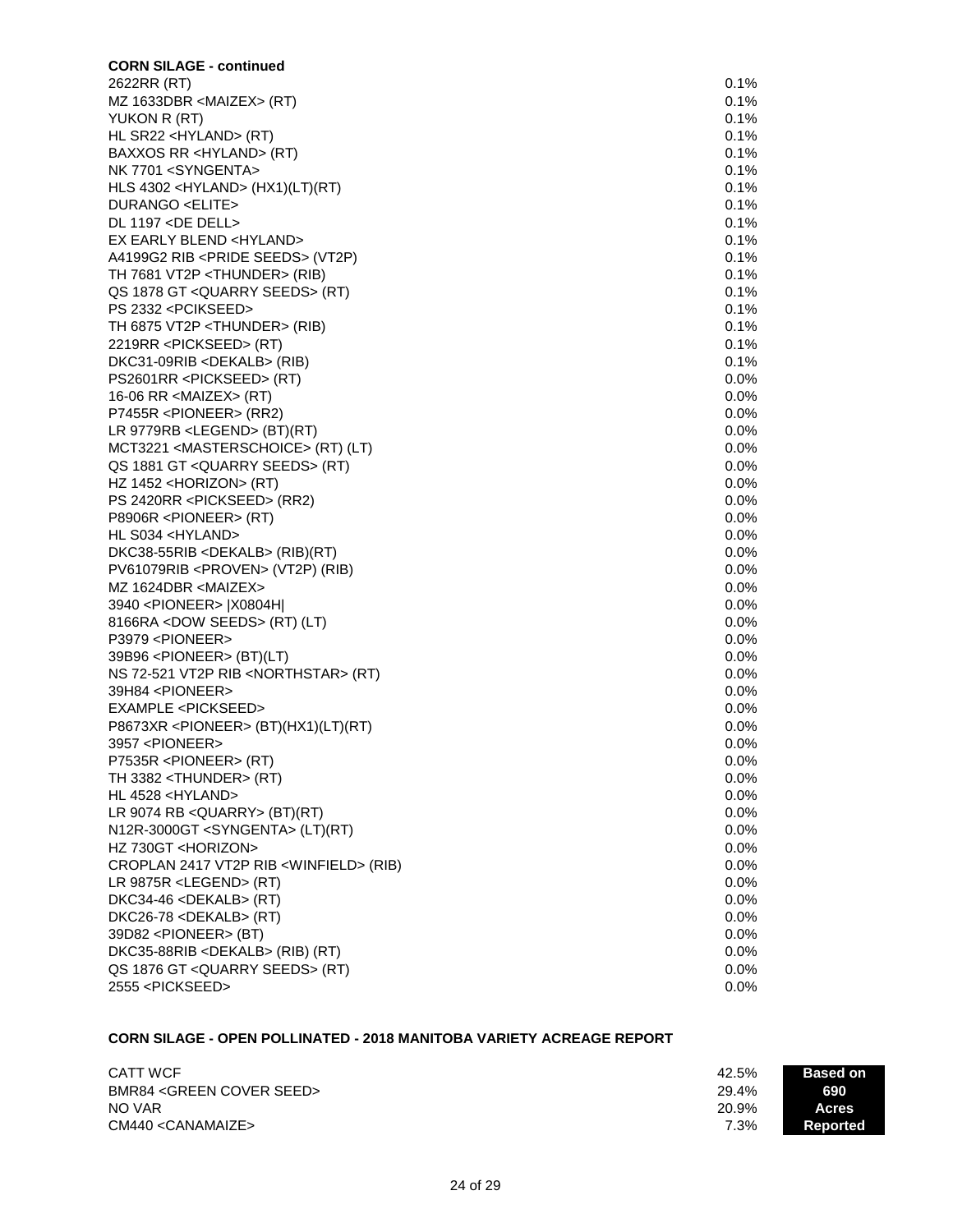# **MUSTARD - 2018 MANITOBA VARIETY ACREAGE REPORT**

| ANDANTE (SA98RNA1)<br>NO VAR (BROWN)<br>CENTENNIAL BROWN (J97-149)<br>AAC ADAGIO<br>NO VAR (YELLOW)<br>NO VAR (MUSTARD)<br>SUNFLOWERS (OIL) - 2018 MANITOBA VARIETY ACREAGE REPORT                                                                                                                                                                                              | 66.6%<br>13.7%<br>7.2%<br>6.8%<br>2.9%<br>2.8%                                                   | <b>Based on</b><br>4,662<br><b>Acres</b><br><b>Reported</b>  |
|---------------------------------------------------------------------------------------------------------------------------------------------------------------------------------------------------------------------------------------------------------------------------------------------------------------------------------------------------------------------------------|--------------------------------------------------------------------------------------------------|--------------------------------------------------------------|
|                                                                                                                                                                                                                                                                                                                                                                                 |                                                                                                  |                                                              |
| TALON <nuseed><br/>P63ME70 <pioneer><br/>P63ME80 <pioneer><br/>P63M80 <pioneer> (MO)<br/>N4HM354 <nuseed> (CL)<br/>COBALT II <nuseed> (ST)<br/>8N270CLDM <mycogen><br/>MYCOGEN 8H288DM (HO)<br/>ROYAL HYBRID 400CL <chs> (ST)<br/>FALCON <seeds2000><br/>3495 NS/CL/DM<br/>NO VAR (SUNOLA)</seeds2000></chs></mycogen></nuseed></nuseed></pioneer></pioneer></pioneer></nuseed> | 24.4%<br>18.4%<br>17.4%<br>11.1%<br>9.9%<br>9.1%<br>3.6%<br>2.6%<br>1.6%<br>1.4%<br>0.6%<br>0.2% | <b>Based on</b><br>32,269<br><b>Acres</b><br><b>Reported</b> |
| SUNFLOWERS (NON-OIL) - 2018 MANITOBA VARIETY ACREAGE REPORT                                                                                                                                                                                                                                                                                                                     |                                                                                                  |                                                              |
| 6946 DMR <seeds2000><br/>6946 <seeds2000><br/>JAGUAR DMR <seeds2000><br/>PANTHER DMR <seeds2000><br/>JAGUAR   X4407   <seeds2000> (ST)</seeds2000></seeds2000></seeds2000></seeds2000></seeds2000>                                                                                                                                                                              | 69.0%<br>13.6%<br>8.6%<br>7.3%<br>1.6%                                                           | <b>Based on</b><br>17,098<br><b>Acres</b><br><b>Reported</b> |
| <b>BUCKWHEAT - 2018 MANITOBA VARIETY ACREAGE REPORT</b>                                                                                                                                                                                                                                                                                                                         |                                                                                                  |                                                              |
| KOMA (BRO 3)<br><b>MANCAN</b><br><b>KOTO</b><br>DF4 (HORIZON)<br>NO VAR<br>HORIZON <mancan genetics="">  DF6 <br/>AC SPRINGFIELD (BS 85648)<br/><b>KOBAN (G1910)</b></mancan>                                                                                                                                                                                                   | 54.0%<br>18.1%<br>9.7%<br>6.4%<br>4.7%<br>3.8%<br>2.3%<br>1.0%                                   | <b>Based on</b><br>4,848<br><b>Acres</b><br><b>Reported</b>  |
| <b>CANARYSEED - 2018 MANITOBA VARIETY ACREAGE REPORT</b>                                                                                                                                                                                                                                                                                                                        |                                                                                                  |                                                              |
| <b>ELIAS</b><br><b>KEET</b><br>NO VAR<br>CDC MARIA (GLB - 2)                                                                                                                                                                                                                                                                                                                    | 48.6%<br>35.0%<br>8.2%<br>8.1%                                                                   | <b>Based on</b><br>1,578<br><b>Acres</b><br><b>Reported</b>  |
| HEMP (GRAIN) - 2018 MANITOBA VARIETY ACREAGE REPORT                                                                                                                                                                                                                                                                                                                             |                                                                                                  |                                                              |
| X59 (HEMPNUT)<br>FINOLA (FIN 314)<br><b>CANDA</b><br>CFX-2<br>JOEY <parkland growers="" hemp="" industiral=""><br/>CRS-1<br/><b>GRANDI</b><br/>KATANI <hemp genetics="" international=""><br/><b>CANMA</b><br/><b>GRANMA <hemp canada="" oil=""></hemp></b></hemp></parkland>                                                                                                   | 22.7%<br>21.8%<br>19.3%<br>10.7%<br>7.5%<br>5.9%<br>5.6%<br>4.1%<br>1.9%<br>0.5%                 | <b>Based on</b><br>10,126<br><b>Acres</b><br><b>Reported</b> |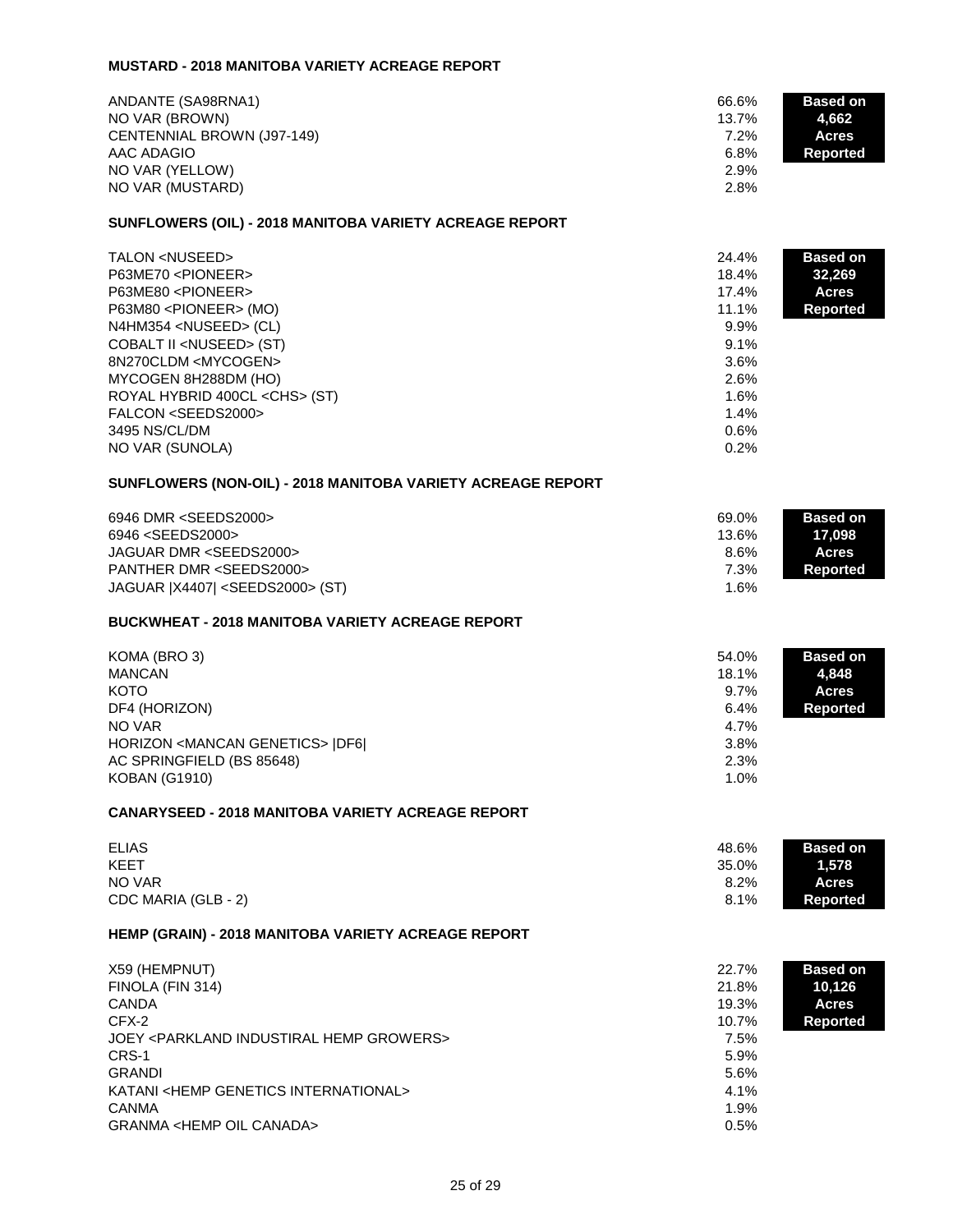## **MILLET - PROSO - 2018 MANITOBA VARIETY ACREAGE REPORT**

| HORIZON (WHITE)<br>NO VAR (RED)<br>SUNRISE (WHITE)<br>CERISE (RED)<br>NO VAR (PROSO)<br><b>CROWN</b> | 32.6%<br>16.0%<br>15.7%<br>15.0%<br>11.8%<br>7.0% | <b>Based on</b><br>3,039<br><b>Acres</b><br><b>Reported</b> |
|------------------------------------------------------------------------------------------------------|---------------------------------------------------|-------------------------------------------------------------|
| DAWN (WHITE)                                                                                         | 2.0%                                              |                                                             |

# **TIMOTHY SEED (PEDIGREED) - 2018 MANITOBA VARIETY ACREAGE REPORT**

| <b>COMER</b>                             | 9.7% | <b>Based on</b> |
|------------------------------------------|------|-----------------|
| <b>CLIMAX</b>                            | 8.7% | 15,571          |
| ATURO <north star=""></north>            | 6.4% | <b>Acres</b>    |
| <b>BARPENTA</b>                          | 6.0% | <b>Reported</b> |
| <b>ANJO</b>                              | 5.2% |                 |
| <b>RICHMOND</b>                          | 5.1% |                 |
| <b>COMTAL</b>                            | 4.5% |                 |
| <b>SUMMER GRAZE</b>                      | 4.3% |                 |
| AC ALLIANCE (SF8601)                     | 3.8% |                 |
| NO VAR                                   | 3.4% |                 |
| <b>PROMESSE</b>                          | 3.2% |                 |
| <b>RASANT</b>                            | 3.1% |                 |
| <b>TIFFANY</b>                           | 2.9% |                 |
| <b>PRESTO</b>                            | 2.8% |                 |
| <b>TREASURE</b>                          | 2.5% |                 |
| EXPRESS (TM 8902)                        | 2.4% |                 |
| <b>ITASCA</b>                            | 2.2% |                 |
| <b>BARFLEO</b>                           | 2.2% |                 |
| <b>HOKUO</b>                             | 2.2% |                 |
| <b>LISCHKA</b>                           | 2.1% |                 |
| <b>GLACIER</b>                           | 1.7% |                 |
| <b>ERECTA</b>                            | 1.4% |                 |
| <b>CLAIR</b>                             | 1.3% |                 |
| MOVERDI <pick seed=""></pick>            | 1.1% |                 |
| <b>BASHO</b>                             | 1.0% |                 |
| <b>WINNETOU</b>                          | 1.0% |                 |
| NOSAPPU <northstar seeds=""></northstar> | 1.0% |                 |
| ARLAKA (SF 8301)                         | 0.9% |                 |
| <b>PHLEWIOLA</b>                         | 0.9% |                 |
| KABA                                     | 0.9% |                 |
| <b>OVATION</b>                           | 0.9% |                 |
| <b>GRINDSTAD</b>                         | 0.8% |                 |
| <b>AC OPAL</b>                           | 0.8% |                 |
| <b>ASKEL (BRETT YOUNG)</b>               | 0.8% |                 |
| <b>AC ANTOINE</b>                        | 0.8% |                 |
| KARA                                     | 0.7% |                 |
| <b>HORIZON</b>                           | 0.7% |                 |
| <b>ENGMO</b>                             | 0.5% |                 |
| <b>TITAN</b>                             | 0.1% |                 |
| TM0704DT <pick seed=""></pick>           | 0.1% |                 |

# **ALFALFA SEED (PEDIGREED) - 2018 MANITOBA VARIETY ACREAGE REPORT**

| <b>PLATO</b><br>8.2%                                                | <b>Based on</b> |
|---------------------------------------------------------------------|-----------------|
| 5301<br>$6.0\%$                                                     | 11.868          |
| RUNNER (HC - 2)<br>4.4%                                             | <b>Acres</b>    |
| 11XXP13 <s&w seed=""><br/>4.4%</s&w>                                | <b>Reported</b> |
| 4020 MF (BY 723)<br>4.2%                                            |                 |
| 4010 BR IDS 711 BRI <brett young=""><br/><math>3.8\%</math></brett> |                 |
| 4030 (DS 812-T)<br>$3.7\%$                                          |                 |
| PICKSEED VISION<br>$3.7\%$                                          |                 |
| <b>RUGGED</b><br>3.6%                                               |                 |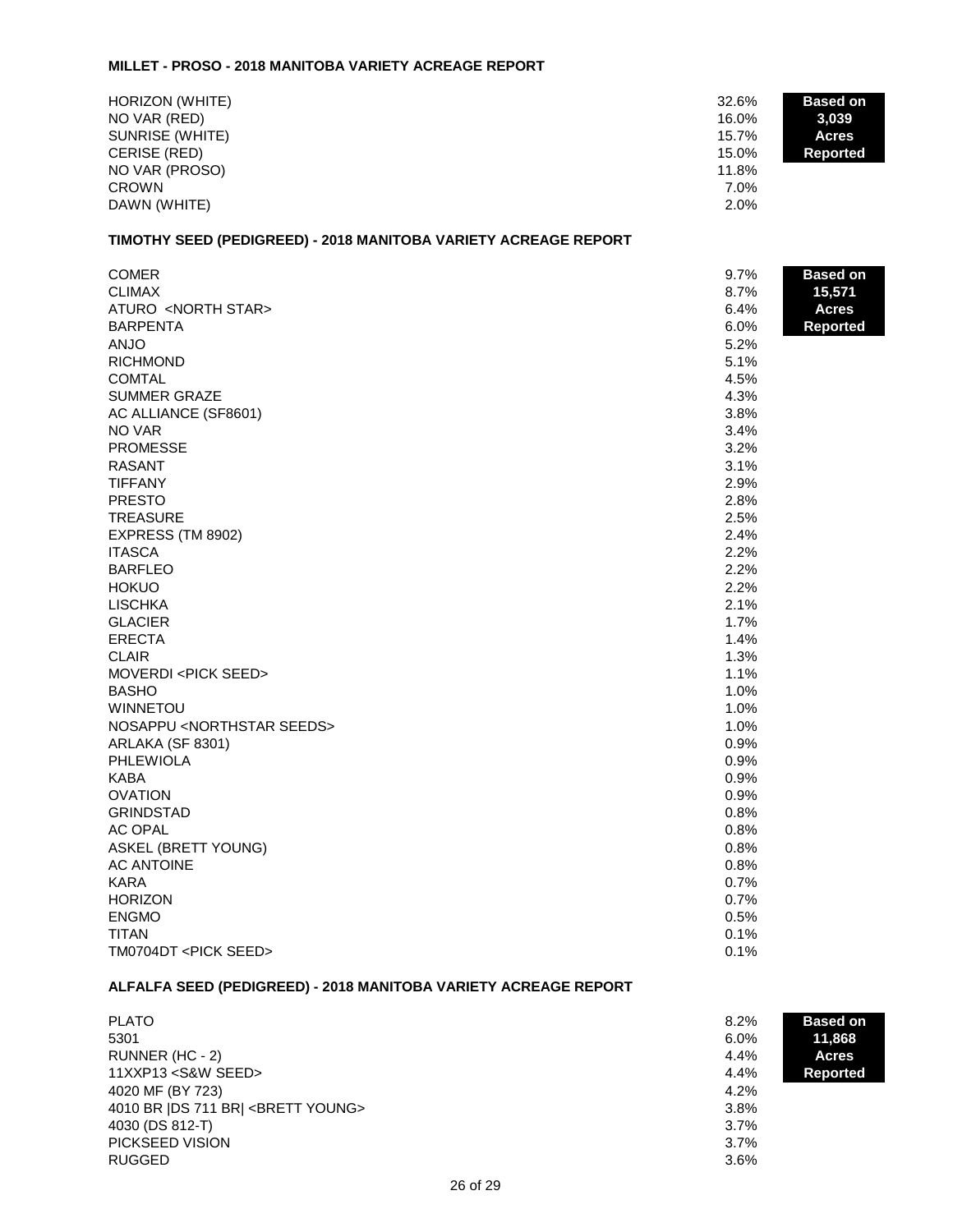| <b>ALFALFA SEED (PEDIGREED) - continued</b>      |         |
|--------------------------------------------------|---------|
| <b>PLANET</b>                                    | 3.0%    |
| 54Q25 < S& W SEED >                              | 2.9%    |
| <b>CALYPSO</b>                                   | 2.7%    |
| MAGNUM 7-WET   DSA06-BR                          | 2.4%    |
| AR-302 <northstar seed=""></northstar>           | 2.3%    |
| NORTHSTAR AR 377 (EXP)                           | 2.0%    |
| PERFECTION <northstar></northstar>               | 2.0%    |
| <b>ALGONQUIN</b>                                 | 2.0%    |
| DON ENRIQUE 6000 (AR-14)                         | 2.0%    |
| KEY <sub>2</sub>                                 | 1.9%    |
| <b>CANNELLE</b>                                  | 1.9%    |
| FIESTA <northstar seeds=""></northstar>          | 1.9%    |
| <b>ENDURANCE <northstar seed=""></northstar></b> | 1.8%    |
| <b>INSTINCT</b>                                  | 1.7%    |
| 11XXP07 < S& W SEED >                            | 1.6%    |
| <b>RESPONSE WT</b>                               | 1.5%    |
| MULTIPLIER 3 (FG 3R53)                           | $1.4\%$ |
| MAGNUM 7   DS913-T   < ALFOREX>                  | 1.4%    |
| <b>ADRENALINE</b>                                | 1.4%    |
| L447HD <legacy seeds="">  LS206 </legacy>        | 1.4%    |
| 2010 BRETTYOUNG                                  | 1.3%    |
| <b>CIMARRON SR</b>                               | 1.3%    |
| SATELLITE (POWER 4.2)                            | 1.3%    |
| SHOCKWAVE-BR BRETTYOUNG                          | 1.3%    |
| <b>AC CARIBOU</b>                                | 1.2%    |
| <b>SUTTER</b>                                    | 1.2%    |
| AAC MEADOWVIEW                                   | 1.2%    |
| LEGENDAIRY XHD [46M126]                          | 1.2%    |
| <b>AC BRADOR</b>                                 | 1.1%    |
| <b>ALPHA</b>                                     | 1.1%    |
| PERFORMER (CW-044018)                            | 1.0%    |
| CW 064004 CORNERSTONE                            | 1.0%    |
| <b>PGI 212</b>                                   | $0.8\%$ |
| AR 127 (NORTHSTAR SEEDS)                         | $0.8\%$ |
| <b>ROBUST <northstar></northstar></b>            | 0.7%    |
| <b>QUEST (CW24044)</b>                           | 0.7%    |
| STEALTH (CW 83021)                               | 0.6%    |
| HAYGRAZER                                        | $0.6\%$ |
| <b>DURANGO</b>                                   | 0.5%    |
| <b>MATRIX</b>                                    | 0.3%    |
| IML <sub>04</sub>                                | $0.0\%$ |
| CWA112002 <brettyoung></brettyoung>              | 0.0%    |

# **ALFALFA SEED COMMON - 2018 MANITOBA VARIETY ACREAGE REPORT**

| NO VAR<br>67.6%<br><b>ALGONQUIN</b><br>7.5%<br>5301<br>7.4%<br>SPREDOR 4<br>$3.9\%$<br><b>TRIADE</b><br>2.5%<br>SPREDOR 5<br>2.0%<br>ML 2000 (MULTILEAF)<br>1.9%<br>SATELLITE (POWER 4.2)<br>1.6%<br><b>PS 2065 MF</b><br>1.1%<br>FSG 420LH<br>1.1%<br><b>SANSAR</b><br>0.8%<br><b>MATRIX</b><br>0.8%<br>$11$ XXP $13$ < S&W SEED ><br>0.7%<br>L447HD <legacy seeds="">  LS206 <br/>0.5%</legacy> | <b>Based on</b><br>7,125<br><b>Acres</b><br><b>Reported</b> |
|---------------------------------------------------------------------------------------------------------------------------------------------------------------------------------------------------------------------------------------------------------------------------------------------------------------------------------------------------------------------------------------------------|-------------------------------------------------------------|
| AC NORDICA<br>0.3%<br>SEEDAR 60<br>0.2%                                                                                                                                                                                                                                                                                                                                                           |                                                             |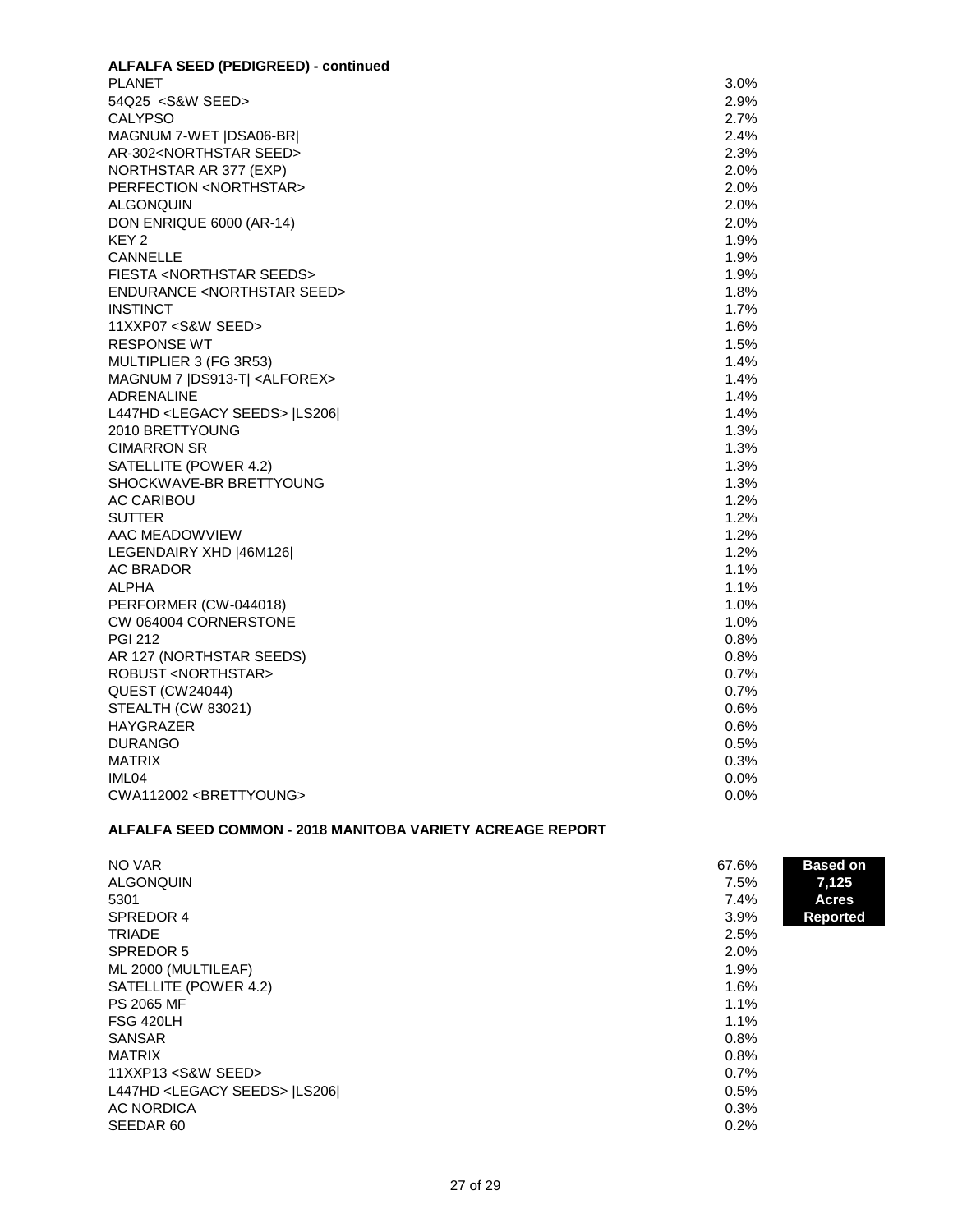# **ANNUAL RYEGRASS (SEED) - 2018 MANITOBA VARIETY ACREAGE REPORT**

| <b>BIG BANG <brett young=""></brett></b><br>NO VAR<br>AUBADE <brettyoung><br/><b>MAGNUM</b></brettyoung> | <b>Based on</b><br>24.4%<br>5,839<br>20.8%<br>15.5%<br><b>Acres</b><br>$12.2\%$ |  |
|----------------------------------------------------------------------------------------------------------|---------------------------------------------------------------------------------|--|
| NO VAR (WESTERWOLD)                                                                                      | <b>Reported</b><br>8.6%                                                         |  |
| <b>CAMPIVERT</b><br>LACTIMO                                                                              | 6.2%<br>5.2%                                                                    |  |
| <b>HELLEN</b><br>NO VAR (ITALIAN)                                                                        | 4.9%<br>$1.2\%$                                                                 |  |
| ELUNARIA < QUALITY SEEDS>                                                                                | 1.0%                                                                            |  |

### **PERENNIAL RYEGRASS SEED - 2018 MANITOBA VARIETY ACREAGE REPORT**

| <b>BELLEVUE</b>                             | 7.7% | <b>Based on</b> |
|---------------------------------------------|------|-----------------|
| PANGEA (TURF TYPE)                          | 7.4% | 18,883          |
| PLAYER <brettyoung></brettyoung>            | 7.0% | <b>Acres</b>    |
| DOMINATOR (11)                              | 6.2% | Reported        |
| <b>CITATION III</b>                         | 6.1% |                 |
| IQ (CIS-PR-75)                              | 5.5% |                 |
| <b>RIPTIDE</b>                              | 4.3% |                 |
| <b>PARAGON</b>                              | 3.7% |                 |
| ALL SPORT 3                                 | 3.3% |                 |
| FIESTA 4                                    | 3.3% |                 |
| THRIVE <dlf pickseed=""></dlf>              | 3.3% |                 |
| <b>HANCOCK</b>                              | 3.2% |                 |
| <b>PLATEAU</b>                              | 3.1% |                 |
| <b>PASSPORT</b>                             | 2.7% |                 |
| <b>SUNSTREAKER</b>                          | 2.4% |                 |
| MIGHTY <pickseed></pickseed>                | 2.0% |                 |
| <b>BANFIELD</b>                             | 1.9% |                 |
| SALINAS (PST 2SLX)                          | 1.9% |                 |
| PATRIOT 4                                   | 1.7% |                 |
| KARMA <dlf pickseed=""></dlf>               | 1.7% |                 |
| RACER II                                    | 1.6% |                 |
| PROMINENT <columbia></columbia>             | 1.6% |                 |
| <b>RINGLES</b>                              | 1.6% |                 |
| <b>GOALKEEPER</b>                           | 1.6% |                 |
| <b>BOXER</b>                                | 1.5% |                 |
| NO VAR                                      | 1.5% |                 |
| <b>MANHATTAN 6 GLR</b>                      | 1.3% |                 |
| <b>PREMIUM <quality seeds=""></quality></b> | 1.3% |                 |
| PST-2MAGS                                   | 1.1% |                 |
| <b>ZURICH</b>                               | 1.1% |                 |
| <b>CUTTER 2</b>                             | 1.0% |                 |
| <b>FEEDER</b>                               | 0.9% |                 |
| <b>PRESIDIO</b>                             | 0.9% |                 |
| <b>PROVOST</b>                              | 0.9% |                 |
| <b>LACTAL</b>                               | 0.8% |                 |
| <b>EVENING SHADE</b>                        | 0.8% |                 |
| <b>GREEN SUPREME <ampac></ampac></b>        | 0.5% |                 |
| <b>HOME RUN</b>                             | 0.5% |                 |
| MENSA <columbia></columbia>                 | 0.4% |                 |
| <b>SIRTAKY</b>                              | 0.4% |                 |
| <b>PIZZAZZ</b>                              | 0.3% |                 |
| <b>SECRETARIAT II</b>                       | 0.3% |                 |